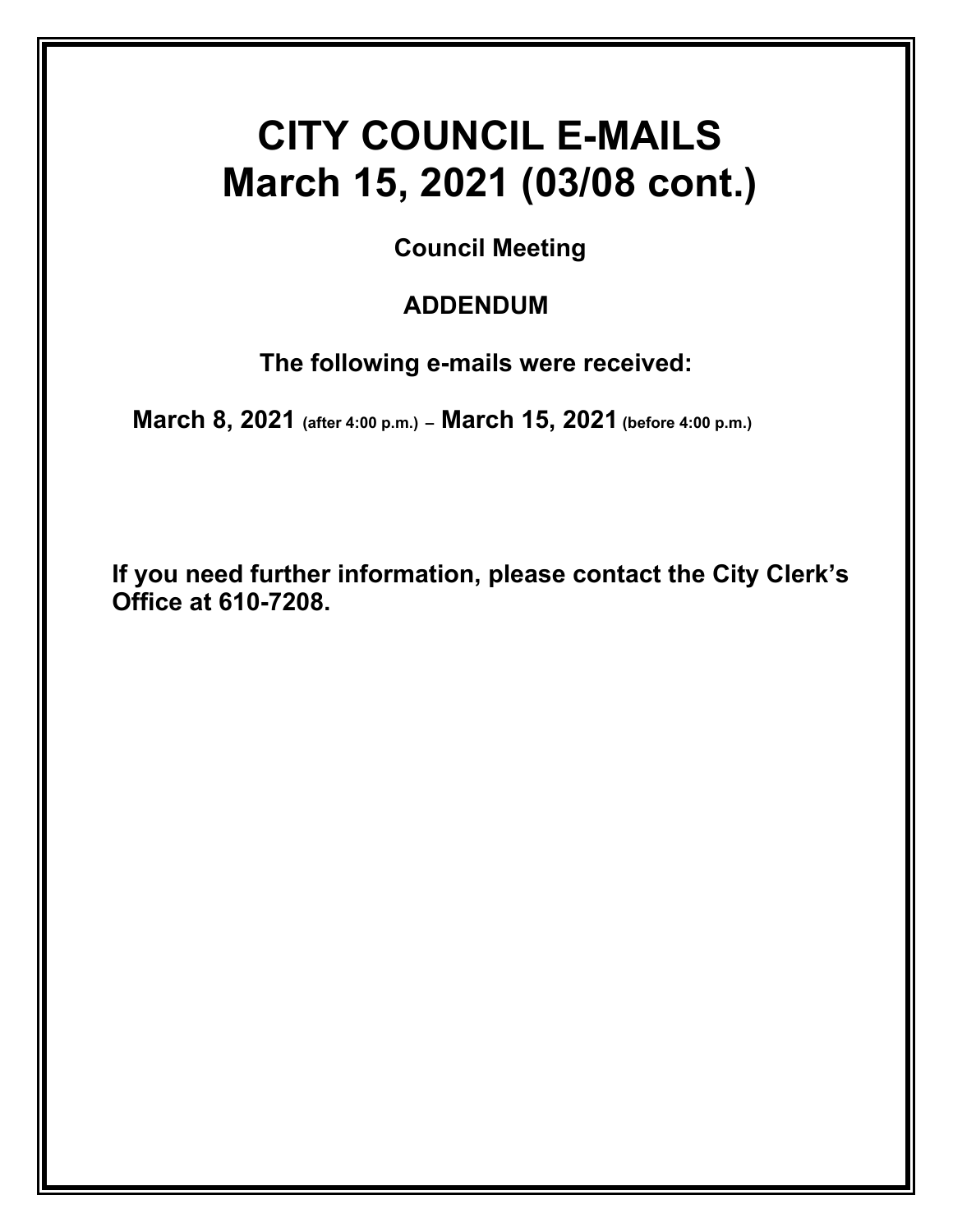| From:    | Islington Creek - West End Residents and Businesses Alliance via FormMail.com                             |
|----------|-----------------------------------------------------------------------------------------------------------|
| To:      | Mayor Becksted; CC - Splaine; cc McEachern; CC-Peter Whelan; CC - Cliff Lazenby; CC - Kennedy; CC - Huda; |
|          | CC-John Tabor, CC-Paige Trace, City Council, CityCouncil Clerk                                            |
| Subject: | 28-Year Delay of Islington Street Corridor Reconstruction Project Phase 2 (Dover to Congress) to FY27     |
| Date:    | Sunday, March 14, 2021 10:54:51 PM                                                                        |

Below is the result of your feedback form. It was submitted by Islington Creek - West End Residents and Businesses Alliance (IC-WE-ResidentsBizAlliance@comcast.net) on Sunday, March 14, 2021 at 21:54:48 ---------------------------------------------------------------------------

address: Islington Creek and West End Community

comments:

Below are questions Portsmouth City Council members can use to address topics Islington Creek and West End residents and businesses have been discussing regarding this Subject. Perhaps the Council could formally consider and respond to these questions prior to any further delay actions with respect to the Islington Street Corridor Project already delayed more than 22 years since originally committed as part of the Master Plan.

1) Have any Portsmouth City Council members been provided and reviewed traffic load data analysis from the four primary egresses for the City of Portsmouth including Islington Street since completion of all the new West End housing and rejuvenation that has seriously impacted Islington Street traffic and pedestrian safety between Congress and Bartlet?

2) What are the average vehicle per day loads based on the last official study available to the Council regarding the four primary egresses into and out of the City of Portsmouth so we can compare them with the numbers we have measured?

3) What are the City of Portsmouth recommendations that are derived from consideration of the answers to 1 and 2 in context of the relative safety, infrastructure conditions, and completion of the Islington Street Corridor infrastructure improvement project between Congress and Bartlett?

4) One Islington Creek neighbor who has been invested in or living on Islington Street since prior to the original plan approval 22 years ago in 1999 wonders why completion for something planned almost a quarter of a century ago has not yet be prioritized for completion since this is not a low income housing area given tax assessments well over \$1 million and many prior City Council plans, promises, and funding appropriations to complete all individually committed phases of this project.

5) Does the City of Portsmouth incorrectly assume businesses and residents along Islington Street will continue to forever accept the 22+ year "lack of funding" excuse for delay while at the same time the City has spent far greater sums of money on much less safety critical pet projects such as the Foundry Parking garage struggling to attain even 25% capacity, or the vast sums of money wasted on the McIntyre debacle even before groundbreaking?

6) Can our City Council respectfully suggest a course of action IC-WE Residents and Business Alliance taxpayers might use to raise awareness with the City of Portsmouth to avoid the drama escalated by the Redgate/Kane actions to achieve honoring the multiple 2016-2018 commitments made by the Council and City for final phase completions in 2019, then 2020, and then again slipped and promised for 2021 before now attempting to push out to 2027?

7) How does the City of Portsmouth plan to mitigate the 70+ new McIntyre residents commute to their nearest and most logical West End locale for services that will further negatively impact an already dire Islington Street public safety crisis caused by not completing the Congress to Dover/Bartlet phase of the project in a timely manner?

8) Could the City Council confirm they agree expeditious 2023 completion of the Islington Street Corridor between Congress and Dover is necessary to avoid public safety liability risk related to impassable sidewalks; missing or unsafe pedestrian crosswalk bump outs, lack of bike lane; poor sight lines; unsafe on street parking (which should be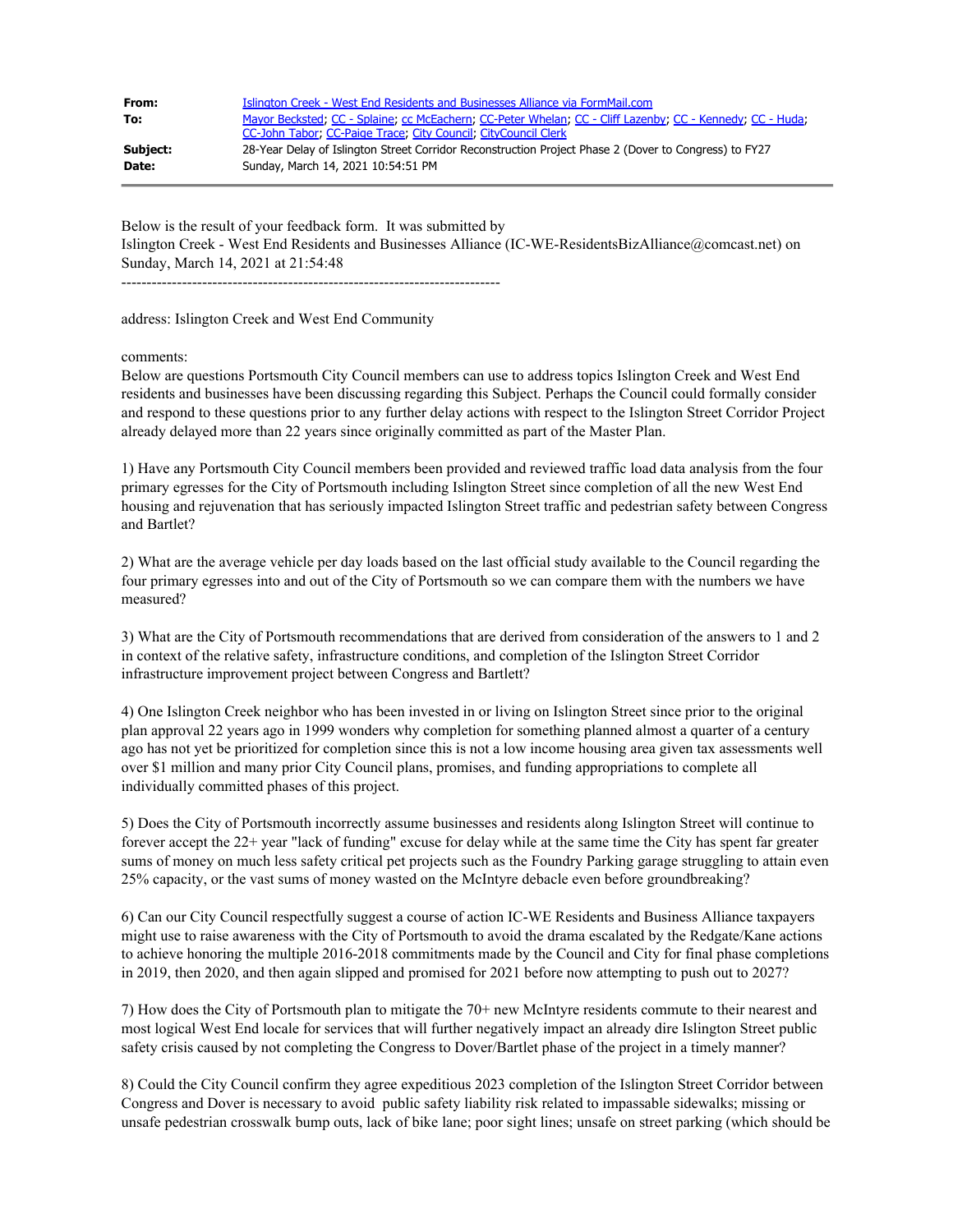prohibited given the density, traffic volume, and narrowness); no speed control deterrents; 45 MPH average speeds; and average 12,000-15,840 vpd as a result of the West End gentrification exploitation prior to responsible completion of infrastructure capacity improvements?

9) If number 8 above response is in the negative, can the City Council join us for a 9:30am to10:30am Saturday morning round trip site walk from Congress to Bartlett and back down each sidewalk to experience the traffic and sidewalk hazards first hand prior to voting to delay funding completion of this final phase any further?

10) The American Recovery Act of 2021 (ARA 2021) became law on 3/11/2021 providing a minimum of \$500,000,000.00 million to NH for "water and sewer infrastructure." Could the Council please confirm if the City of Portsmouth has already requested or is in the process of requesting one or more grants authorized by ARA 2021 to be allocated our Islington Street Corridor "infrastructure" project?

This would enable our City to avoid the current liability risks for which we are currently exposed due to impassable sidewalks (more than 3 serious falls since 2019) and unsafe vehicular passage (more than 8 serious accidents, and one death since 2018) fomented by a 22-year assertion there is a "lack of funds" which obviously will not foil the risk public safety action claiming negligence or malpractice. The below excerpted text of the ARA 2021 can be found on pages 262-265 ( [https://www.seacoastonline.com/story/news/local/2021/03/13/portsmouth-councilor](https://www.seacoastonline.com/story/news/local/2021/03/13/portsmouth-councilor-islington-street-project-sidewalks-west-end-paige-trace/6936900002/)[islington-street-project-sidewalks-west-end-paige-trace/6936900002/](https://www.seacoastonline.com/story/news/local/2021/03/13/portsmouth-councilor-islington-street-project-sidewalks-west-end-paige-trace/6936900002/))

 $\hat{a}\hat{\epsilon}\hat{c}$ (A) IN GENERAL. $\hat{a}\hat{\epsilon}$  The Secretary shall reserve \$195,300,000,000 of the amount appropriated under subsection (a) $(1)$  to make payments to each of the 50 States and the District of Columbia.

 $\frac{\partial \mathcal{E}}{\partial x}$  (i) \$25,500,000,000 of such amount shall be allocated by the Secretary equally among each of the 50 States and the  $(\$25,500,000,000 / 51 = \$500,000,000)$  $\hat{a}\hat{\epsilon}\hat{c}$ (D) to make necessary investments in water, sewer, or broadband infrastructure.

Respectfully,

Islington Creek - West End Residents and Businesses Alliance.

Please these comments part of the public record for the upcoming City Council meeting and permanent digital archive for long term reference.

includeInRecords: on

Engage: Submit

---------------------------------------------------------------------------

REMOTE\_ADDR: 66.31.225.63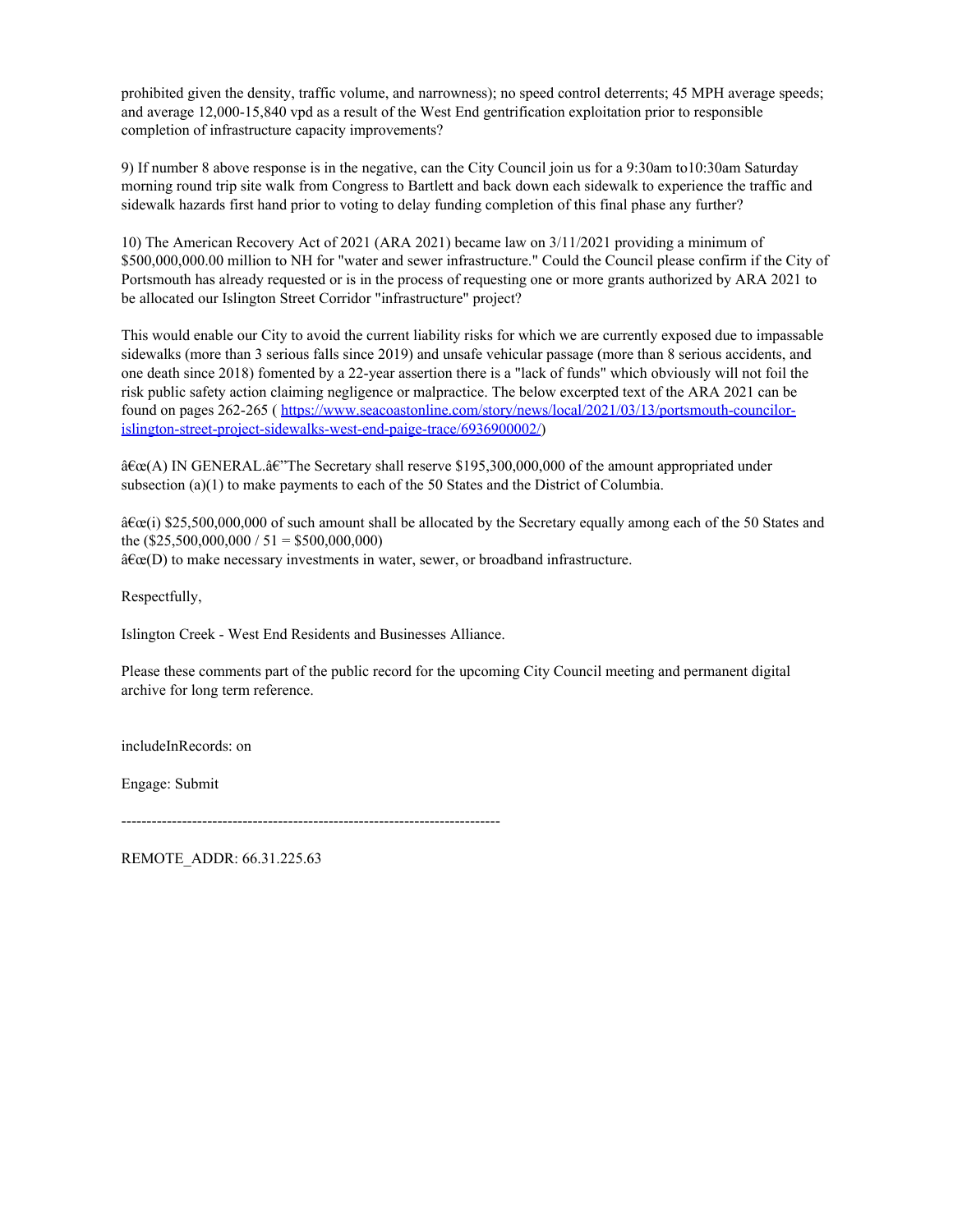| From:    | Molly Shaw Wilson via FormMail.com                                                                        |
|----------|-----------------------------------------------------------------------------------------------------------|
| To:      | Mayor Becksted, CC - Splaine, cc McEachern, CC-Peter Whelan, CC - Cliff Lazenby, CC - Kennedy, CC - Huda, |
|          | CC-John Tabor, CC-Paige Trace, City Council, CityCouncil Clerk                                            |
| Subject: | Attention to Families                                                                                     |
| Date:    | Monday, March 8, 2021 5:51:44 PM                                                                          |

Below is the result of your feedback form. It was submitted by Molly Shaw Wilson (mollyshawwilson@gmail.com) on Monday, March 8, 2021 at 16:51:41 ---------------------------------------------------------------------------

address: 1360 South St

comments: Good evening

I am writing as a parent of children in our community and a mental health professional in town. Its hard not to compare our great city to the neighbors nearby and see the grave differences between us. Our community resources are significantly lacking during this pandemic, and our children are hurting. The schools are failing our children, our library and recreation centers remain closed for an entire year. There is an incredible rise in anxiety and depression, and some communities are even reacting in a suicide-prevention model. When will Portsmouth react? When will we re-open? I keep hearing the message about "waiting for guidance" - while watching towns around us open with success.

We are looking to other towns of Exeter and Stratham for resources. Visiting the library in Kittery and Lee. Paying for private schools to help fill the gap in what Portsmouth has lacked this year. Hiring pod teachers, outdoor educators and seeking mental health guidance.

Please, consider the future of this community, the young families and children who breathe life into this town. Their safety and well-being physically, socially and emotionally -The mental health community cannot meet the growing needs .... its time for town to open up and take care of its children.

Thank you

includeInRecords: on

Engage: Submit

---------------------------------------------------------------------------

REMOTE\_ADDR: 73.149.192.88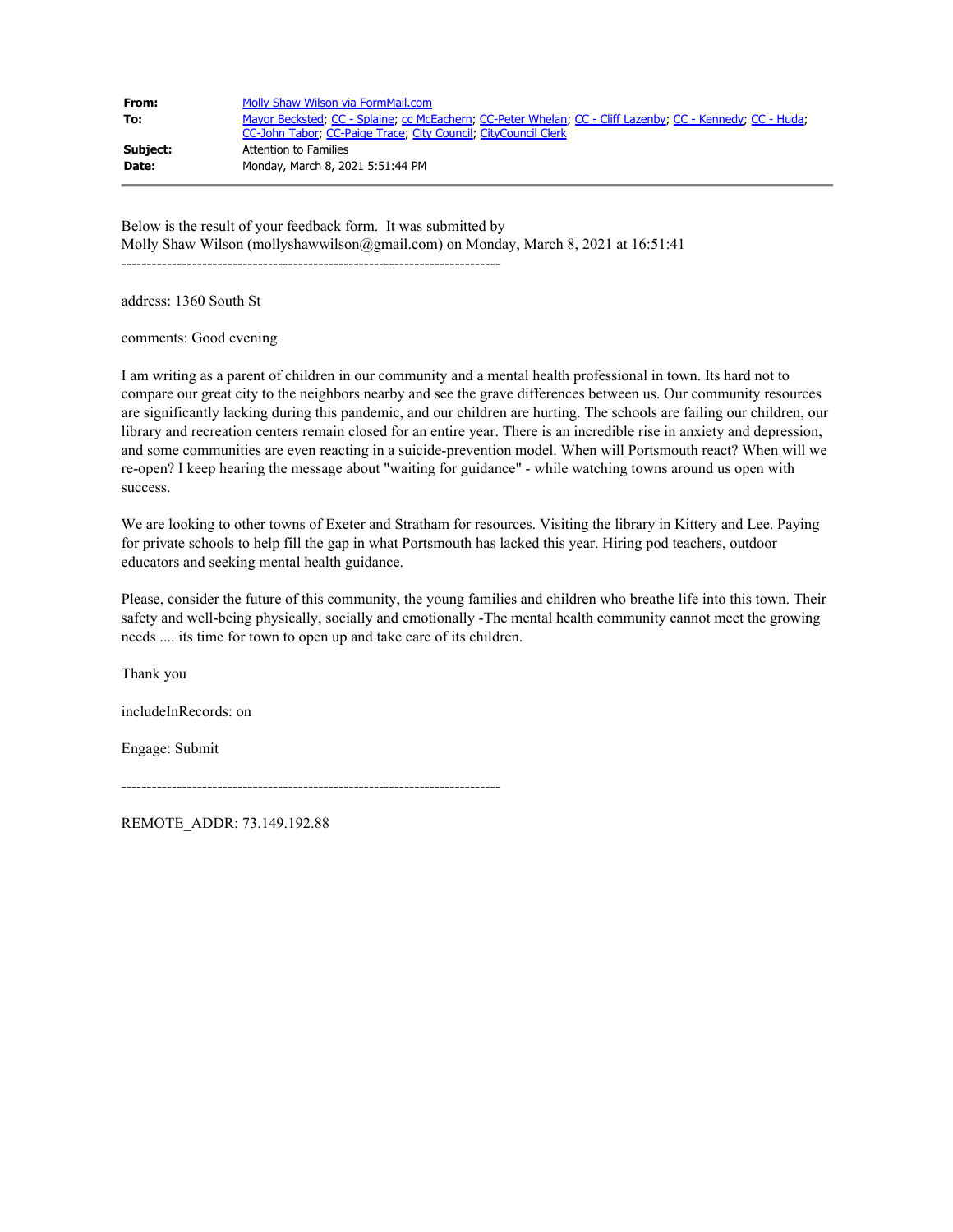| From:    | Peter Somssich via FormMail.com                                                                           |
|----------|-----------------------------------------------------------------------------------------------------------|
| To:      | Mayor Becksted: CC - Splaine: cc McEachern: CC-Peter Whelan: CC - Cliff Lazenby: CC - Kennedy: CC - Huda: |
|          | CC-John Tabor, CC-Paige Trace, City Council, CityCouncil Clerk                                            |
| Subject: | Bike Lane Configuration                                                                                   |
| Date:    | Wednesday, March 10, 2021 3:44:51 PM                                                                      |

Below is the result of your feedback form. It was submitted by Peter Somssich (peter.somssich@gmail.com) on Wednesday, March 10, 2021 at 14:44:49 ---------------------------------------------------------------------------

address: 34 Swett Ave.

comments: Dear Councilors,

I urge you to put the discussion about the Bike Lane Configuration on Middle Street to bed. You have received input from the NHDOT and your own consultant telling you that the current configuration is safer for bicyclist than moving those lanes back adjacent to flowing traffic. That advice also included suggestions regarding sightlines., which should be addressed. Additionally, the idea of a new bike lane on Lincoln Ave. is a good one, and should be viewed as a way to supplement the bike lane network and not to replace the current one. As an occasional bicyclist using Middle Street, I have no doubt that the current configuration provides more safety to bicyclists, especially those riding with family members, than a configuration that has the bike lanes adjacent to active traffic. If the lanes are moved back adjacent to the traffic, the chance of a serious accident, including possibly death, would certainly increase. Such an accident, I am convinced, would also quickly result in moving those bike lanes back to the current configuration. In traffic situations, we should always be protecting those least protected, that is pedestrian, bicyclists and children.

You have done your part, now it is time to listen to the experts. Please don't allow this issue to continue, making it the primary issue for the next Municipal Election

Thank you for all of your good work, Peter Somssich tel. 436-5221

includeInRecords: on

Engage: Submit

---------------------------------------------------------------------------

REMOTE\_ADDR: 72.71.240.138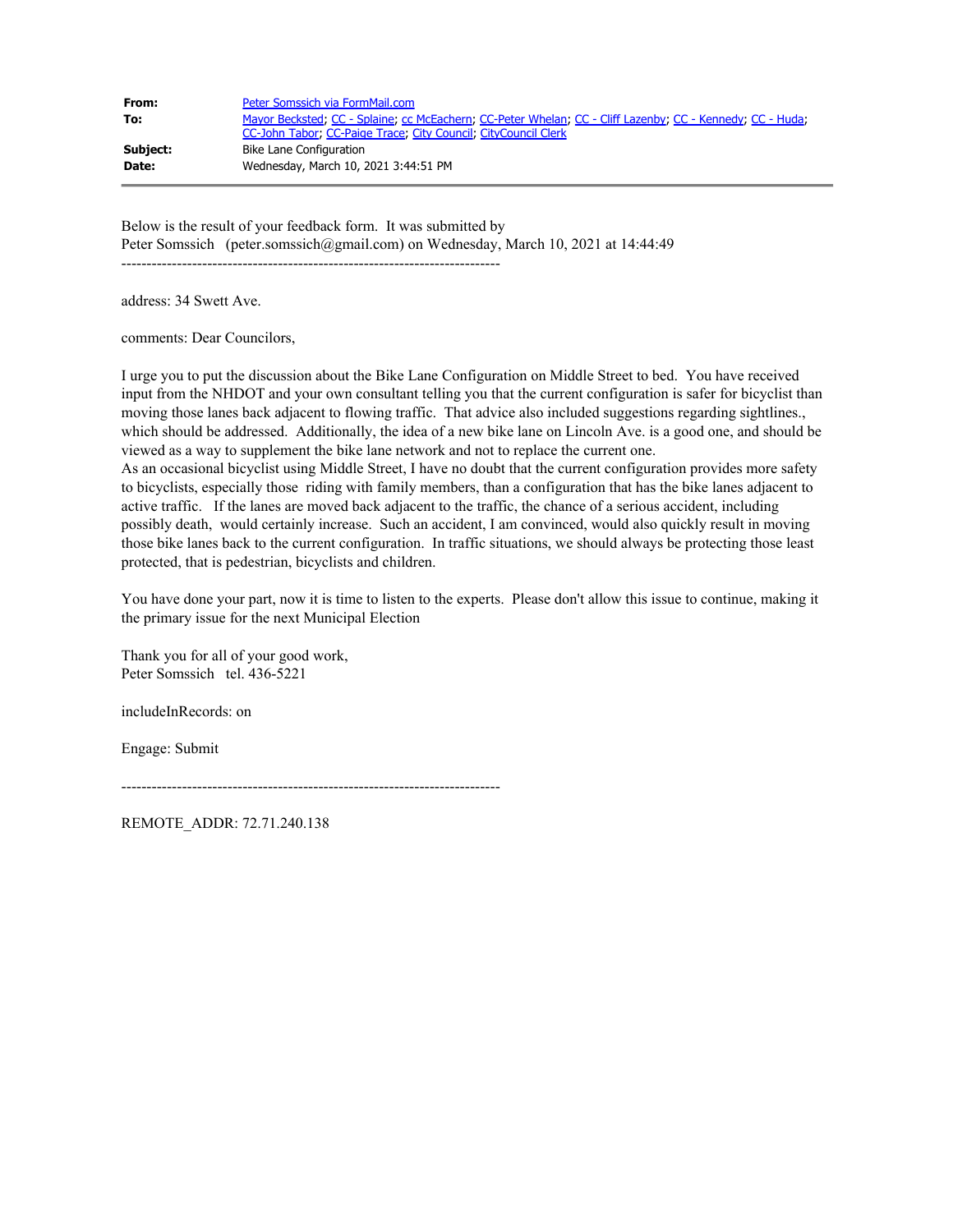| From:    | jane nilles via FormMail.com                                                                              |
|----------|-----------------------------------------------------------------------------------------------------------|
| To:      | Mayor Becksted, CC - Splaine, cc McEachern, CC-Peter Whelan, CC - Cliff Lazenby, CC - Kennedy, CC - Huda, |
|          | CC-John Tabor, CC-Paige Trace, City Council, CityCouncil Clerk                                            |
| Subject: | bike lane moved to Highland Street                                                                        |
| Date:    | Monday, March 15, 2021 10:42:56 AM                                                                        |

Below is the result of your feedback form. It was submitted by jane nilles (jane@talk2mi.com) on Monday, March 15, 2021 at 09:42:54 ---------------------------------------------------------------------------

address: 208 Highland Street

comments: Good Morning Councilors,

As a resident of Highland Street, I have a few questions about moving the current bike lanes on Middle Street.

The first is do you know that there are two apartment buildings on Highland Street that have paved over the sidewalk right-of-way to create parking spaces for their residents? This is already a hazard for pedestrians and it will certainly be dangerous for prospective bicyclists.

The second is homeowners currently have the ability to park on Highland Street in front of their homes. Will this right be taken away with bike lanes on Highland Street?

I believe before any decisions are made this evening, coordination with due diligence needs to be done with Portsmouth's relevant community groups and departments.

This could include the NH Seacoast Greenway Project which is connecting bike paths from MA, NH, and Maine; the Portsmouth Smart Growth for the 21st Century (PS21) that hosted a Walkable City seminar (with Urban Planner, Jeff Speck) in 2015; the Seacoast Area Bicycle Riders (SABR); and our eTransportation Department and the knowledge and care that traffic engineer, Eric Eby provides. P

Thank you for all that you do. The dedication, time and passion you all have for Portsmouth and its residents is amazing!

Best, Jane

includeInRecords: on

Engage: Submit

---------------------------------------------------------------------------

REMOTE\_ADDR: 72.65.103.154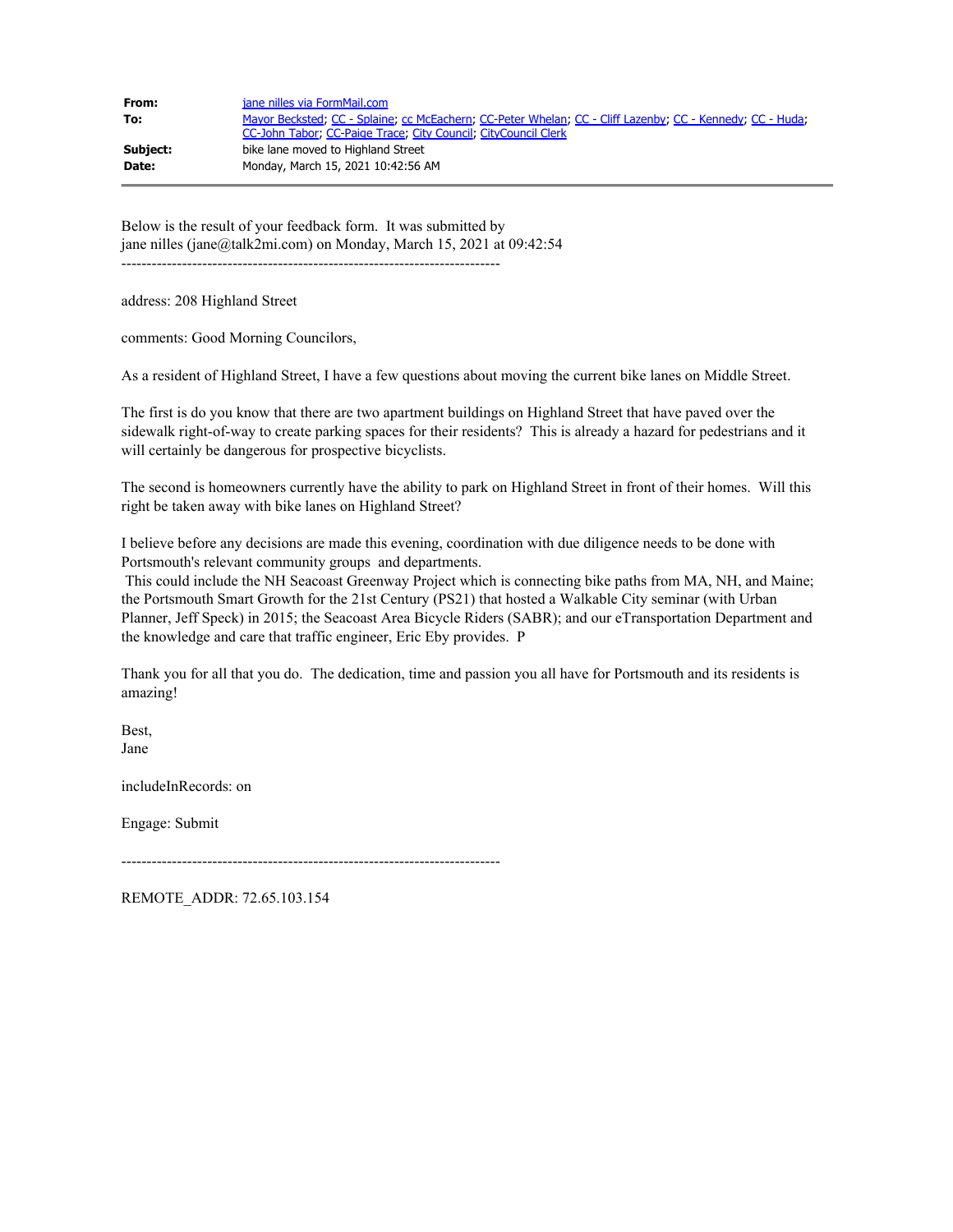| From:    | Steve Adler via FormMail.com                                                                                                                                                |
|----------|-----------------------------------------------------------------------------------------------------------------------------------------------------------------------------|
| To:      | Mayor Becksted, CC - Splaine, cc McEachern, CC-Peter Whelan, CC - Cliff Lazenby, CC - Kennedy, CC - Huda,<br>CC-John Tabor, CC-Paige Trace, City Council, CityCouncil Clerk |
| Subject: | Bike Lane                                                                                                                                                                   |
| Date:    | Monday, March 8, 2021 4:56:48 PM                                                                                                                                            |

Below is the result of your feedback form. It was submitted by Steve Adler (stadler@sau16.org) on Monday, March 8, 2021 at 15:56:46 ---------------------------------------------------------------------------

address: 49 Orchard Street

comments: Dear Councilors

 I appreciate that a study was done to make sure the right choices were made about the design of the bike lane. The results of the study clearly supported the bike lane with some minor modifications. Please make sure you follow the experts advice and make the modifications that were suggested. Our city needs thoughtful and well informed planning. Please listen to the experts you hired. Steve Adler

includeInRecords: on

Engage: Submit

---------------------------------------------------------------------------

REMOTE\_ADDR: 71.235.11.46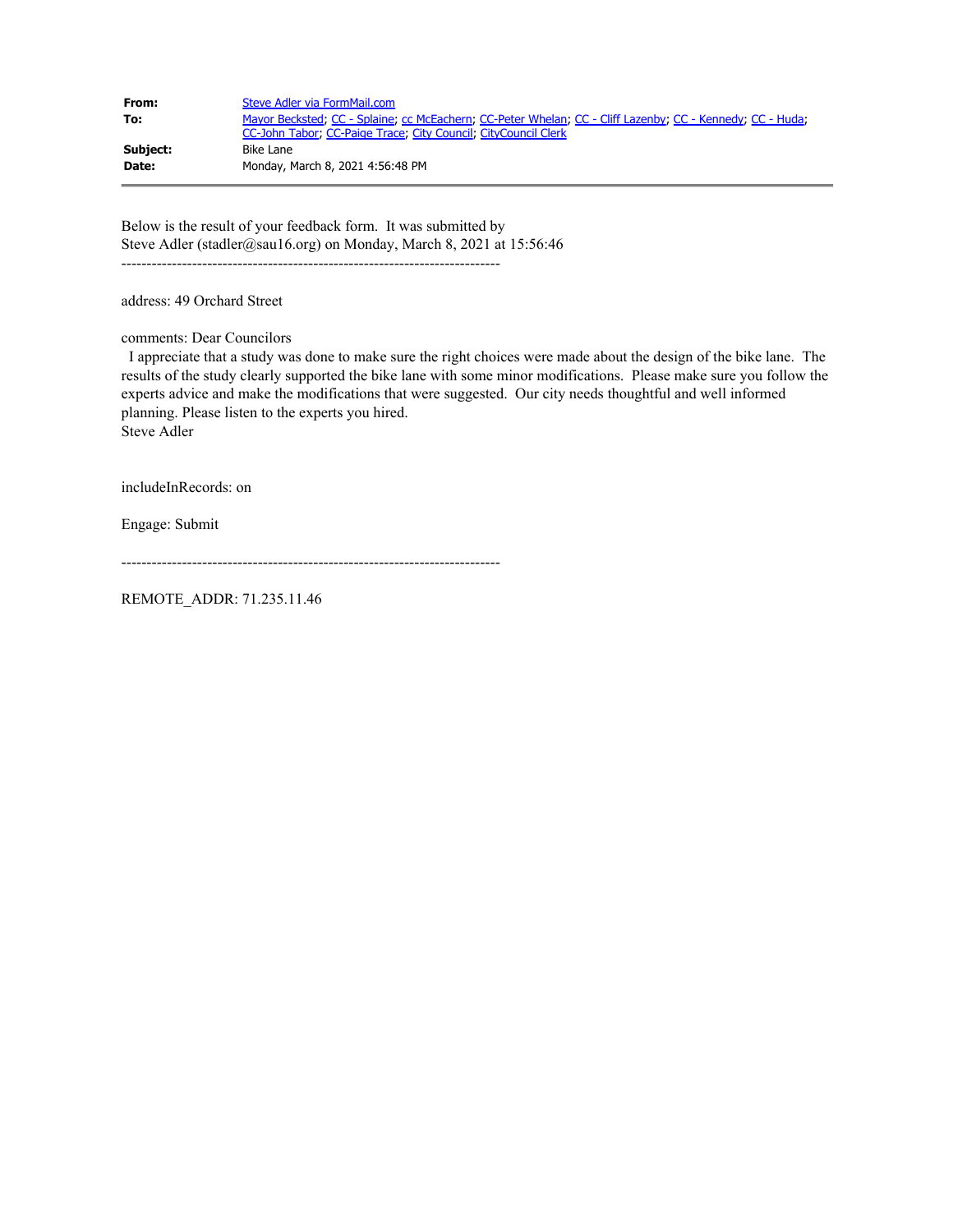| From:    | John Thompson via FormMail.com                                                                                                                                              |
|----------|-----------------------------------------------------------------------------------------------------------------------------------------------------------------------------|
| To:      | Mayor Becksted, CC - Splaine, cc McEachern, CC-Peter Whelan, CC - Cliff Lazenby, CC - Kennedy, CC - Huda,<br>CC-John Tabor, CC-Paige Trace, City Council, CityCouncil Clerk |
| Subject: | Bike Lane                                                                                                                                                                   |
| Date:    | Thursday, March 11, 2021 12:28:17 PM                                                                                                                                        |

Below is the result of your feedback form. It was submitted by John Thompson (deweybrew@gmail.com) on Thursday, March 11, 2021 at 11:28:15 ---------------------------------------------------------------------------

address: 35 Woodbury Ave

comments: Hello, Councilors.

I'm writing to you all about the ongoing bike lane conversation and the seeming willingness of some of you to spend around a quarter of a million dollars to remove a short stretch of the bike lane from Middle Street. Regardless of how you feel about the lanes, and I know there are some strong opinions on the council, there is no way this is the time to spend this kind of money when there are proposals to cut teacher salaries and many discussions about the COVID-related drop in revenue, particularly in the context of parking and other revenue sources tied to tourism and visitation.

As a 15-year taxpayer, I really can't wrap my head around the possibility of such a significant expenditure or funds on such an insignificant project when we're trying to figure out how to energize the town's economy, entertain building a massive sports complex, while still wrangling with expensive lawsuits from the Wastewater treatment plant and with Toyota of Portsmouth. With the last year's economic challenges, I see a tax increase to cover the proposed bike lane expenditure as massively irresponsible if not capricious.

Please be respectful of the community's collective financial situation and leave the bike lane where it is.

Sincerely,

John Thompson

includeInRecords: on

Engage: Submit

---------------------------------------------------------------------------

REMOTE\_ADDR: 66.30.229.44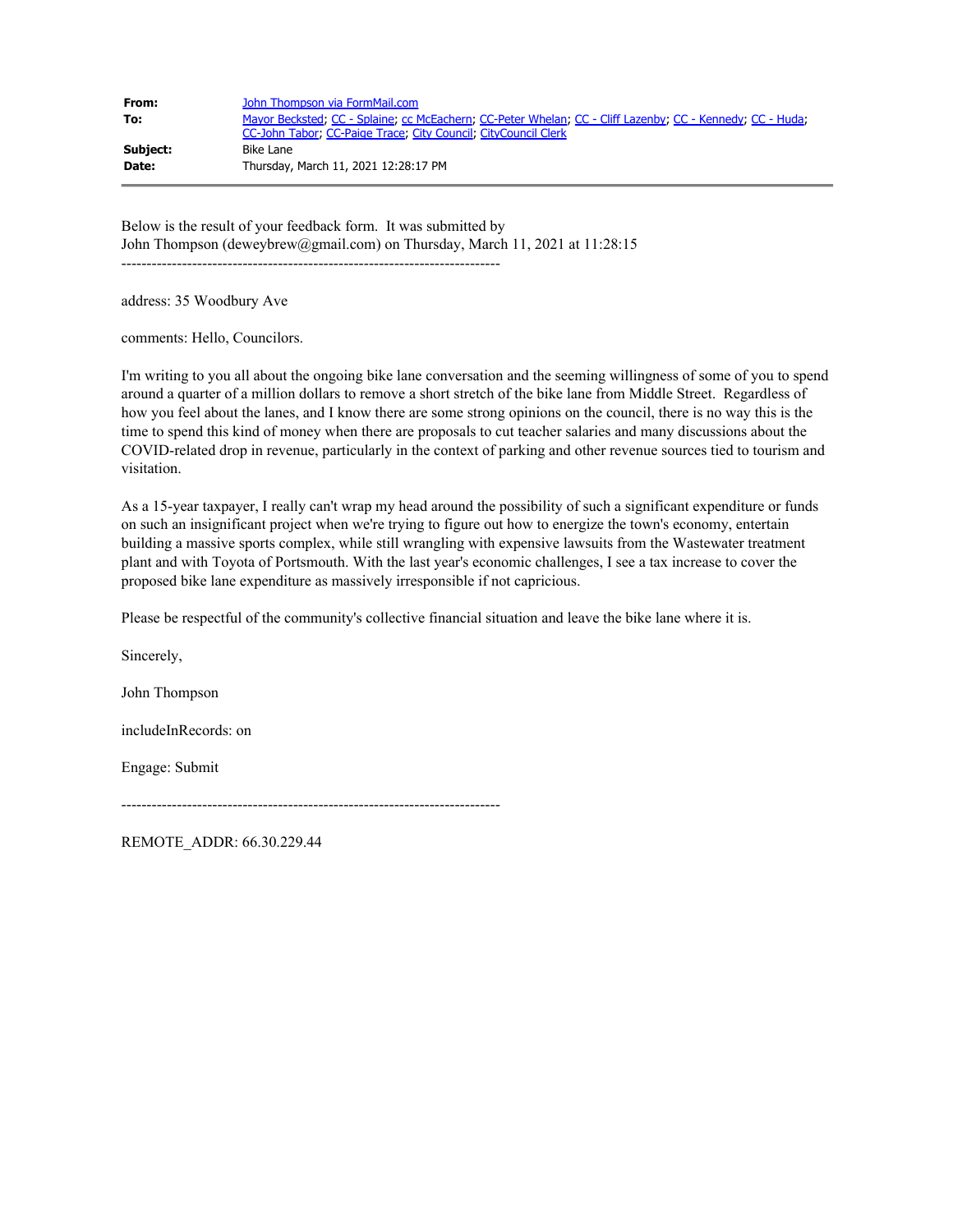| From:    | Brad Lown via FormMail.com                                                                                                                                                  |
|----------|-----------------------------------------------------------------------------------------------------------------------------------------------------------------------------|
| To:      | Mayor Becksted, CC - Splaine, cc McEachern, CC-Peter Whelan, CC - Cliff Lazenby, CC - Kennedy, CC - Huda,<br>CC-John Tabor, CC-Paige Trace, City Council, CityCouncil Clerk |
| Subject: | Bike Lanes                                                                                                                                                                  |
| Date:    | Sunday, March 14, 2021 9:27:10 AM                                                                                                                                           |

Below is the result of your feedback form. It was submitted by Brad Lown (lown@nhtrialattorneys.com) on Sunday, March 14, 2021 at 08:27:06 ---------------------------------------------------------------------------

address: 45 Brackett Road

comments: I have been riding my bike on Middle Street almost daily for over 20 years. The buffered bike lanes have not been perfect, but they are safer for children. But aside from the safety issue, please don't take any action that would require the taxpayers to repay any portion of the grant. Even if you don't like the current configuration of the bike lanes, that doesn't seem to me to justify burdening the taxpayers.

includeInRecords: on

Engage: Submit

---------------------------------------------------------------------------

REMOTE\_ADDR: 173.162.247.137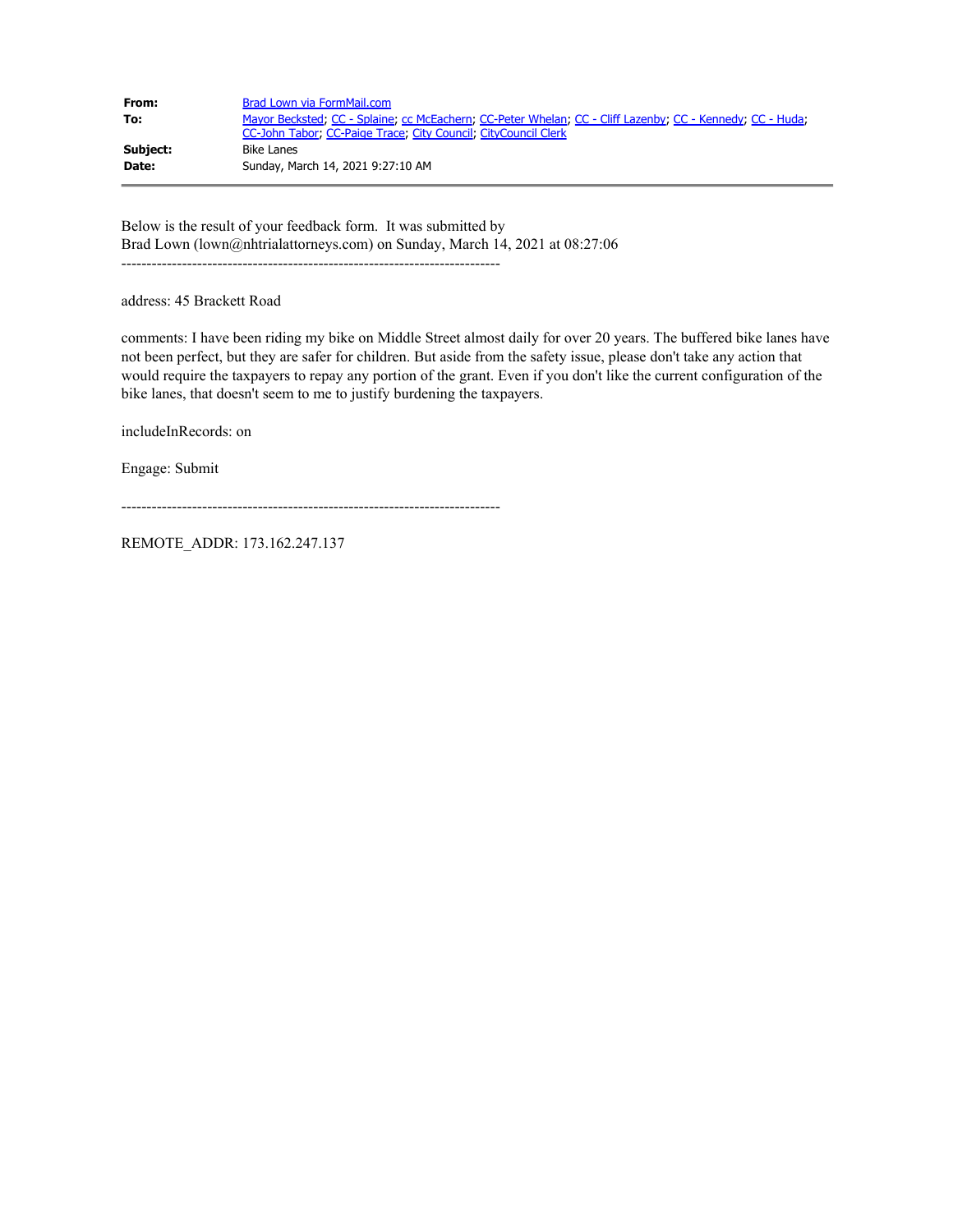| From:    | Kate Hatem via FormMail.com                                                                                                                                                 |
|----------|-----------------------------------------------------------------------------------------------------------------------------------------------------------------------------|
| To:      | Mayor Becksted, CC - Splaine, cc McEachern, CC-Peter Whelan, CC - Cliff Lazenby, CC - Kennedy, CC - Huda,<br>CC-John Tabor, CC-Paige Trace, City Council, CityCouncil Clerk |
| Subject: | Bike Lanes and Skate Park                                                                                                                                                   |
| Date:    | Monday, March 15, 2021 11:15:15 AM                                                                                                                                          |

Below is the result of your feedback form. It was submitted by Kate Hatem (katemph@gmail.com) on Monday, March 15, 2021 at 10:15:12 ---------------------------------------------------------------------------

address: 1 Ash St Portsmouth

comments: Dear City Councilors,

A week has passed since the public comment for the remainder of your agenda tonight. I just wanted to remind you of my position on the bike lanes in hopes that you vote in line with the overwhelming support for maintaining them as they are with perhaps minor improvements per the experts.

The city has looked into the bike lane issue numerous times. They hired experts to research the safety of the bike lanes and each group has come back with the same answer: don $\hat{a}\in\mathbb{M}$ t move the cars back to the curb. For some reason, it seems that several members of the council have decided to ignore the science and opinions of experts on this issue.

I would implore the council to trust science and defer to the experts. Take a step back from the position that you know better than the experts. You do not know better than the collective voice of multiple experts and agencies. Please do not cost me and all of the other Portsmouth tax payers hundreds of thousands of dollars in a payback situation. Please, be reasonable.

Additionally, I hope that the Council votes in favor of redoing the Greenleaf Skate Park. Skateboarders have fewer and fewer spots to legally and safely skateboard. They deserve to have a local spot to enjoy their sport. Please support this motion.

Thank you for your time.

includeInRecords: on

Engage: Submit

---------------------------------------------------------------------------

REMOTE\_ADDR: 71.235.12.71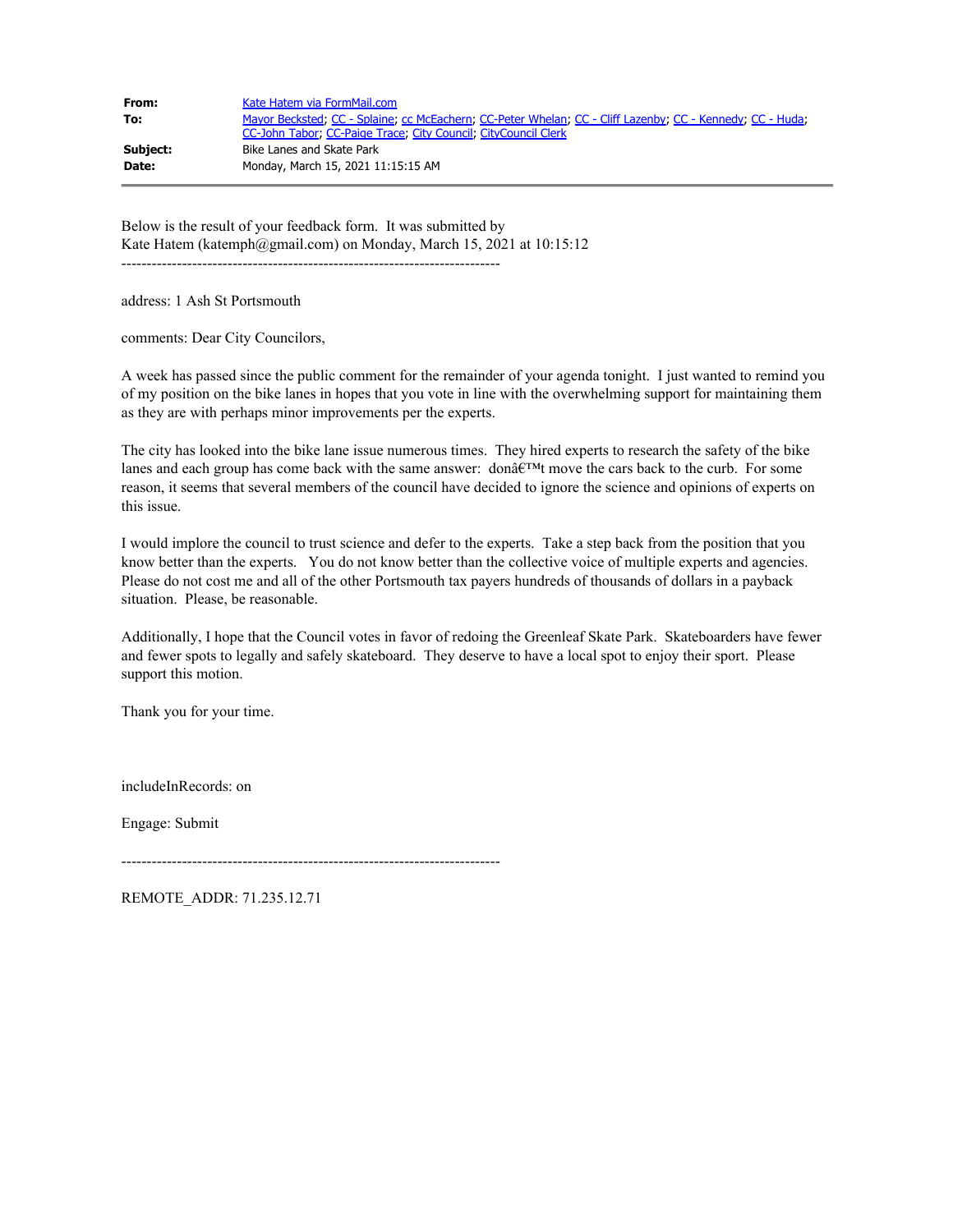| From:    | Karen McCormick via FormMail.com                                                                                                                                            |
|----------|-----------------------------------------------------------------------------------------------------------------------------------------------------------------------------|
| To:      | Mayor Becksted, CC - Splaine, cc McEachern, CC-Peter Whelan, CC - Cliff Lazenby, CC - Kennedy, CC - Huda,<br>CC-John Tabor, CC-Paige Trace, City Council, CityCouncil Clerk |
| Subject: | Bike Lanes                                                                                                                                                                  |
| Date:    | Sunday, March 14, 2021 4:15:29 PM                                                                                                                                           |

Below is the result of your feedback form. It was submitted by Karen McCormick (karenwalksalot60@gmail.com) on Sunday, March 14, 2021 at 15:15:27 ---------------------------------------------------------------------------

address: 351 Union Street Portsmouth

comments: Please leave the bike lanes as is. They're just fine. Great for biking and walking. Functional. No upkeep needed.

includeInRecords: on

Engage: Submit

---------------------------------------------------------------------------

REMOTE\_ADDR: 72.71.229.132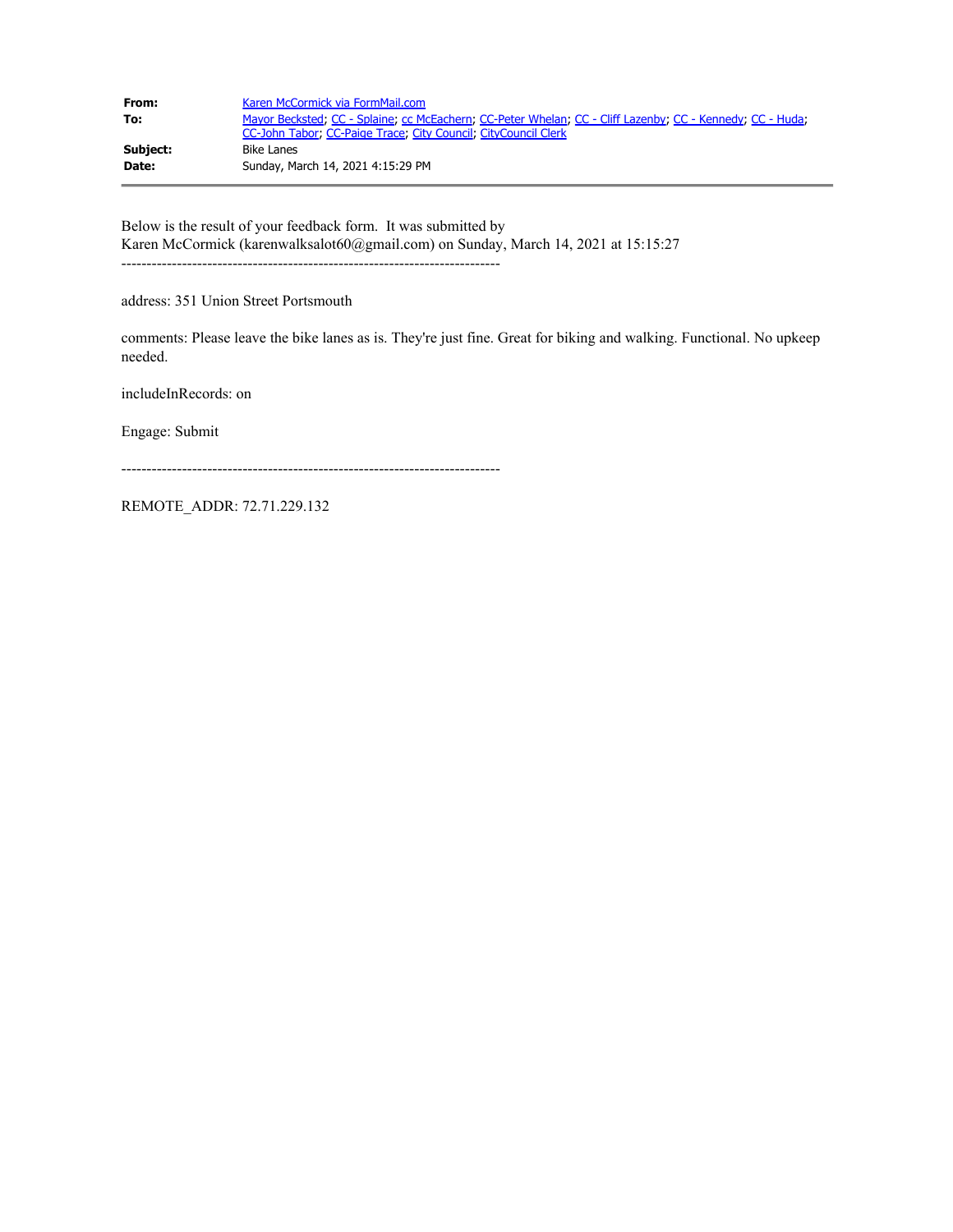| From:    | Robert J. Kozman via FormMail.com                                                                                                                                           |
|----------|-----------------------------------------------------------------------------------------------------------------------------------------------------------------------------|
| To:      | Mayor Becksted, CC - Splaine, cc McEachern, CC-Peter Whelan, CC - Cliff Lazenby, CC - Kennedy, CC - Huda,<br>CC-John Tabor, CC-Paige Trace, City Council, CityCouncil Clerk |
| Subject: | Bike Lanes                                                                                                                                                                  |
| Date:    | Sunday, March 14, 2021 11:07:09 AM                                                                                                                                          |

Below is the result of your feedback form. It was submitted by Robert J. Kozman (kozman@comcast.net) on Sunday, March 14, 2021 at 10:06:58 ---------------------------------------------------------------------------

address: 81 Park St.

comments: Please make the bike lanes safer for bicyclists by moving the cars back to the curb. Please make the driving lanes safer for everyone by moving the parked cars to the curb. Thank you.

includeInRecords: on

Engage: Submit

---------------------------------------------------------------------------

REMOTE\_ADDR: 66.30.230.24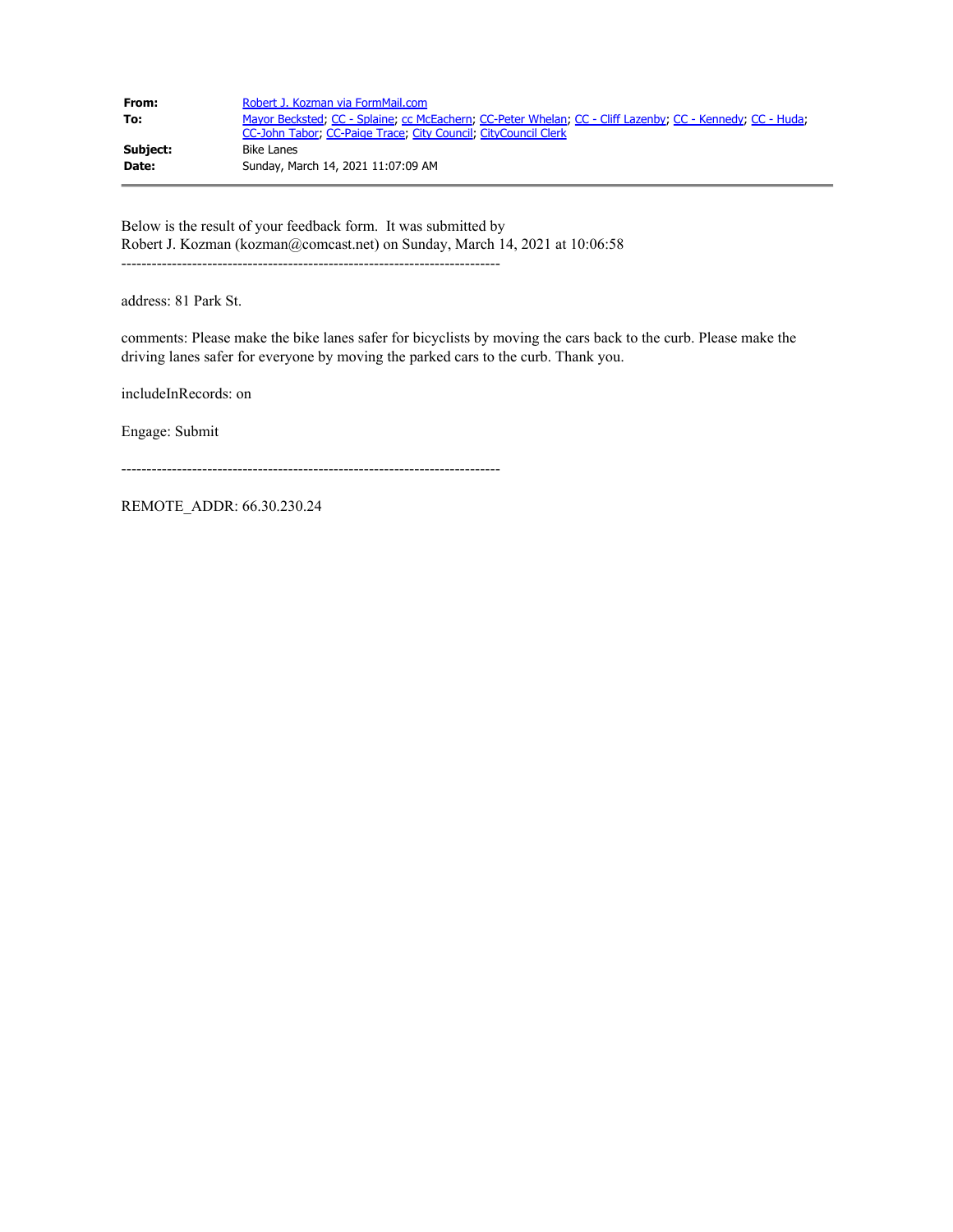| From:    | Linda Briolat via FormMail.com                                                                            |
|----------|-----------------------------------------------------------------------------------------------------------|
| To:      | Mayor Becksted; CC - Splaine; cc McEachern; CC-Peter Whelan; CC - Cliff Lazenby; CC - Kennedy; CC - Huda; |
|          | CC-John Tabor, CC-Paige Trace, City Council, CityCouncil Clerk                                            |
| Subject: | Bike lanes, spending                                                                                      |
| Date:    | Monday, March 15, 2021 9:51:40 AM                                                                         |

Below is the result of your feedback form. It was submitted by Linda Briolat (lbriolat@comcast.net) on Monday, March 15, 2021 at 08:51:37 ---------------------------------------------------------------------------

address: 260 Thornton St

comments: Good Monday morning to you all,

Let me start by saying thank you for sitting through all of the zoom meetings this past year. They are difficult to watch and sometimes difficult to follow and I'm sure sometimes difficult to participate in. It would be more enjoyable to see you all at city hall in council chambers.

I have just a couple of brief comments. I'm unclear why you brought in the experts in bike lanes, Toole, when it is pretty evident that some will propose tonight to do something completely different from the recommendations of the experts.

So it will cost the city money and the city gives back a grant that it received. I'm not familiar with who on the council has a deep background in bicycle safety? I could have missed something.

Secondly it seems as though Councilor Trace wants Islington St fixed finally. I'm not sure where all this money is coming from to sink into something that could wait until we are on the other side of this pandemic. The light is at the end of he tunnel but we aren't there yet.

It would be amazing to see as much effort put into the city coming out of the pandemic by some members of the city council as they have put into their own apparent efforts to find diversions from the focus of the direct needs of people during this difficult time.

As always thank you for reading this. LInda Briolat

includeInRecords: on

Engage: Submit

---------------------------------------------------------------------------

REMOTE\_ADDR: 66.30.229.158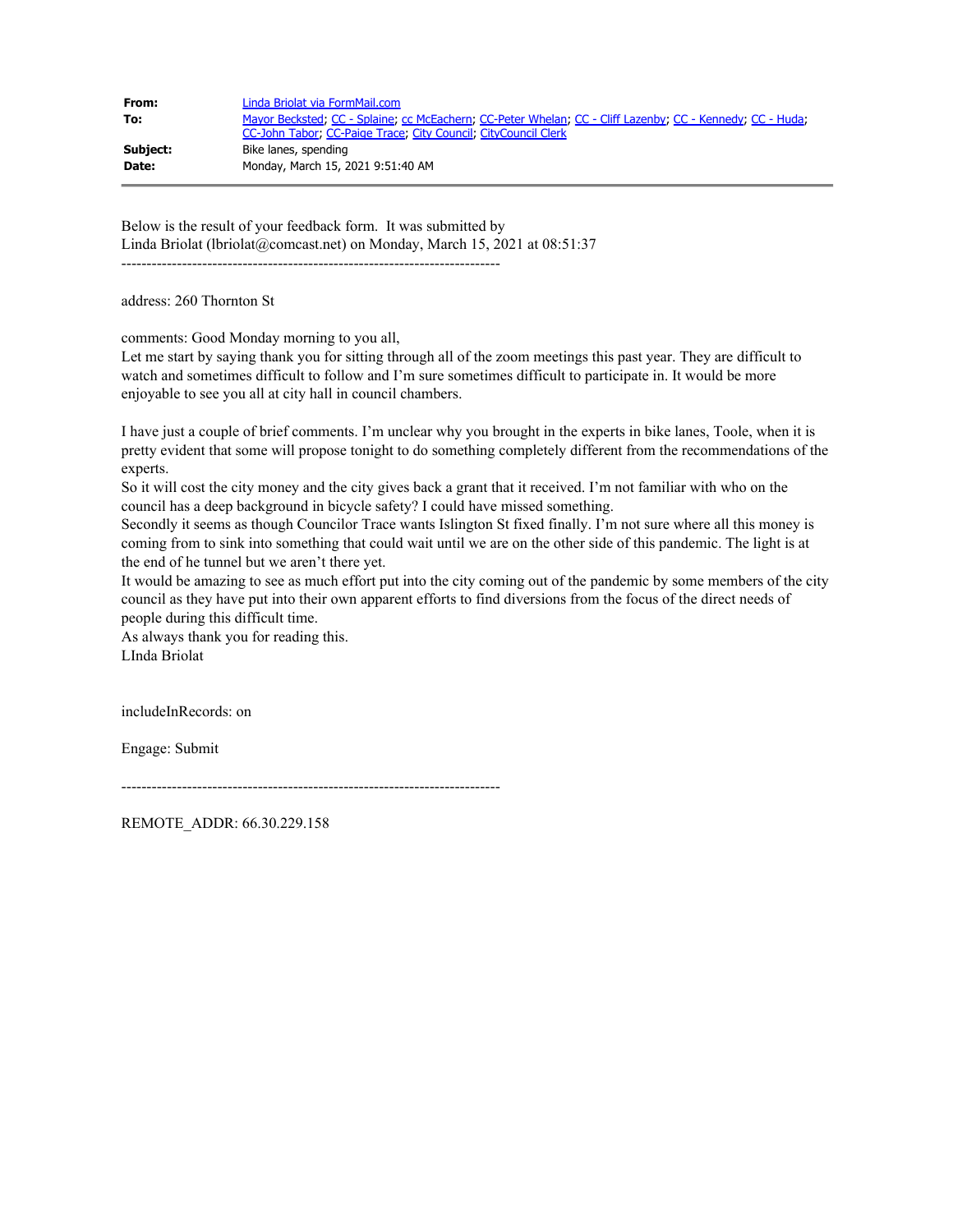| From:    | Jon Dickinson via FormMail.com                                                                                                                                              |
|----------|-----------------------------------------------------------------------------------------------------------------------------------------------------------------------------|
| To:      | Mayor Becksted, CC - Splaine, cc McEachern, CC-Peter Whelan, CC - Cliff Lazenby, CC - Kennedy, CC - Huda,<br>CC-John Tabor, CC-Paige Trace, City Council, CityCouncil Clerk |
| Subject: | Bike Lanes                                                                                                                                                                  |
| Date:    | Monday, March 15, 2021 11:24:58 AM                                                                                                                                          |

Below is the result of your feedback form. It was submitted by Jon Dickinson (jon3425@gmail.com) on Monday, March 15, 2021 at 10:24:56 ---------------------------------------------------------------------------

address: 220 Walker Bungalow Rd

comments: Councilors, I am writing in support of the proposed changes to the bike lanes on Middle street. The current configuration is confusing and dangerous. Designating Lincoln street as the safe path to school makes sense. Thank you

includeInRecords: on

Engage: Submit

---------------------------------------------------------------------------

REMOTE\_ADDR: 71.232.208.39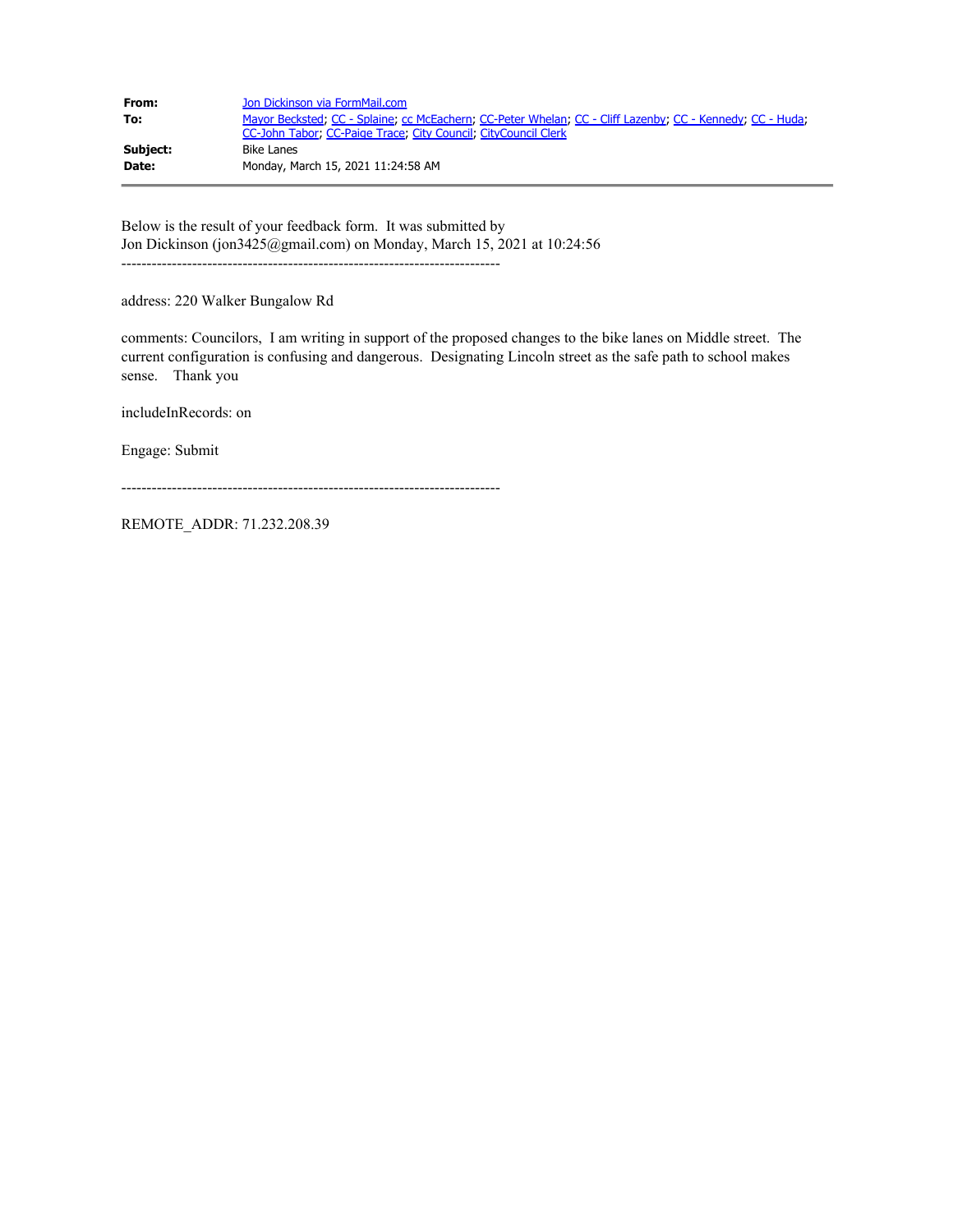| From:    | Mary Lou McElwain via FormMail.com                                                                        |
|----------|-----------------------------------------------------------------------------------------------------------|
| To:      | Mayor Becksted, CC - Splaine, cc McEachern, CC-Peter Whelan, CC - Cliff Lazenby, CC - Kennedy, CC - Huda, |
| Subject: | CC-John Tabor: CC-Paige Trace: City Council: CityCouncil Clerk<br>Bike lanes                              |
| Date:    | Monday, March 15, 2021 1:07:25 PM                                                                         |

Below is the result of your feedback form. It was submitted by Mary Lou McElwain (ml259@comcast.net) on Monday, March 15, 2021 at 12:07:24

---------------------------------------------------------------------------

address: 259 South Street

comments: Please vote in favor of the bike lane improvements suggested by Toole Design. Returning vehicles to the curb and returning cyclists between parked cars and traveling vehicles is much less safe for cyclists ( who more often are knocked to the ground by drivers exiting and hitting them with car doors than by passengers exiting a vehicle) .The safety improvements that Toole recommends can be done without major expense . To return even a short section of Middle Street to vehicles at the curb is not safe for cyclists, and confusing for both cyclists and drivers.

Thank you. Mary Lou McElwain

includeInRecords: on

Engage: Submit

```
---------------------------------------------------------------------------
```
REMOTE\_ADDR: 71.235.15.119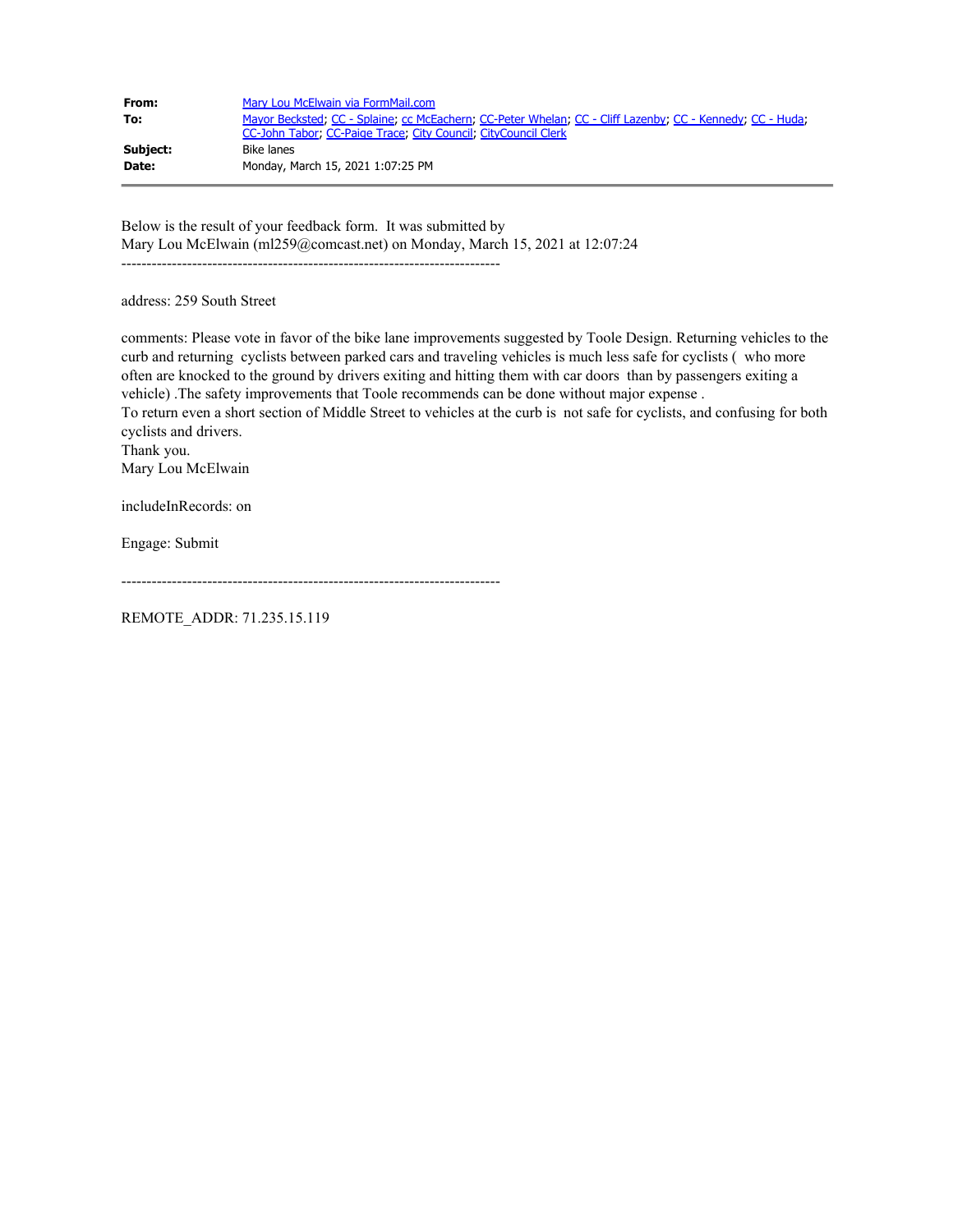| From:    | Joe and Michelle Flynn via FormMail.com                                                                   |
|----------|-----------------------------------------------------------------------------------------------------------|
| To:      | Mayor Becksted, CC - Splaine, cc McEachern, CC-Peter Whelan, CC - Cliff Lazenby, CC - Kennedy, CC - Huda, |
|          | CC-John Tabor, CC-Paige Trace, City Council, CityCouncil Clerk                                            |
| Subject: | Building a new skate park!                                                                                |
| Date:    | Monday, March 15, 2021 1:06:38 PM                                                                         |

Below is the result of your feedback form. It was submitted by Joe and Michelle Flynn (mchaissonflynn@gmail.com) on Monday, March 15, 2021 at 12:06:36 ---------------------------------------------------------------------------

address: 301 Lincoln Ave

comments: We are writing in support of the proposal to build a skatepark in Portsmouth. With the loss of Rye Airfield our son John, who is an avid skater, and his friends have had to find places to skate and we know this has been an issue for residents. If these kids had a place to go we could mitigate this tremendously and also create a safe place for all ages of skaters!

We live in a very sports minded community, lets diversify who is served by the facilities we invest in. Skating has nurtured so much in our son, he has made SO MANY friends of all ages, he has developed a perseverance and agency as he works on landing tricks (you have to embrace failure if you want to skate) and he has hit skateparks in every city and town we have travelled to.

Skateboarding is a community based sport and we hope the Portsmouth City Council approves the building of one today.

Thanks for your support and thank you to Seamus Durkin and his crew for spearheading this effort!

Joe and Michelle Flynn

includeInRecords: on

Engage: Submit

---------------------------------------------------------------------------

REMOTE\_ADDR: 163.116.135.114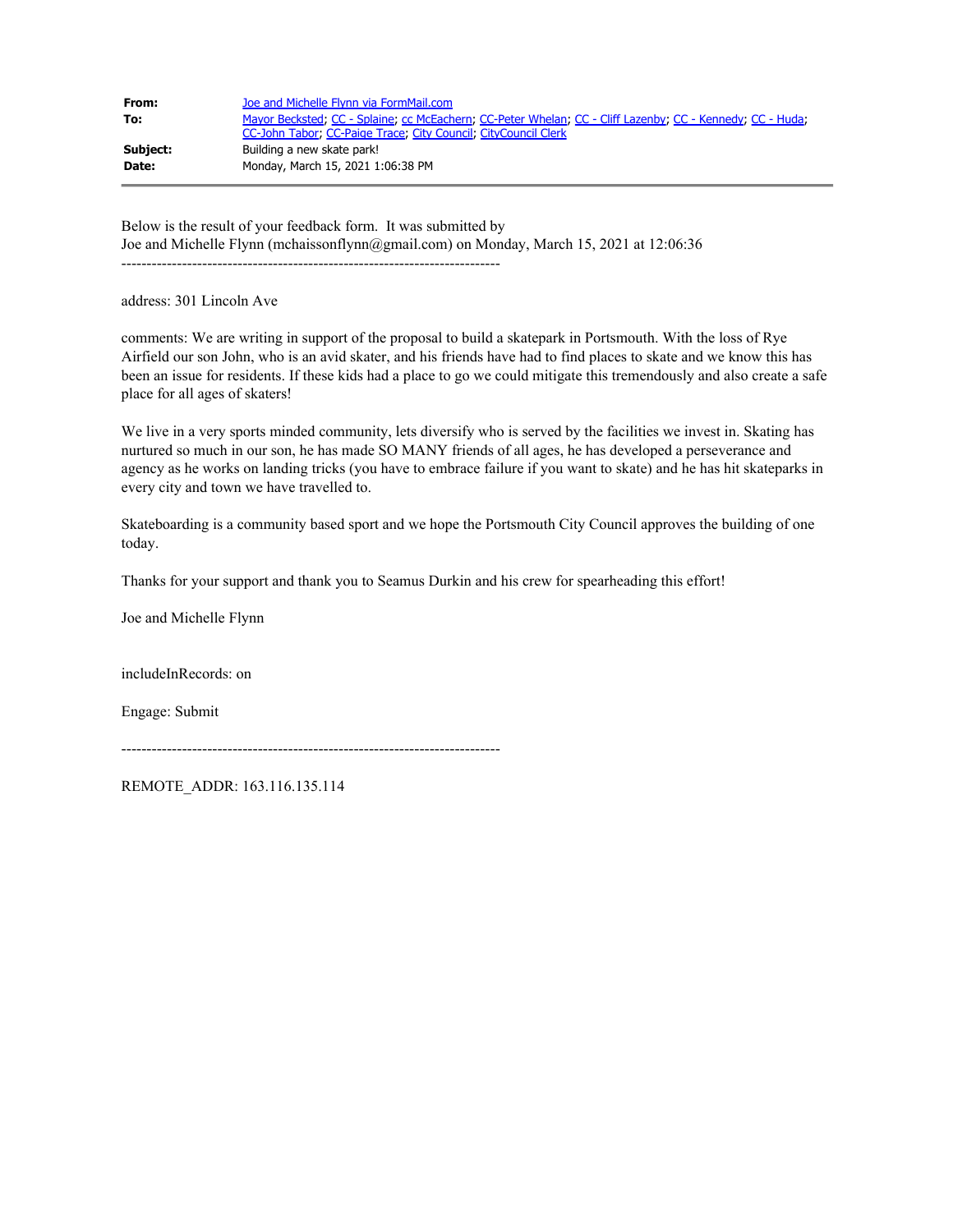| From:    | Jane Roberts via FormMail.com                                                                                                                                               |
|----------|-----------------------------------------------------------------------------------------------------------------------------------------------------------------------------|
| To:      | Mayor Becksted, CC - Splaine, cc McEachern, CC-Peter Whelan, CC - Cliff Lazenby, CC - Kennedy, CC - Huda;<br>CC-John Tabor, CC-Paige Trace, City Council, CityCouncil Clerk |
| Subject: | Dedicated PB courts on Junkins Ave                                                                                                                                          |
| Date:    | Thursday, March 11, 2021 8:08:44 PM                                                                                                                                         |

Below is the result of your feedback form. It was submitted by Jane Roberts (janeroberts55@gmail.com) on Thursday, March 11, 2021 at 19:08:42 ---------------------------------------------------------------------------

address: 5 Seapoint Road Kittery Point, ME

comments: I wholeheartedly support the Pickleball Court construction project. Through this game I have become familiar with downtown Portsmouth and now buy my groceries and frequent other local businesses as a result of these courts. Playing Pickleball on Junkins Ave is a great way to exercise, socialize and contribute to the Portsmouth economy.

includeInRecords: on

Engage: Submit

---------------------------------------------------------------------------

REMOTE\_ADDR: 108.49.249.136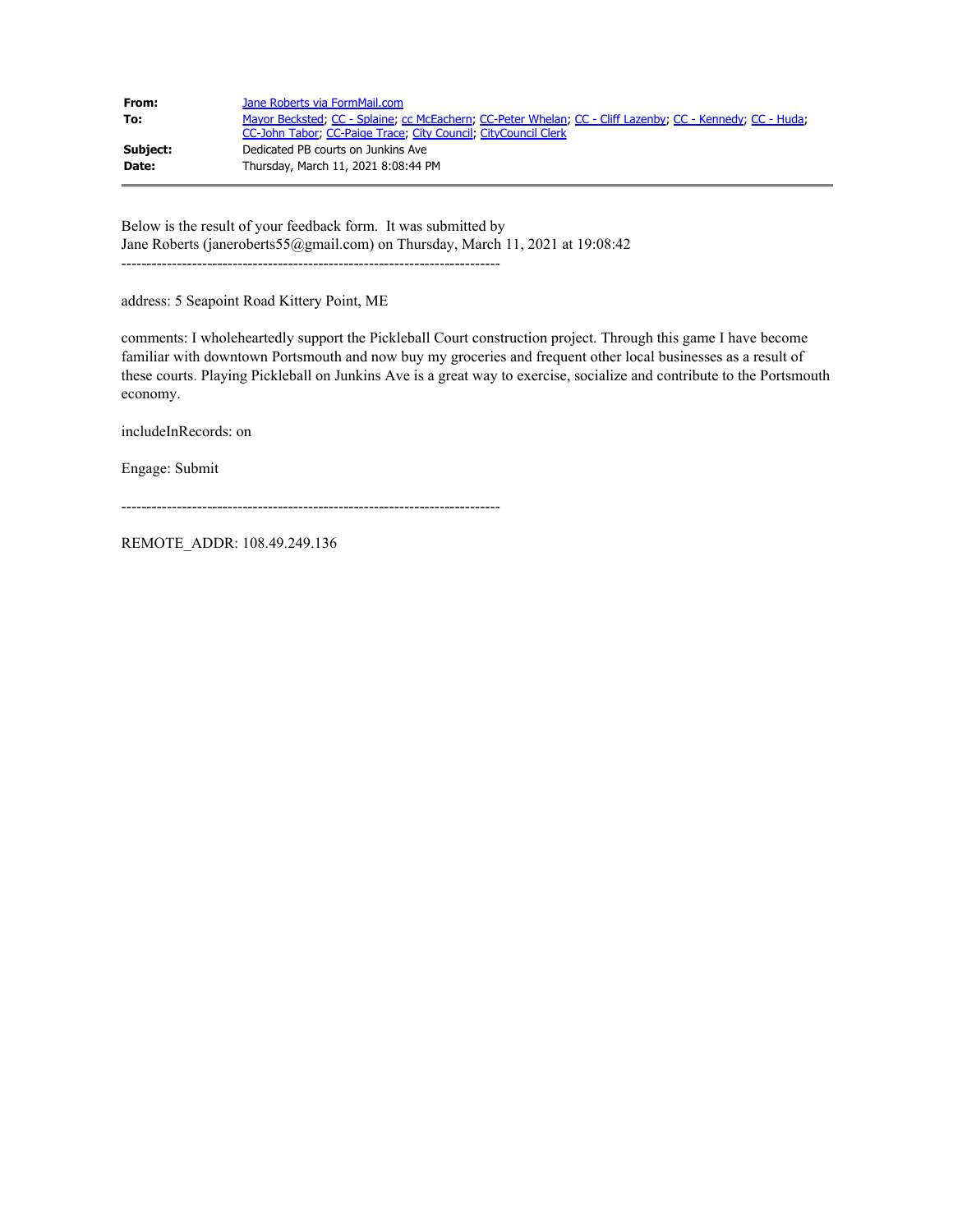| From:        | Todd Shaver via FormMail.com                                                                                                                                                |
|--------------|-----------------------------------------------------------------------------------------------------------------------------------------------------------------------------|
| To:          | Mayor Becksted, CC - Splaine, cc McEachern, CC-Peter Whelan, CC - Cliff Lazenby, CC - Kennedy, CC - Huda,<br>CC-John Tabor, CC-Paige Trace, City Council, CityCouncil Clerk |
| Subject:     | Dedicated Pickleball Courts                                                                                                                                                 |
| <b>Date:</b> | Friday, March 12, 2021 8:38:24 AM                                                                                                                                           |

Below is the result of your feedback form. It was submitted by Todd Shaver (Todd@BullMarket.com) on Friday, March 12, 2021 at 07:38:22 ---------------------------------------------------------------------------

address: 2 Captains Way

comments: Hi Councilors - I am a former tennis player; used to play six days a week; tournaments; highest ranking was 5 in the Middle Atlantics. Have reached the big 70 and haven't played tennis in four years. Pickleball is so much more fun, and you can play for 2 hours without getting tired! Thank you for doing this. When all is said and done, this will be remembered as the greatest amenity ever!

includeInRecords: on

Engage: Submit

---------------------------------------------------------------------------

REMOTE\_ADDR: 24.61.223.125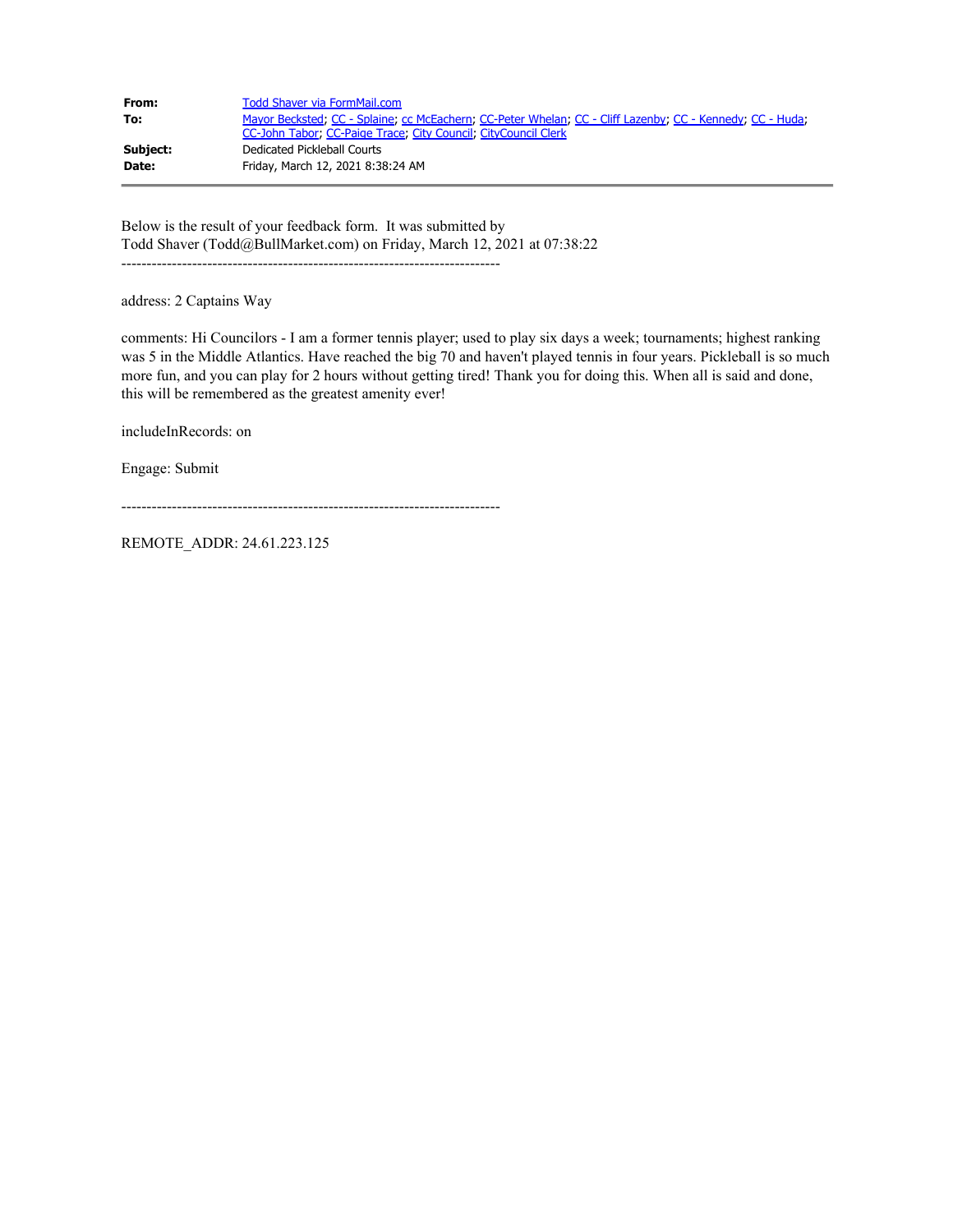| From:    | Ken Goldman via FormMail.com                                                                              |
|----------|-----------------------------------------------------------------------------------------------------------|
| To:      | Mayor Becksted, CC - Splaine, cc McEachern, CC-Peter Whelan, CC - Cliff Lazenby, CC - Kennedy, CC - Huda; |
|          | CC-John Tabor, CC-Paige Trace, City Council, CityCouncil Clerk                                            |
| Subject: | Delay of Islington Street Corridor Reconstruction Project Phase 2 (Dover to Congress) to FY27             |
| Date:    | Friday, March 12, 2021 3:48:16 PM                                                                         |

Below is the result of your feedback form. It was submitted by Ken Goldman (barbken@comcast.net) on Friday, March 12, 2021 at 14:48:11 ---------------------------------------------------------------------------

address: 271 Islington Street, Portsmouth

comments: First, I would like to say thank you to all of you who had responded to my earlier email on this subject, and to the entire City Council for an opportunity to speak at the Islington Street Corridor Phase 2 Work Session last Monday, March 8th.

In case I cannot make it to the City Council meeting on Monday, the 15th, I would like to once again share my thoughts on this matter.

As my wife and I were driving into Portsmouth along Islington Street the other day, we were both struck by how attractive and inviting, Islington Street looks along the stretch where Phase 1A has been completed. Sadly, this attractive and inviting look ends abruptly and then, Islington Street starts to look shabby.

When I spoke on Monday I talked about the poor condition of the sidewalk in front of Goodwin Park (I had taken some photos, but the webpage does allow me to attach them, so let me know if you are interested in seeing the photos). The sidewalk in front of Goodwin Park is somewhat representative of most of the sidewalks along Islington Street, yet it is in better shape than many of them. These sidewalks are largely cracked and crumbling asphalt. This is one of the factors that give Islington Street a shabby appearance.

Many people in the West End along Islington Street, and elsewhere, are showing that they take pride in their community by working to approve the appearance of their property. Proceeding with Phase 2 in FY 22 would show a similar pride and commitment from the City. I believe it would greatly benefit the City, and the people and merchants along Islington Street, if the section from Dover Street to Congress Street were as attractive and inviting as the segment completed in Phase 1A. This would help merge and blend the West End with downtown in much the same way as other sections of Portsmouth already merge and blend in with downtown.

I would also like to remind the Council that planning for this project began in 1997. While I am aware that there is a lot of competition for the funding contained in the Capital Improvement Plan (CIP), I would hope that priority would be given to a project that has been on the books for almost 25 years.

Finally, it is important to consider that we have a very old water main running down Islington Street. This water main is on borrowed time, and it is only a question of when, not if, it will suffer a major casualty. Preventative maintenance is always easier, and frequently cheaper, than, emergency repairs.

I respectfully request that the City Council vote to include funding in the CIP to proceed with Phase 2 in FY 22.

Thank you,

Ken Goldman

includeInRecords: on

Engage: Submit

---------------------------------------------------------------------------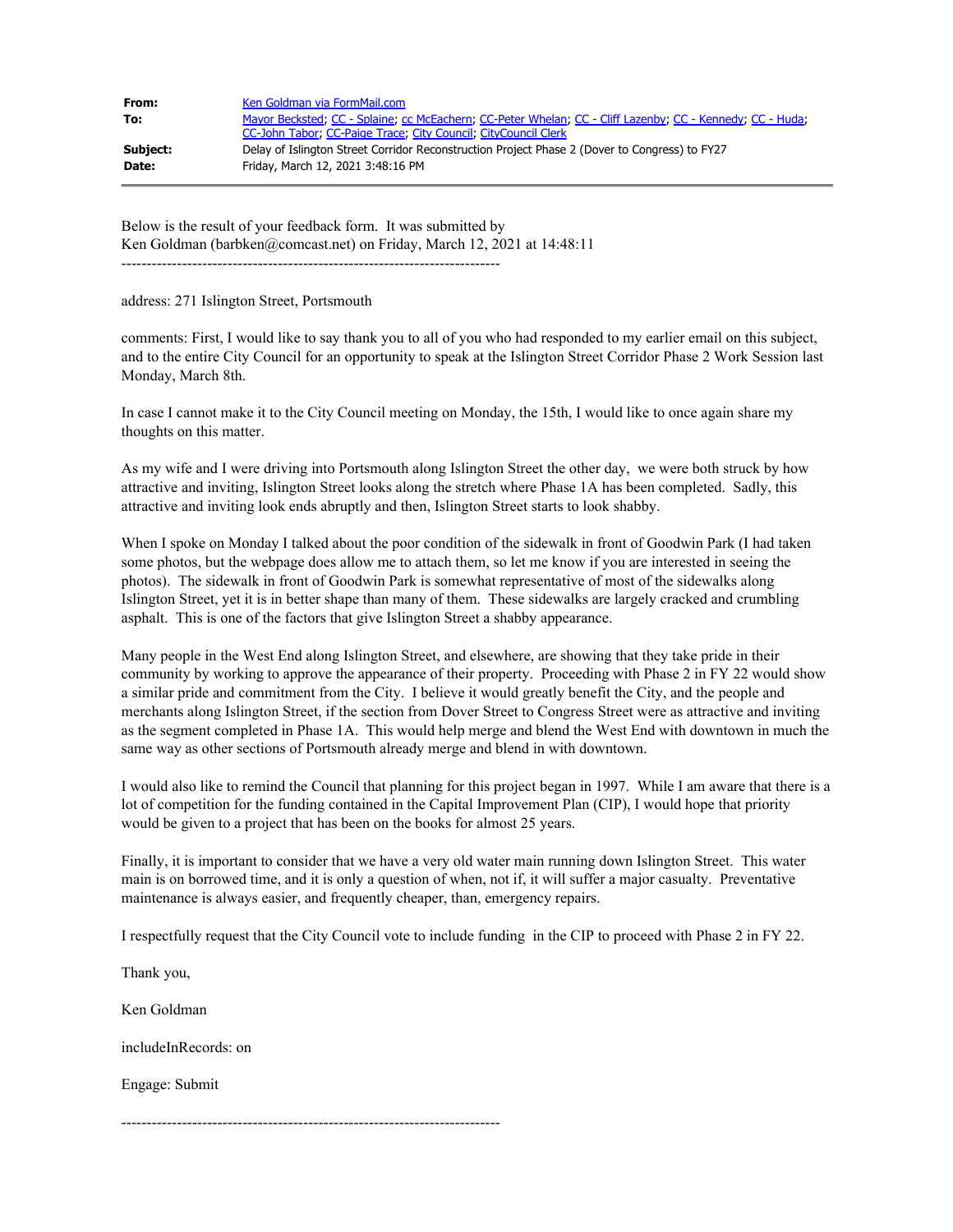REMOTE\_ADDR: 71.235.12.25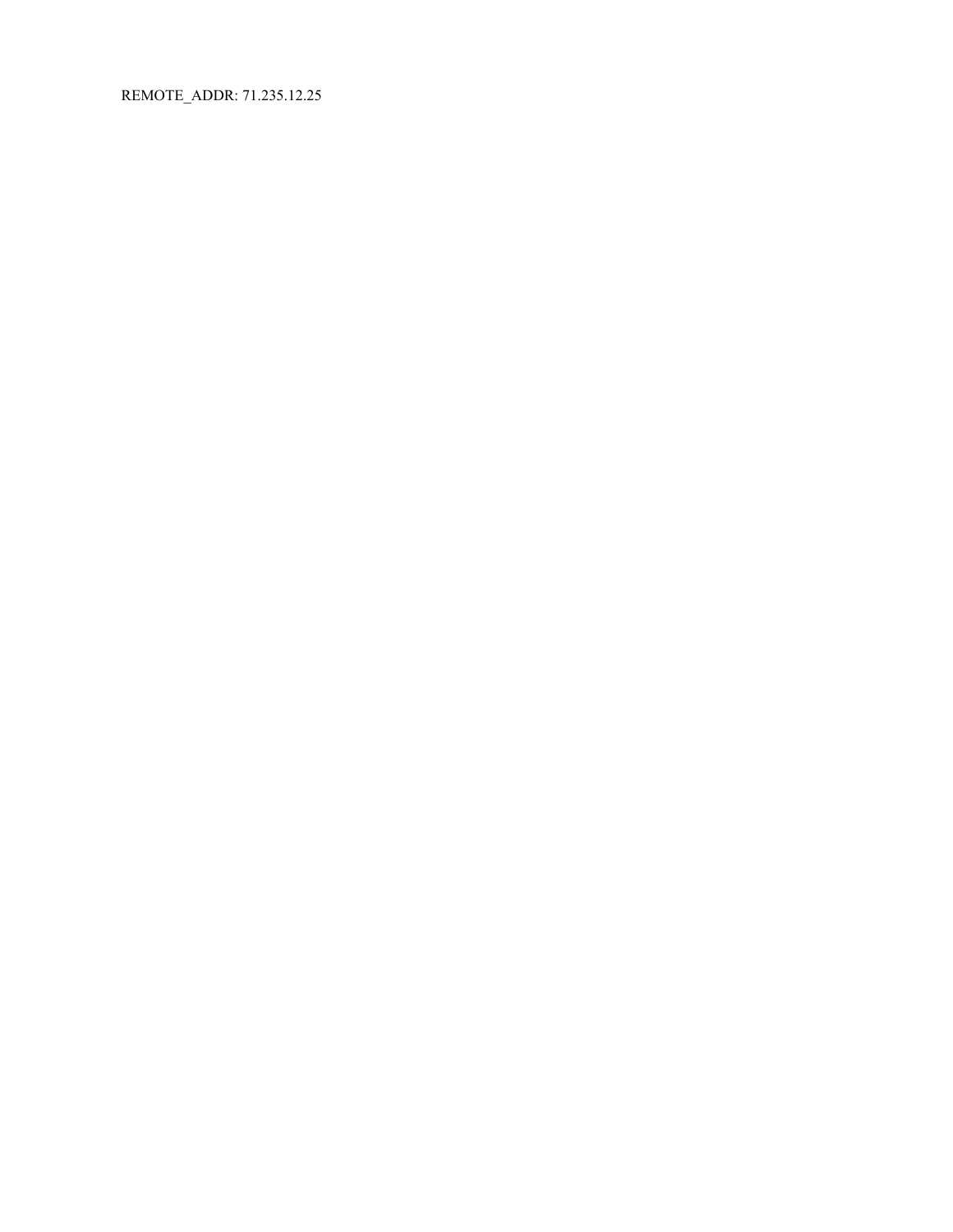| From:    | Byron Matto via FormMail.com                                                                                                                                                |
|----------|-----------------------------------------------------------------------------------------------------------------------------------------------------------------------------|
| To:      | Mayor Becksted, CC - Splaine, cc McEachern, CC-Peter Whelan, CC - Cliff Lazenby, CC - Kennedy, CC - Huda,<br>CC-John Tabor: CC-Paige Trace: City Council: CityCouncil Clerk |
| Subject: | Demolition Committee                                                                                                                                                        |
| Date:    | Monday, March 15, 2021 11:20:45 AM                                                                                                                                          |

Below is the result of your feedback form. It was submitted by Byron Matto (bmatto@gmail.com) on Monday, March 15, 2021 at 10:20:43 ---------------------------------------------------------------------------

address: 17 Fields Rd

comments: I'm writing in regards to Councilor Kennedy's motion:

"\*Demolition Committee (Sample motion  $\hat{a}\hat{\epsilon}$ " move a report back from the Planning Board, Historic District Commission, and Demolition Committee on how to improve the Demolition Committee. This will include but not be limited to deterrents for the demolition of Portsmouth buildings, fines for misconduct, and public comments at meetings. The expectation would be a report back at the April 5th Council meeting)".

I heard Councilor Kennedy reference this committee with concerns that is was "a mess". I took the time to watch the meeting I think she was referring to. At this meeting a property - 261 Aldrich - was the subject of much discussion as the building had been all but demolished without the committee's involvement.

I was perplexed as I watched the meeting because it was becoming apparent that the ordinance as it is written does not ultimately cannot prevent the demolition of a building. The ordinance - depending on the date of construction of that being demolished - has varying degrees of delays and meetings but does not in the end allow for the prevention of a building being demolished. My assumption is that this is the case likely because there is no legal authority for the city to stop a property owner from demolishing what is theirs.

In reading the ordinance something else stuck out - a seemingly arbitrary count of 50 years separates 2 branches of how the committee will operate. A building older than this count is subject to greater delays and meetings than a "younger" building. The implication of this mechanic is that anything older than 50 years is more important or more valuable to the community than something younger. It's not based on the material, the function of the building, the architect, the style ... purely a function of age. Why this stuck out to me is that we are actively protecting buildings that are likely less efficient and built from potentially more environmentally hazardous materials (lead, asbestos, etc..). Houses built in the 80s/90s and certainly more recently are more likely to have higher values of insulation and the material is likely to be safer.

Reading the motion from Councilor Kennedy it appears to me that her intent to give the demolition committee more "teeth". To place a greater burden on homeowners trying to manifest their dream in our city. While her intentions may be noble, I think the result of this would effect negatively the people who can afford it the least.

Imagine you are a young family/couple who have scraped every last penny to make a down payment on a small starter home. Your dream is to live in Portsmouth, maybe you grew up here, maybe your family is in the area. All you can afford is a 50s ranch that is on it's last leg. You move in, your family is starting to grow ... you are willing to put in the time and sweat to build equity in your community and stay in your neighborhood. Maybe this means tearing down a "significant" portion of the structure because it no longer meats code and has hazardous material, maybe this means you need to move out for some months to allow for the renovations. This burden on your family is significant.

The direction of this ordinance and the already renowned Portsmouth Building department is the stuff of nightmares for families like the one in the scenario above. Mounting delays, fines, and further deterrents will not ultimately deter buildings from being demolished ... it will deter young families from attempting to build their lives in Portsmouth to begin with. I know young families who already have crossed Portsmouth of their list because of the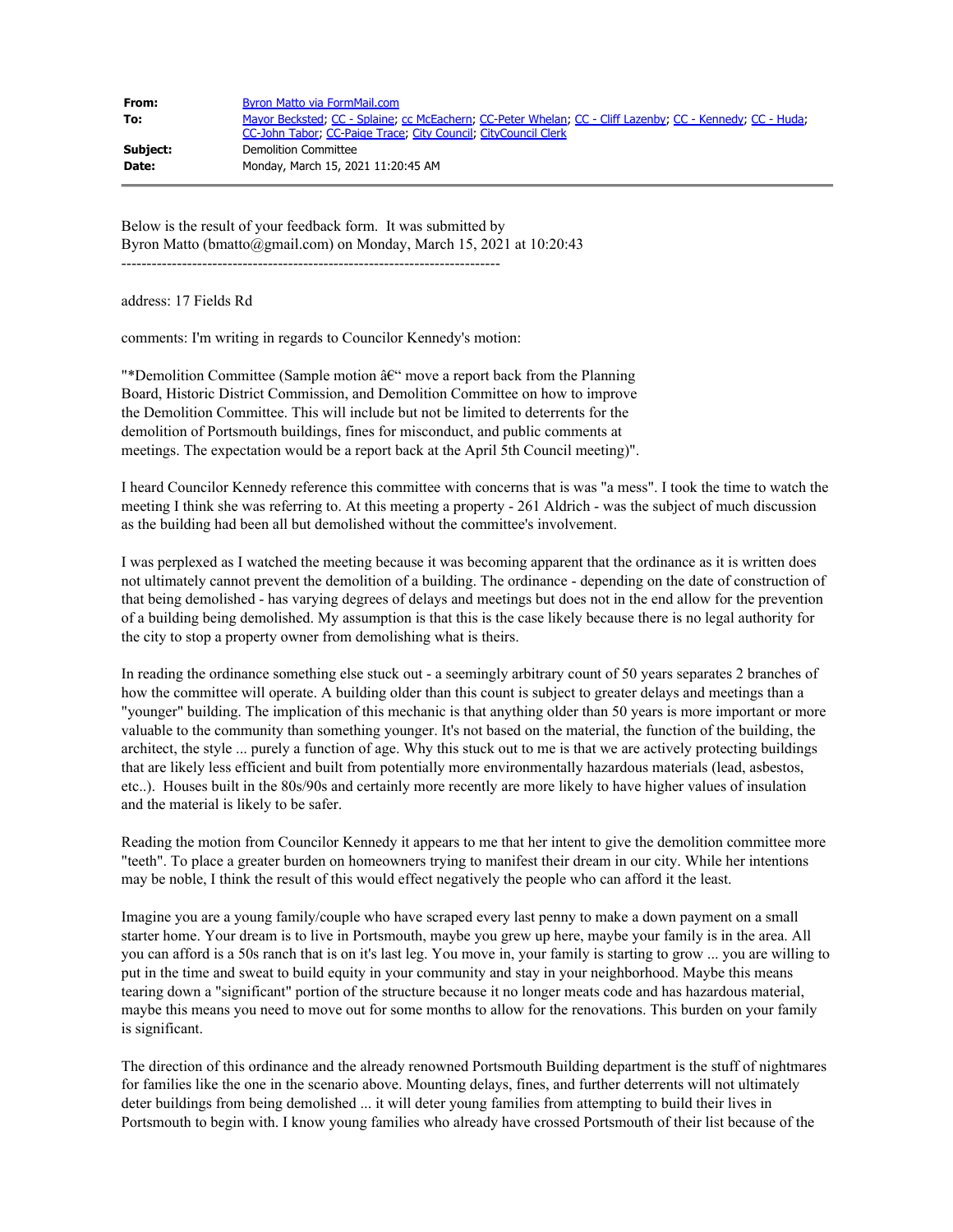existence of this board, the HDC, and the mounting sense of entitlement around pressuring others to build as you would have things built.

I beg for the council to see the through lens of preserving community and not just buildings.

includeInRecords: on

Engage: Submit

---------------------------------------------------------------------------

REMOTE\_ADDR: 71.232.211.32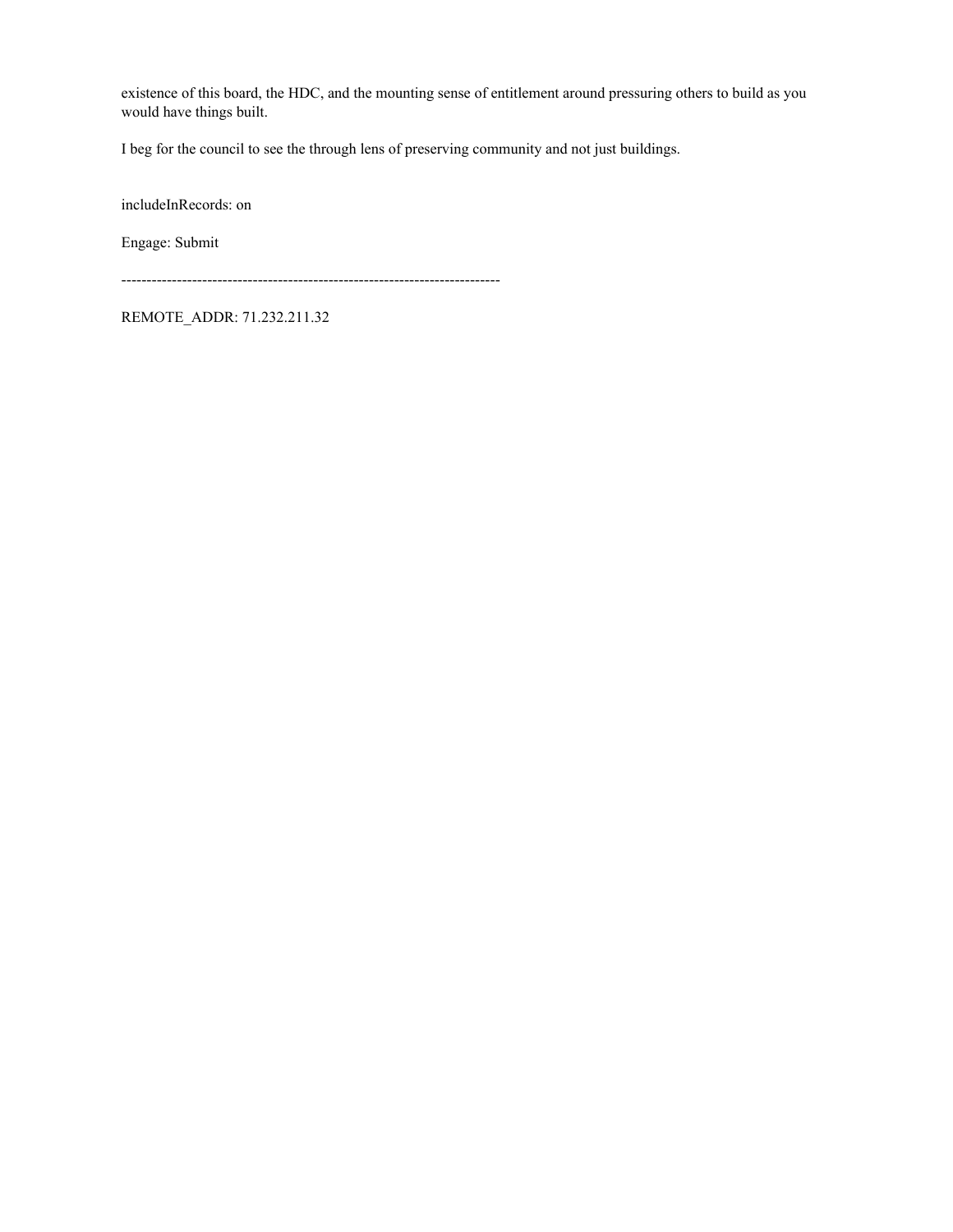| From:    | Denyse Richter via FormMail.com                                                                                                                                             |
|----------|-----------------------------------------------------------------------------------------------------------------------------------------------------------------------------|
| To:      | Mayor Becksted, CC - Splaine, cc McEachern, CC-Peter Whelan, CC - Cliff Lazenby, CC - Kennedy, CC - Huda,<br>CC-John Tabor: CC-Paige Trace: City Council: CityCouncil Clerk |
| Subject: | Islington - West End Project                                                                                                                                                |
| Date:    | Monday, March 15, 2021 8:24:17 AM                                                                                                                                           |

Below is the result of your feedback form. It was submitted by Denyse Richter (richter5@comcast.net) on Monday, March 15, 2021 at 07:24:15 ---------------------------------------------------------------------------

address: 29 Rockingham St

comments: Hello,

I am writing to urge you to keep the West End project on track and stop "kicking it down the road." Please finish what has been started. What does delaying do except increase the cost? This project has been rescheduled several times. I used to be on the CIP committee in Hampton and dates should mean something. The city needs to honor its commitment to this project and complete the job. Many new owners bought properties with the promise of a completed and beautified Islington which is a gateway to town. Please do the right thing and stop de-prioritizing this project.

includeInRecords: on

Engage: Submit

---------------------------------------------------------------------------

REMOTE\_ADDR: 73.142.129.90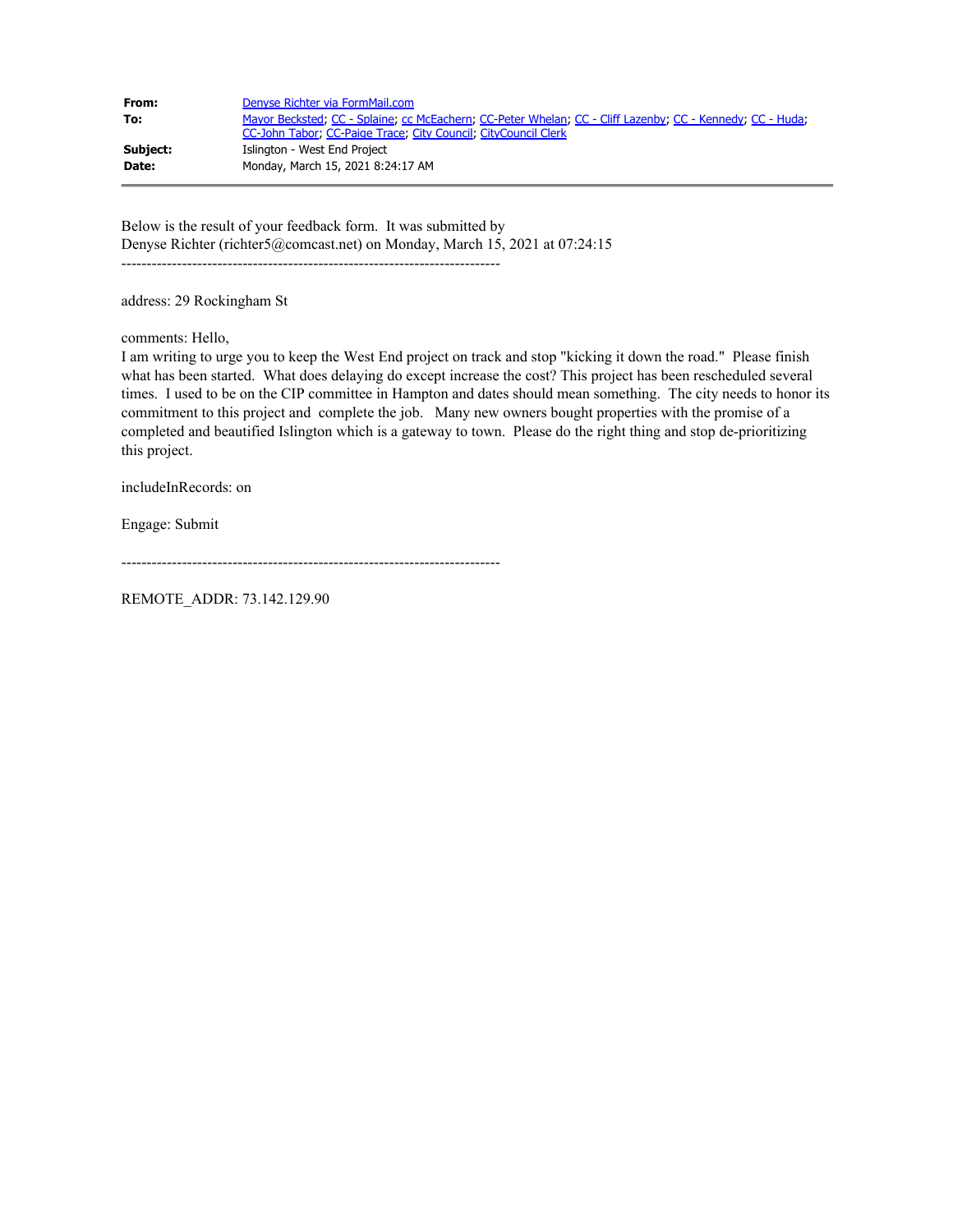| From:    | Manuel Garganta via FormMail.com                                                                                                                                            |
|----------|-----------------------------------------------------------------------------------------------------------------------------------------------------------------------------|
| To:      | Mayor Becksted; CC - Splaine; cc McEachern; CC-Peter Whelan; CC - Cliff Lazenby; CC - Kennedy; CC - Huda;<br>CC-John Tabor, CC-Paige Trace, City Council, CityCouncil Clerk |
| Subject: | Islington Street                                                                                                                                                            |
| Date:    | Saturday, March 13, 2021 3:52:36 PM                                                                                                                                         |

Below is the result of your feedback form. It was submitted by Manuel Garganta (Souzagar@aol.com) on Saturday, March 13, 2021 at 14:52:34 ---------------------------------------------------------------------------

address: 471 Colonial Drive Portsmouth, NH

comments: Being a resident who uses Islington Street to Access the downtown, I feel there isn't a good reason to postpone finishing that problem. We seem to keep kicking this down the road. Considering that postponing this project is going to increase the costs it does not make fiscal sense.

We are looking to postpone Islington yet we are looking to add bike lanes and sidewalks to Peverly Hill Road. ???? Let's finish one project before we start another.

Thank you for listening Regards, Manny Garganta

includeInRecords: on

Engage: Submit

---------------------------------------------------------------------------

REMOTE\_ADDR: 66.31.6.28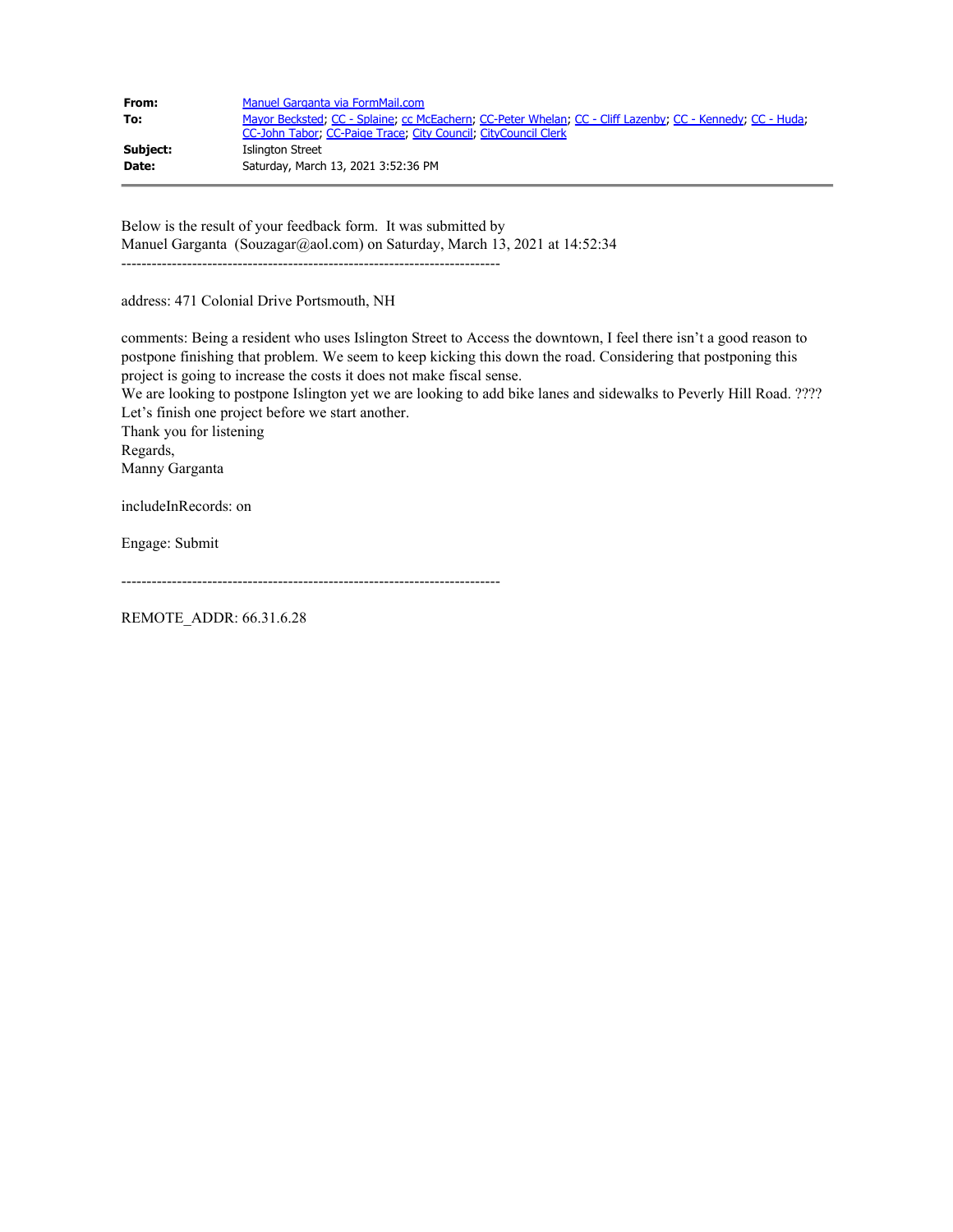| From:    | Mark Sternbergerger via FormMail.com                                                                      |
|----------|-----------------------------------------------------------------------------------------------------------|
| To:      | Mayor Becksted; CC - Splaine; cc McEachern; CC-Peter Whelan; CC - Cliff Lazenby; CC - Kennedy; CC - Huda; |
|          | CC-John Tabor, CC-Paige Trace, City Council, CityCouncil Clerk                                            |
| Subject: | Islington Street Corridor (Dover to Congress) Delays                                                      |
| Date:    | Monday, March 15, 2021 9:22:18 AM                                                                         |

Below is the result of your feedback form. It was submitted by Mark Sternbergerger (markits@comcast.net) on Monday, March 15, 2021 at 08:22:16 ---------------------------------------------------------------------------

address: Unit 10

comments: Councilors:

Thank you for your continued support to mitigate our public safety risks associated with the incomplete Islington Street Corridor Reconstruction Final Phase (Dover to Congress). The project has unbelievably been recommended for yet another delay along its over quarter century journey! Rumor has it the City has proposed this not be completed until 2027, incredibility making it nearly 30 years after originally committed!

My understanding is daily average vehicles per day now routinely exceed 16,000 (the highest of any of our city egresses). Additionally, no bike path or safe sidewalks exist for the rapidly rising volume of bicyclists and pedestrians commuting between the new housing explosion we planned for them in the West End and their services industry jobs downtown. Add the facts of an extremely narrow roadway without shoulders, inappropriate and totally unsafe on street parking, commercial truck traffic, and Apr-Oct exponentially rising incidence of large gangs of reckless un-policed behavior by motorcycles non-compliant with NH State law of 92 decibelsÂ ( HB516) makes for a very unsafe residential neighborhood with a multitude of serious public safety hazards.

Considering the longer we delay, the more expensive this project becomes especially due to the costs of new money now rising from the unprecedented new levels of national debt taxpayers were recently gifted for which OMB forecasts yearly interest payment to be 2x our annual GDP by 2030, now is the time to lock in low interest infrastructure bonds and the American Recovery Act of 2021 infrastructure grants as rates are already beginning to rise. Not to mention we are now on borrowed time with our 130 year old water main!

Please know the Islington Creek Neighborhood has been canvased and is supportive and appreciative of you, Councilors Kennedy, McEachern, and especially Councilor Trace for her proactive efforts, and others concerned about safety liabilities being incurred by the City and working to mitigate the cost and safety risks already realized to complete the necessary risk avoidance measures with implementation of the final phase in 2022 as previously promised by without further delays. Thank you so much for all the great work making Portsmouth the best we can be!

Please forward to our Councilors and City Manager, as well include in the public record for the next City Council meeting on this topic.

Sincerely,

Mark Sternberger

includeInRecords: on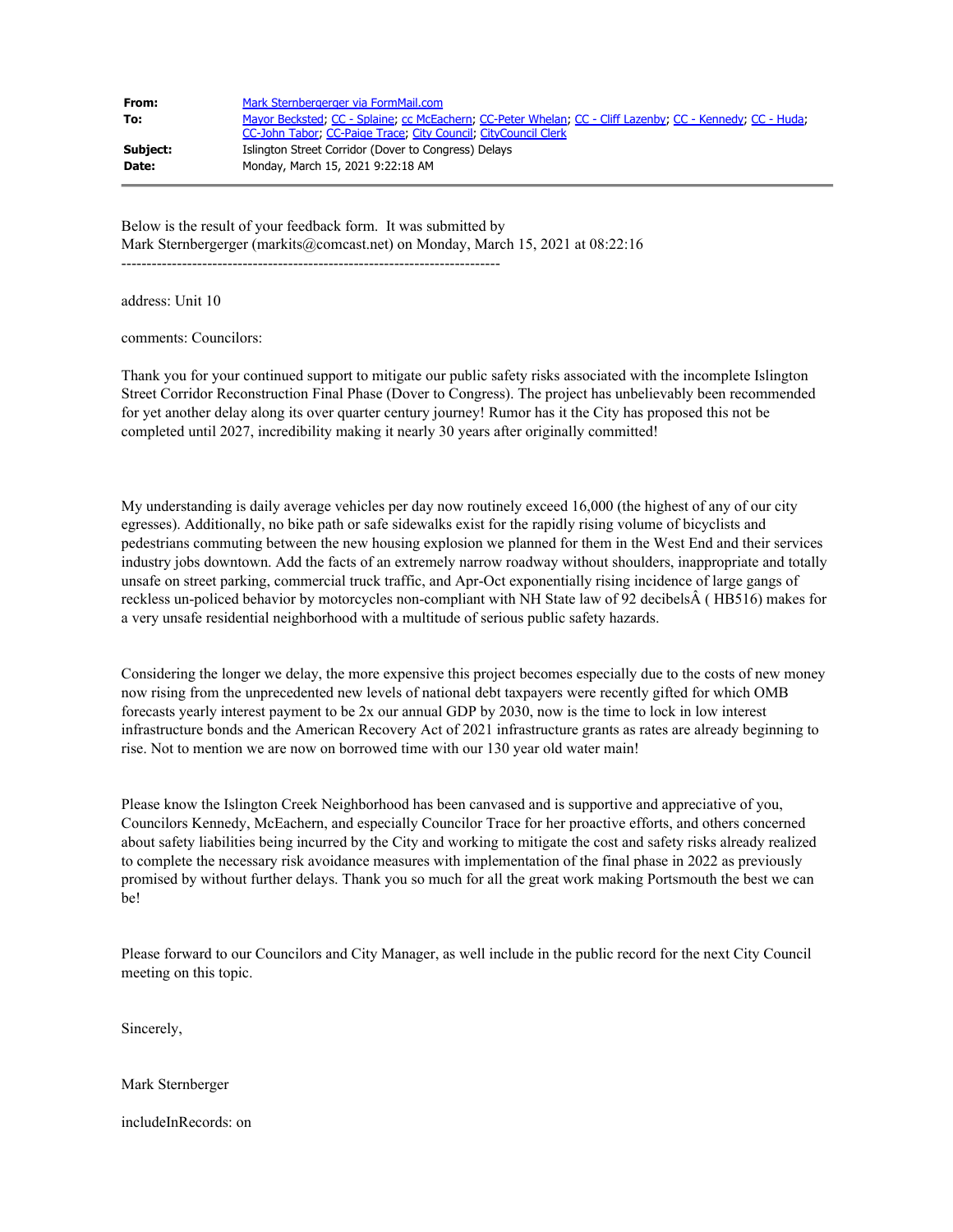Engage: Submit

REMOTE\_ADDR: 66.31.225.63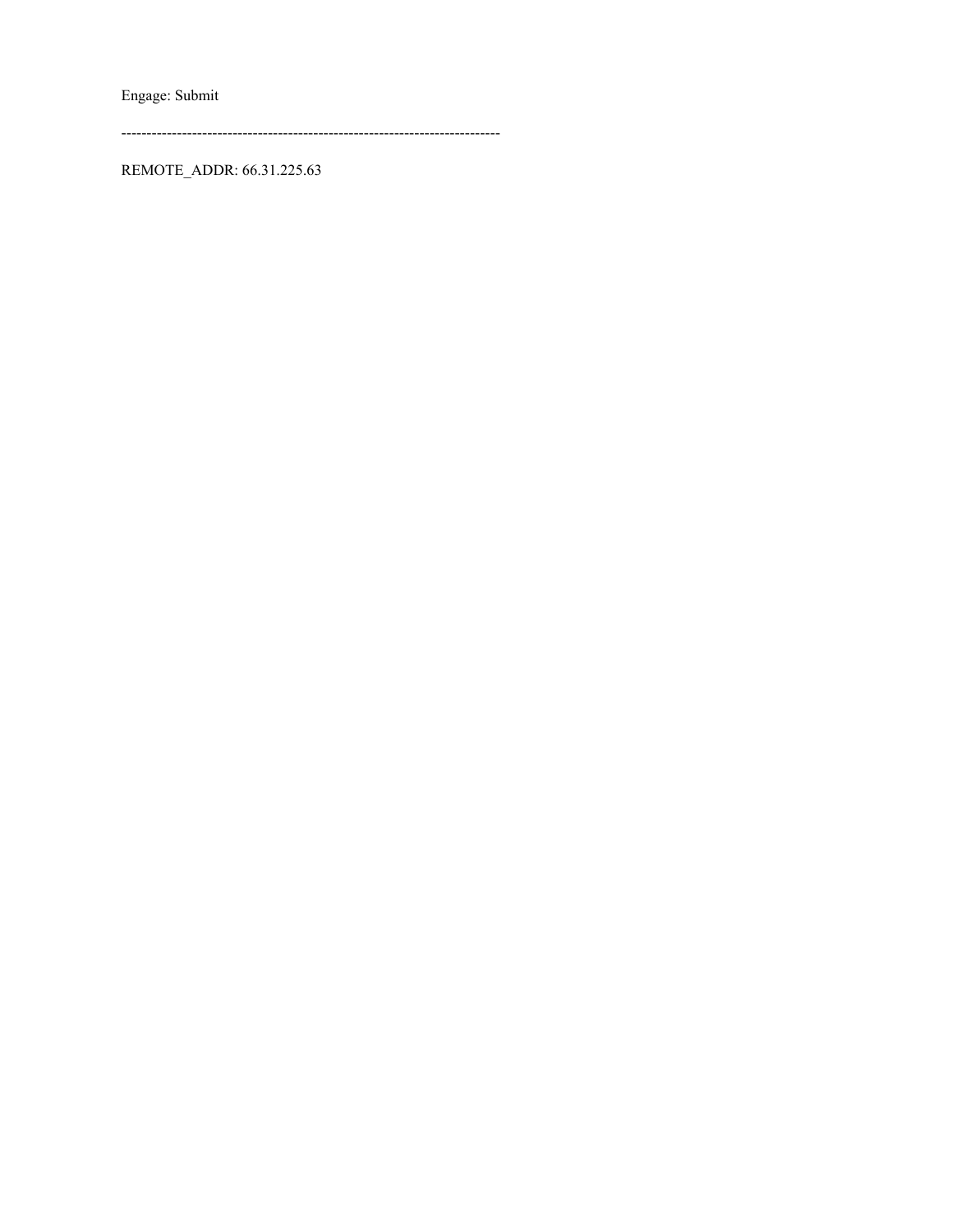| From:    | Charlie and Karla Armenti via FormMail.com                                                                                                                                  |
|----------|-----------------------------------------------------------------------------------------------------------------------------------------------------------------------------|
| To:      | Mayor Becksted, CC - Splaine, cc McEachern, CC-Peter Whelan, CC - Cliff Lazenby, CC - Kennedy, CC - Huda,<br>CC-John Tabor, CC-Paige Trace, City Council, CityCouncil Clerk |
| Subject: | Islington Street Corridor Phase 2 Work                                                                                                                                      |
| Date:    | Saturday, March 13, 2021 11:55:09 AM                                                                                                                                        |

Below is the result of your feedback form. It was submitted by Charlie and Karla Armenti (armeca@comcast.net) on Saturday, March 13, 2021 at 10:55:07 ---------------------------------------------------------------------------

address: 30 Cornwall St

comments: We live across the street from Goodwin Park in a 14 unit Condo Assoc. I am actually the President of our Assoc.

My wife and I frequently walk the sidewalks to/from Downtown and to/from the West End. That is why we moved and decided to retire in Portsmouth, 4 yrs ago.

As we walk towards past Hanaford's, we can't say enough about how nice the sidewalks and lights are now that Phase 1 has been completed.

I would like to convey our support and request that our City Council does everything within it's power to keep the Islington Street Corridor Phase 2 project on schedule for FY22.

Delaying the completion of this project to FY27 would be a major setback.

I think everyone agrees important it is to proactively maintain our water and gas supply lines and how nice the West End is looking now that Phase 1 has been completed.

Let's keep this going and complete Phase 2 on schedule for FY22.

includeInRecords: on

Engage: Submit

---------------------------------------------------------------------------

REMOTE\_ADDR: 73.159.246.51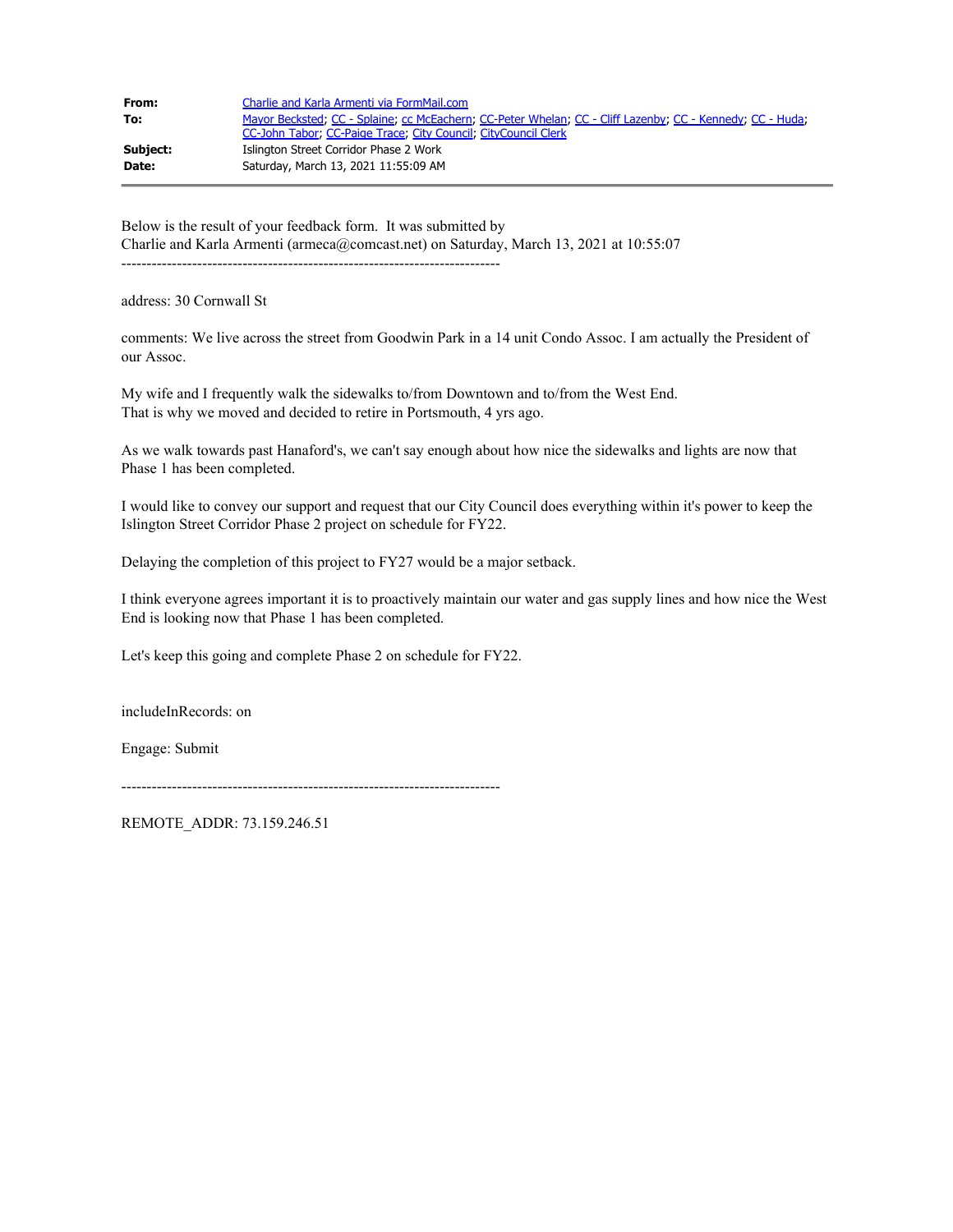| From:    | Steven Spinney via FormMail.com                                                                           |
|----------|-----------------------------------------------------------------------------------------------------------|
| To:      | Mayor Becksted; CC - Splaine; cc McEachern; CC-Peter Whelan; CC - Cliff Lazenby; CC - Kennedy; CC - Huda; |
|          | CC-John Tabor, CC-Paige Trace, City Council, CityCouncil Clerk                                            |
| Subject: | Islington Street Corridor Project                                                                         |
| Date:    | Sunday, March 14, 2021 10:43:42 AM                                                                        |

Below is the result of your feedback form. It was submitted by Steven Spinney (4spinn@comcast.net) on Sunday, March 14, 2021 at 09:43:39 ---------------------------------------------------------------------------

address: 281 Islington Street, Portsmouth, NH, USA

comments: We write to urge the city council to move the stage 1B and 2 plan back to 2022. The West End is one of the main gateways into our city and should be made beautiful not only for the residents of the West End, but for the visitors who come to our wonderful city. Honestly, the West End seems to be treated like the ugly step child and that shouldn't be. We've been patient and understood the wisdom of starting at the far end of Islington and working back to the downtown to insure the projects timely completion. The current proposed delay to 2027 is unfair to the businesses from Hannaford to Maplewood. They would thrive if there was a more safe and pleasant walking path. The current conditions are unsafe. In addition, the infrastructure is old and needs to be addressed before a big problem presents itself emergently. Please let's complete what was started 20+ years ago.

Thank you,

Steven & Sharon Spinney

includeInRecords: on

Engage: Submit

---------------------------------------------------------------------------

REMOTE\_ADDR: 66.30.229.172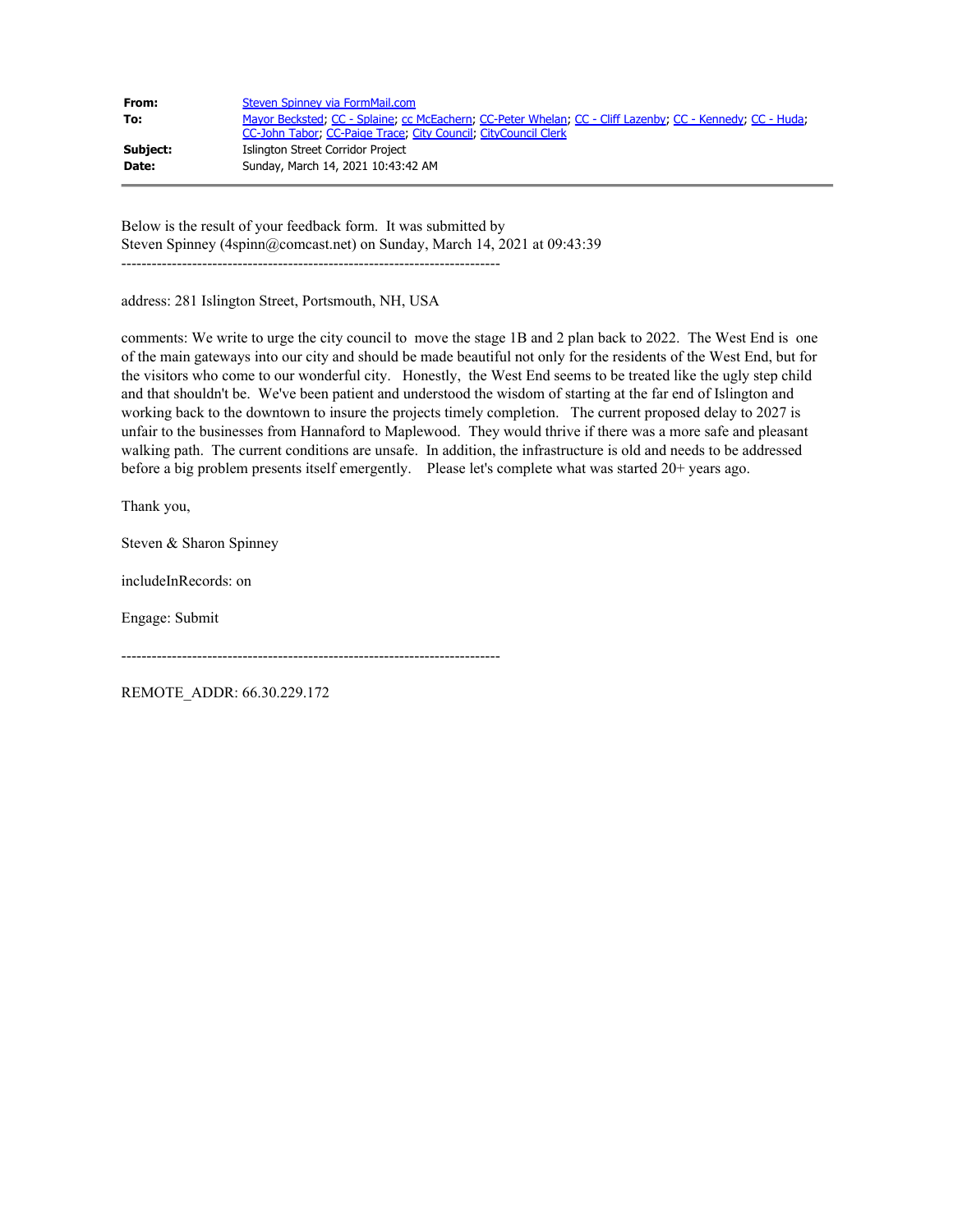| From:    | Stephen J Lichtenstein via FormMail.com                                                                   |
|----------|-----------------------------------------------------------------------------------------------------------|
| To:      | Mayor Becksted, CC - Splaine, cc McEachern, CC-Peter Whelan, CC - Cliff Lazenby, CC - Kennedy, CC - Huda; |
|          | CC-John Tabor, CC-Paige Trace, City Council, CityCouncil Clerk                                            |
| Subject: | Keep Bike Lanes the way they are                                                                          |
| Date:    | Monday, March 15, 2021 7:15:23 AM                                                                         |

Below is the result of your feedback form. It was submitted by Stephen J Lichtenstein (sjlich@gmail.com) on Monday, March 15, 2021 at 06:15:21 ---------------------------------------------------------------------------

address: 35 WIBIRD ST

comments: We are very much in FAVOR of keeping the bike lanes the way they are currently. We live a block from Middle Street and the traffic has been slowed down considerably since the lanes were established. In our humble opinion, Middle Street is definitely safer since the lanes were introduced. We see this every day. PLEASE DEFEAT THE PROPOSAL TO ALTER THE EXISTING BIKE LANES. Please follow the guidance of the experts, consultants, and SABR.

Thanks You, Stephen Lichtenstein & Karen Jacoby 35 Wibird Street, Portsmouth

includeInRecords: on

Engage: Submit

---------------------------------------------------------------------------

REMOTE\_ADDR: 73.17.4.223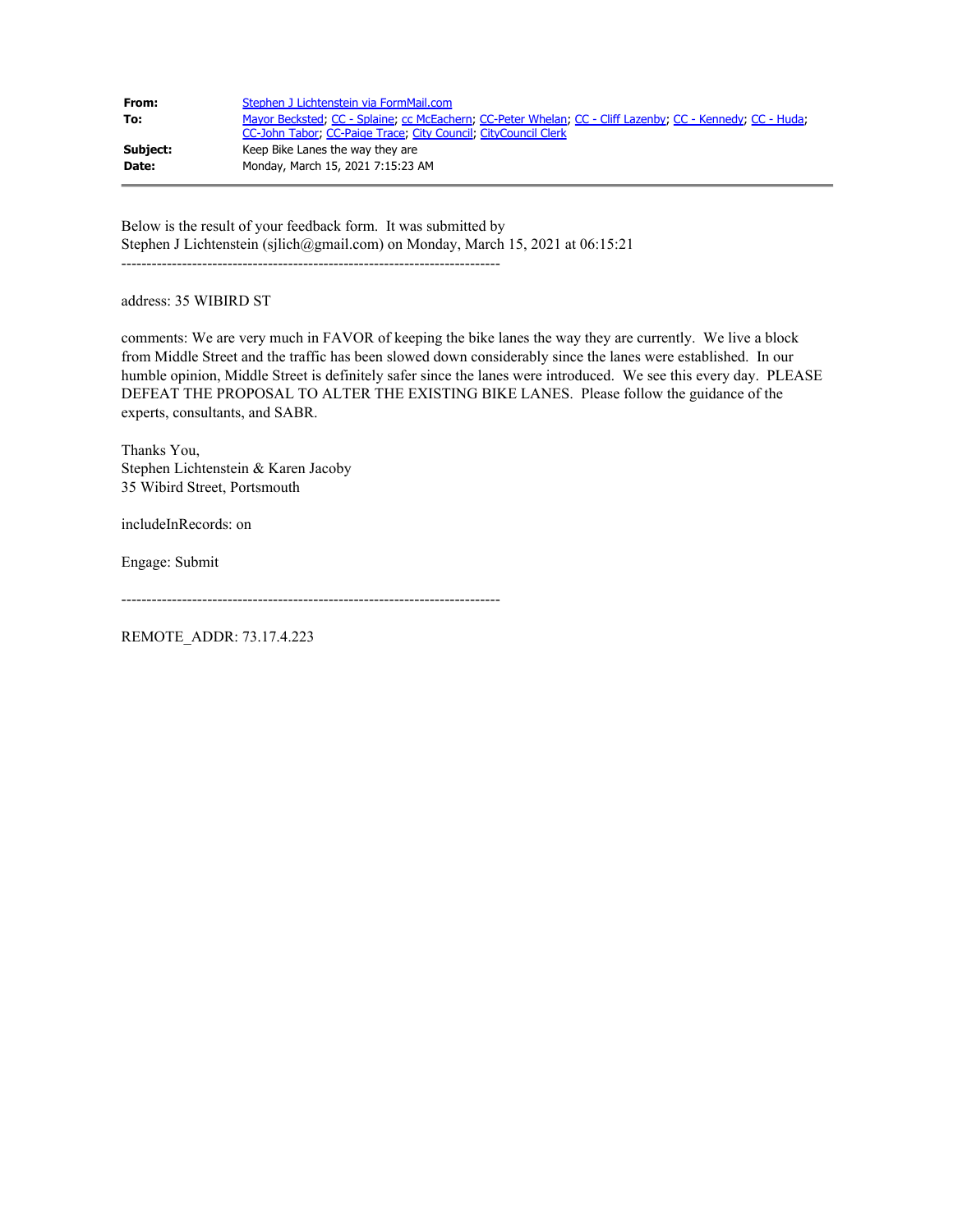| From:    | John B. Moescher via FormMail.com                                                                                                                                           |
|----------|-----------------------------------------------------------------------------------------------------------------------------------------------------------------------------|
| To:      | Mayor Becksted, CC - Splaine, cc McEachern, CC-Peter Whelan, CC - Cliff Lazenby, CC - Kennedy, CC - Huda,<br>CC-John Tabor, CC-Paige Trace, City Council, CityCouncil Clerk |
| Subject: | Middle St Bike Lanes                                                                                                                                                        |
| Date:    | Wednesday, March 10, 2021 10:24:34 AM                                                                                                                                       |

Below is the result of your feedback form. It was submitted by John B. Moescher (john.b.moeschler@dartmouth.edu) on Wednesday, March 10, 2021 at 09:24:32 ---------------------------------------------------------------------------

address: 139 South Street, Unit e

comments: Dear Councilors,

I am writing to oppose the Kennedy and Huda motion to change the Middle St bike lanes. I am not in favor in jeopardizing the safety of bike riders and any changes not made by professional traffic engineers seem to raise such risks. Kennedy and Huda (and none of the Councilors, as far as I know) do not have special expertise in these matters. Further, they are choosing to ignore the input of the City's contracted experts on this matter, from what I understand. Please vote against this motion.

I favor expansion of bike lanes and pedestrian areas in Portsmouth, not reducing them.

I favor bike lanes for reasons of physical health, mental health, environmental health and the general pleasantness of the experience for those of us living in Portsmouth.

Please work to expand the bike lanes and walking areas of our lovely city.

Thank you.

John B Moeschler

includeInRecords: on

Engage: Submit

---------------------------------------------------------------------------

REMOTE\_ADDR: 73.100.61.97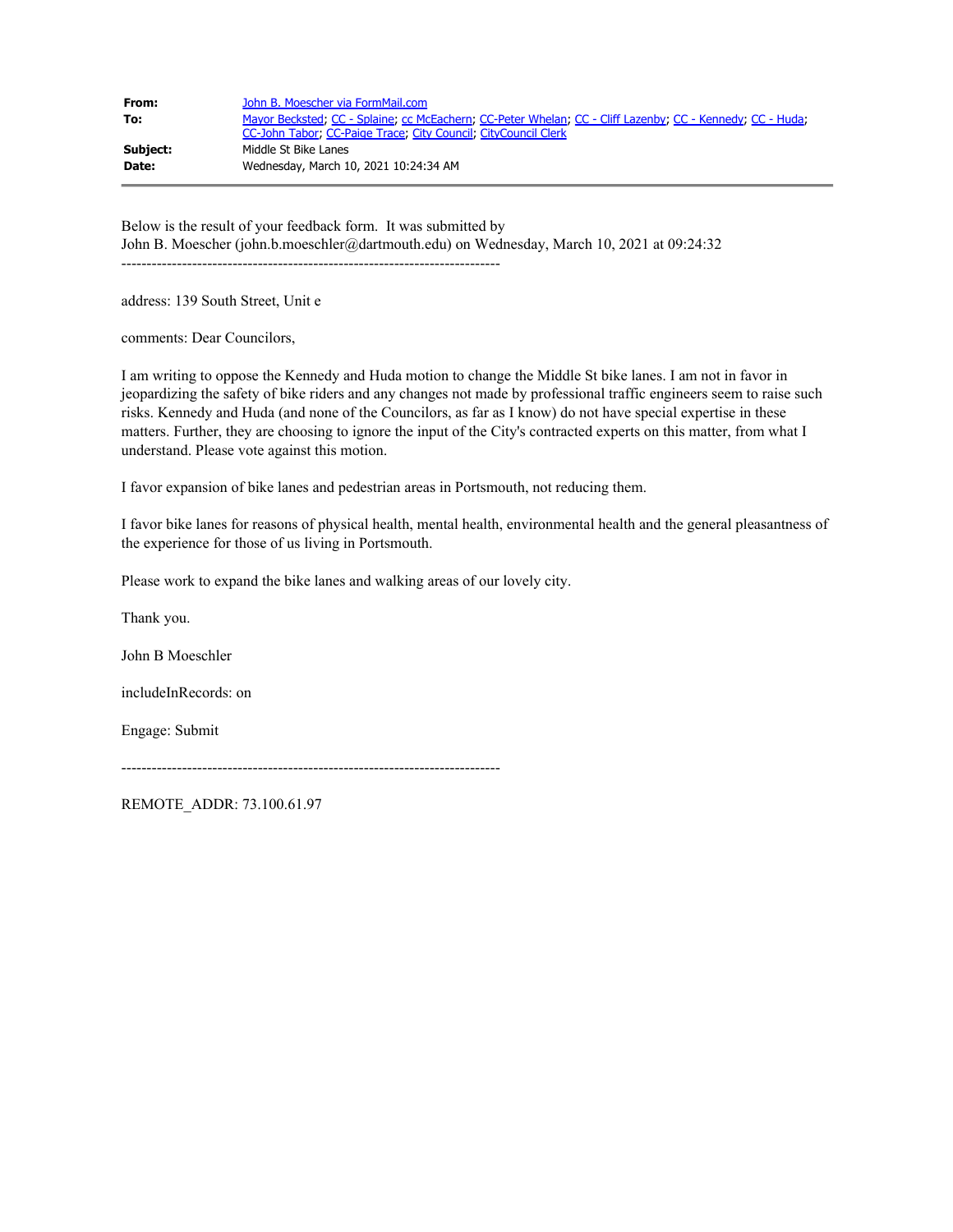| From:    | Steve Cronin via FormMail.com                                                                             |
|----------|-----------------------------------------------------------------------------------------------------------|
| To:      | Mayor Becksted: CC - Splaine: cc McEachern: CC-Peter Whelan: CC - Cliff Lazenby: CC - Kennedy: CC - Huda: |
|          | CC-John Tabor: CC-Paige Trace: City Council: CityCouncil Clerk                                            |
| Subject: | Middle St. Bike Paths                                                                                     |
| Date:    | Monday, March 15, 2021 9:49:21 AM                                                                         |

Below is the result of your feedback form. It was submitted by Steve Cronin (scronin55@comcast.net) on Monday, March 15, 2021 at 08:49:19 ---------------------------------------------------------------------------

address: 77 Summit Ave

comments: Please let common sense rule and eliminate these ridiculous bike paths. One of the worst ideas ever in Portsmouth and I've lived here for 66 years! I travel this road everyday multiple times and rarely see any bike traffic...Not too hard to figure out why. The bike travel stats are just plain false. Shame to let such a small percentage of our population dictate policy on what used to be one of the most historical and picturesque roadways in our city. I shudder to think about the results of the next crash due to this mess and believe me, it's coming! Thanks for your attention

includeInRecords: on

Engage: Submit

---------------------------------------------------------------------------

REMOTE\_ADDR: 73.149.193.171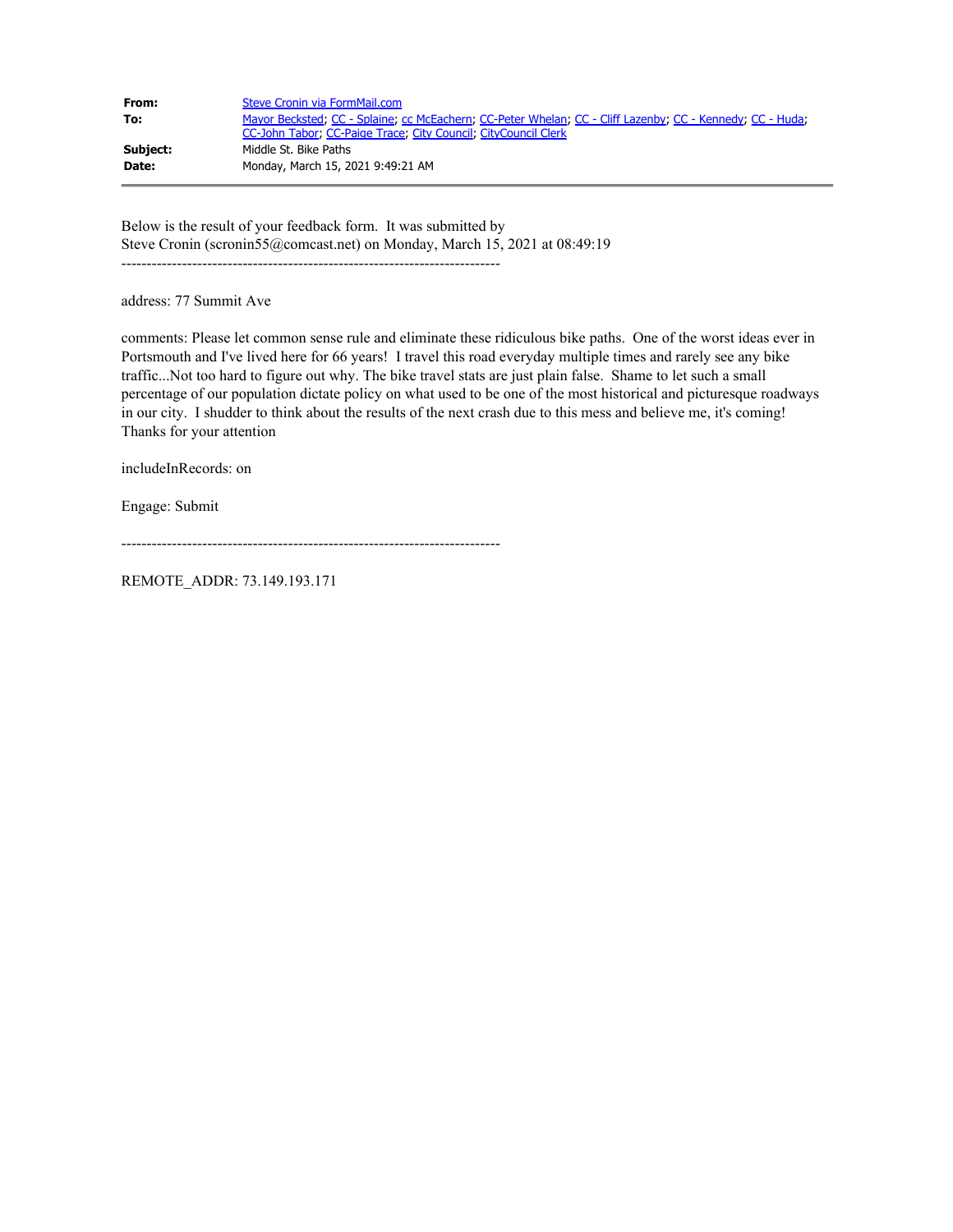| From:    | john e Durkin via FormMail.com                                                                            |
|----------|-----------------------------------------------------------------------------------------------------------|
| To:      | Mayor Becksted; CC - Splaine; cc McEachern; CC-Peter Whelan; CC - Cliff Lazenby; CC - Kennedy; CC - Huda; |
|          | CC-John Tabor, CC-Paige Trace, City Council, CityCouncil Clerk                                            |
| Subject: | Middle Street Bike Lanes                                                                                  |
| Date:    | Saturday, March 13, 2021 2:13:52 PM                                                                       |

Below is the result of your feedback form. It was submitted by john e Durkin (jdurkin@burnsbryant.com) on Saturday, March 13, 2021 at 13:13:49

---------------------------------------------------------------------------

### address: 564 MIDDLE ST

comments: My name is John Durkin and I live at 564 Middle Street, the block between Madison and Cass Streets, where the parking has been moved away from the curb in favor of the bike lane. I am writing to ask that the Council adopt a solution that moves the parking back to the curb. There are three issues that favor this direction: Safety, Utility, and Aesthetics.

In regard to safety, the Council should take into consider the safety of both bicyclists and motorists. The section of the roadway closest to the curb is the least desirable riding surface. The lanes are frequently filled with leaves and other debris and the sewer grates create additional safety concerns. The seasonal use of the bollards is problematic as well. If the bollards are necessary for the safety of the bike lanes yet are only able to be used seasonally, can the existing bike lane be considered safe when the bollards are not able to be there? Safety of motorist is equally important. The current configuration reduces the travel portion of the southbound roadway to the point of making things dangerous for motorists. This results in traffic frequently crossing the center lane and it is very difficult to exit from a car that is parked in this unusual traffic configuration. The sound of vehicles smashing into the bollards that can be heard all summer and that southbou!

nd traffic still occasionally stops behind the cars parked in front of my house demonstrate the oddity of this traffic and parking configuration.

While removing the remaining parking from Middle Street might sound like a great idea for those who do not depend on these parking spaces, the reality is that the few remaining parking spots are almost always in use and there is frequently competition for those spots. Prior to the bike lanes we had approximately twenty parking spots on my block; now there are only four unrestricted spaces. It would be unfair to our neighborhood to lose any more of these scarce parking spaces.

 In addition to safety, utility is important as well. I have made a point to keep an eye out for how many people use the bike lane and there are very few. Perhaps this is due to the oddity of the design, and the issues of leaves, debris, and sewer grates mentioned above. While I am a biker, I do not use this bike lane because I donâ $\epsilon^{TM}$  feel safe in it.

 Aesthetics must also be taken into consideration. Middle Street is in the historic district where we must seek special permission to do things like change the size of a window, add a skylight, or install a fence. One would never be given permission to clad a house in vinyl siding or install a plastic fence, yet we have plastic bollards lining both sides of the street half the year.

 I am pro-bike and pro-bike lane and have no objection to a bike lane on Middle Street, but the current design is deeply flawed. Thank you for your consideration.

includeInRecords: on

Engage: Submit

---------------------------------------------------------------------------

REMOTE\_ADDR: 71.233.86.83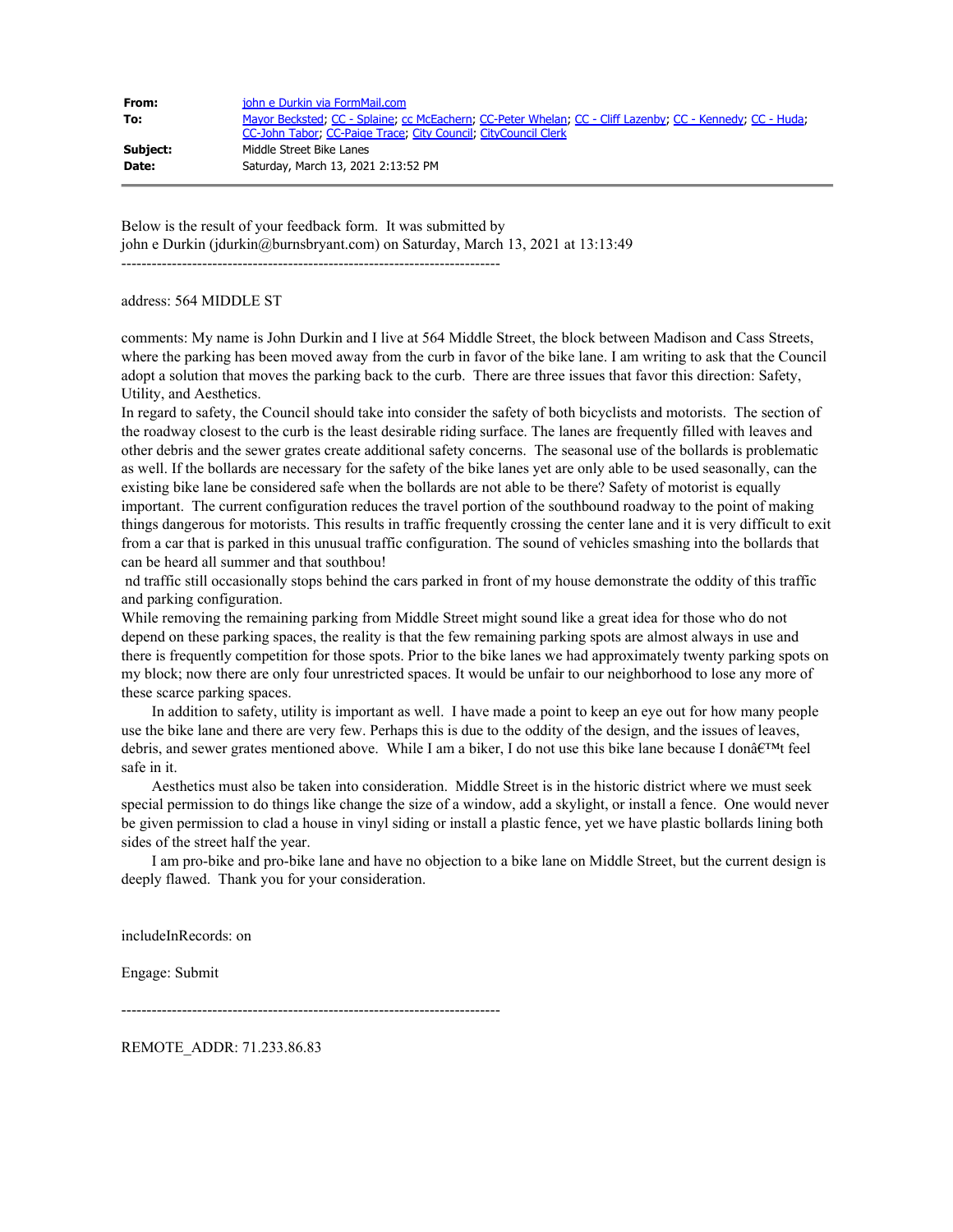| From:    | Gerald Duffy via FormMail.com                                                                             |
|----------|-----------------------------------------------------------------------------------------------------------|
| To:      | Mayor Becksted, CC - Splaine, cc McEachern, CC-Peter Whelan, CC - Cliff Lazenby, CC - Kennedy, CC - Huda, |
|          | CC-John Tabor: CC-Paige Trace: City Council: CityCouncil Clerk                                            |
| Subject: | Middle Street Bike Lanes                                                                                  |
| Date:    | Sunday, March 14, 2021 5:01:50 PM                                                                         |

Below is the result of your feedback form. It was submitted by Gerald Duffy (Gduffy44@gmail.com) on Sunday, March 14, 2021 at 16:01:44 ---------------------------------------------------------------------------

address: 428 Middle Street, Unit 3

comments: Mr Mayor and Councilors:

I have no idea how you'll vote on Monday night regarding the motion to move parked vehicles back to the curb on Middle Street, but you should know you will be dismantling the first stretch of truly buffered and safest stretch of urban bike lane in the state. The fact that it is the only lane of this kind in the state is actually something we should be proud of.

You will be replacing a very safe option with a less-safe configuration. The City staff, national standards, and nationally recognized professionals have repeatedly told you this. It's not a matter of mere opinion. It's not a matter, like the mayor suggests, that if his family survived it everyone else should.

A cyclist was killed in Durham riding on exactly the configuration you are proposing. A reminder of the details:

### "DURHAM, N.H. —

A 58-year-old bicyclist died Sunday night after crashing his bicycle into a car door, according to authorities. Durham police said John Kavanagh was riding his bike on Main Street in a marked bike lane when a driver, who was legally parked on the side of the road, opened his driver's-side door.Aug 19, 2014"

At it's core, this issue has never been about whether or not we have to repay grant money. It's simply that, in spite of all professional advice to the contrary, you want to move the lanes to a less safe option. In other words, go backwards. You will, of course, have to live with your decision. I just hope that no-one, like John Kavanagh, has to die for it.

Gerald Duffy

includeInRecords: on

Engage: Submit

---------------------------------------------------------------------------

REMOTE\_ADDR: 71.233.87.81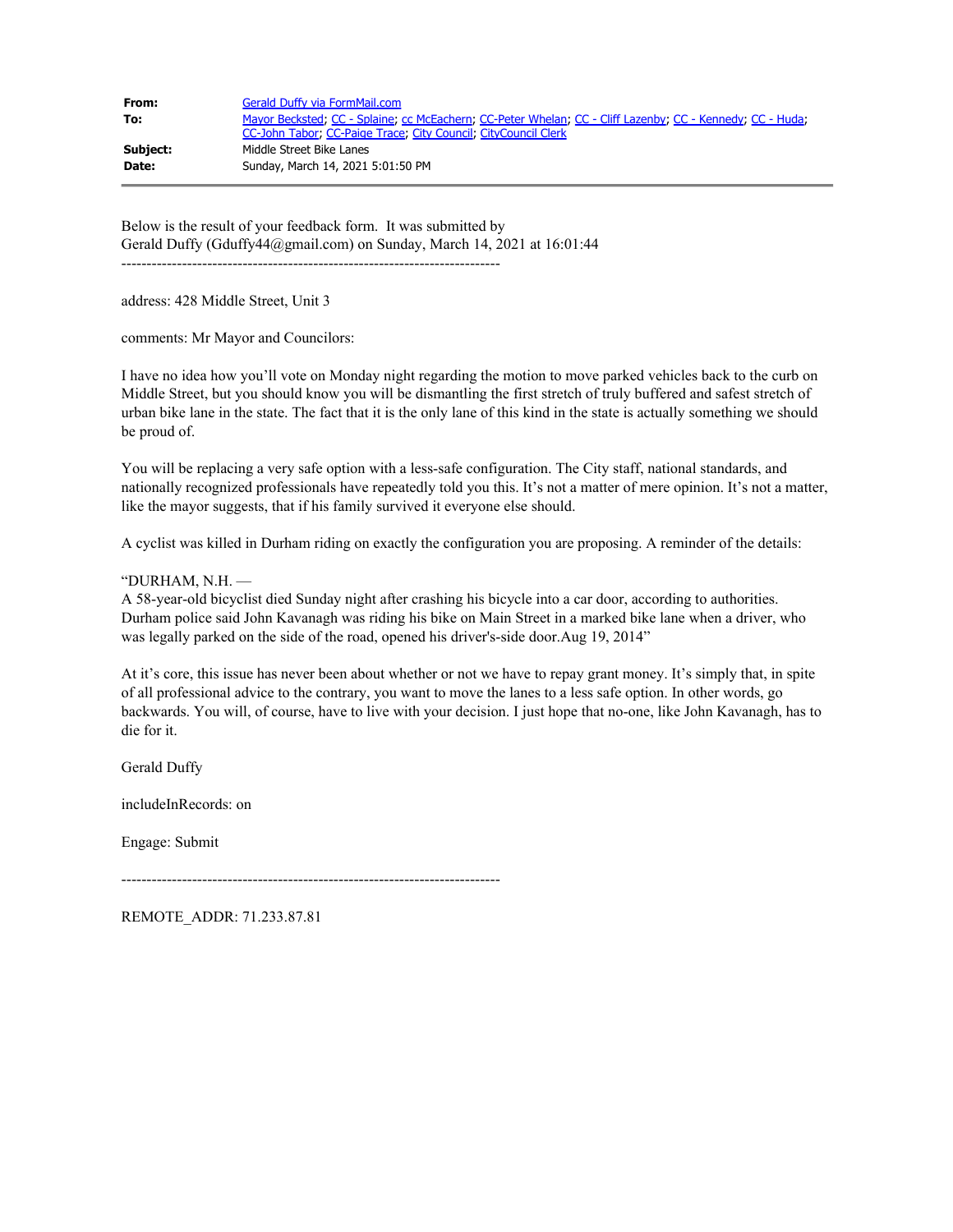| From:    | Christer Ericsson via FormMail.com                                                                                                                                          |
|----------|-----------------------------------------------------------------------------------------------------------------------------------------------------------------------------|
| To:      | Mayor Becksted, CC - Splaine, cc McEachern, CC-Peter Whelan, CC - Cliff Lazenby, CC - Kennedy, CC - Huda,<br>CC-John Tabor, CC-Paige Trace, City Council, CityCouncil Clerk |
| Subject: | Middle street bike lanes                                                                                                                                                    |
| Date:    | Sunday, March 14, 2021 7:36:47 PM                                                                                                                                           |

Below is the result of your feedback form. It was submitted by Christer Ericsson (christer.erxn@gmail.com) on Sunday, March 14, 2021 at 18:36:45 ---------------------------------------------------------------------------

address: 99 Gates street

comments: Listen to professionals. Protected bike lanes work, I canâ $\epsilon^{TM}$ t believe people would consider moving the lanes back adjacent to traffic.

includeInRecords: on

Engage: Submit

---------------------------------------------------------------------------

REMOTE\_ADDR: 71.233.86.174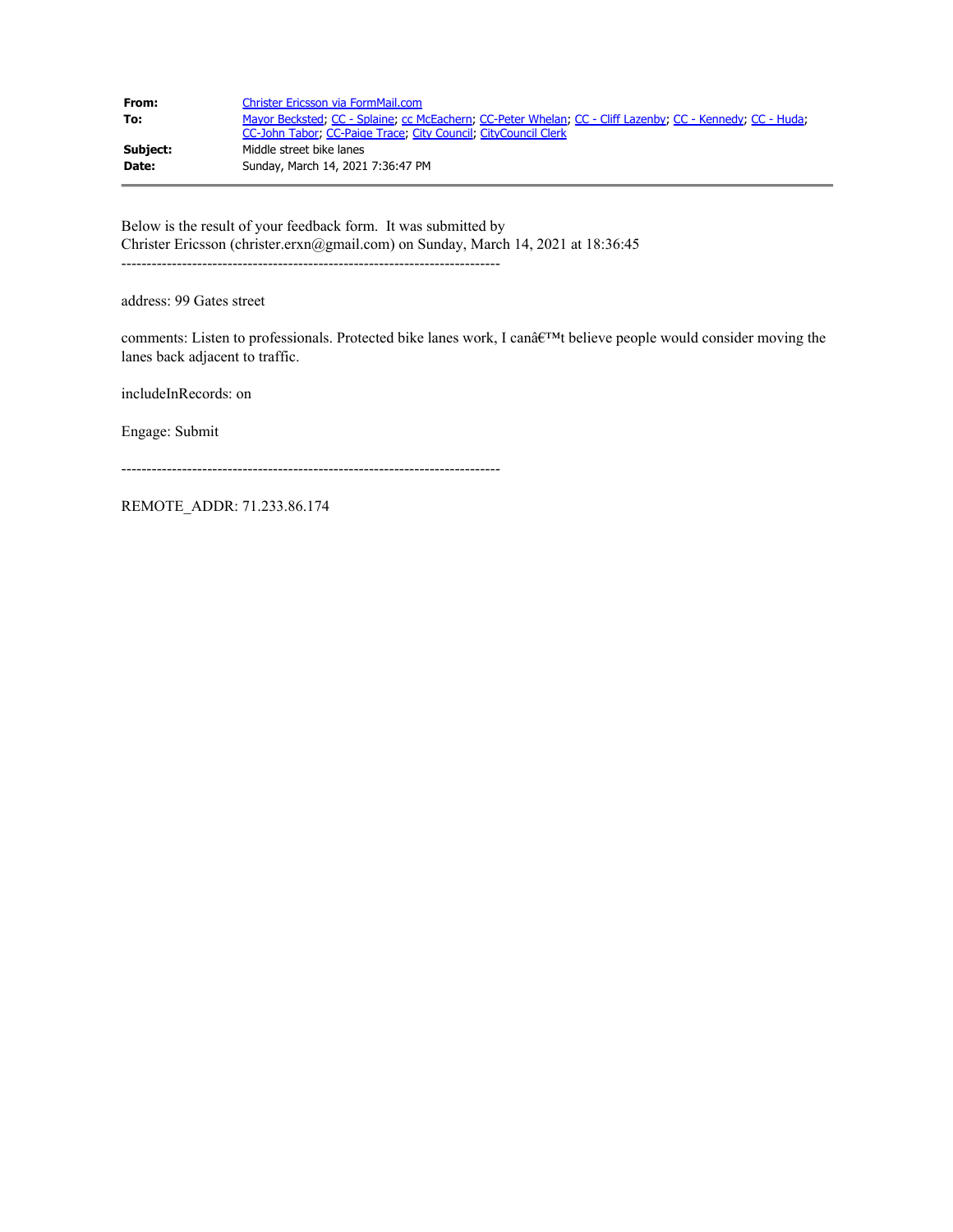| From:        | Peter Flax Cass via FormMail.com                                                                                                                                            |
|--------------|-----------------------------------------------------------------------------------------------------------------------------------------------------------------------------|
| To:          | Mayor Becksted, CC - Splaine, cc McEachern, CC-Peter Whelan, CC - Cliff Lazenby, CC - Kennedy, CC - Huda,<br>CC-John Tabor, CC-Paige Trace, City Council, CityCouncil Clerk |
| Subject:     | PB court proposal                                                                                                                                                           |
| <b>Date:</b> | Friday, March 12, 2021 12:09:10 PM                                                                                                                                          |

Below is the result of your feedback form. It was submitted by Peter Flax Cass (pfcass@gmail.com) on Friday, March 12, 2021 at 10:14:20 ---------------------------------------------------------------------------

address: 33 Hunking St

comments: Hi Again -

I wrote earlier in support of this proposal, but I'd like to add the Mr. Bruinooges' letter is spot-on.

I played squash many times a week for 40 years -- until I wore out my hip, which was replaced last month. Now, PB is about as much as my doctor will let me do. I believe I'm typical of many people of my demographic who are or will be transitioning to PB, a less physically demanding sport, in the upcoming years.

Arthur's other points are equally compelling and so I urge you to approve and move quickly forward with the project.

Peter Cass

includeInRecords: on

Engage: Submit

---------------------------------------------------------------------------

REMOTE\_ADDR: 71.233.80.203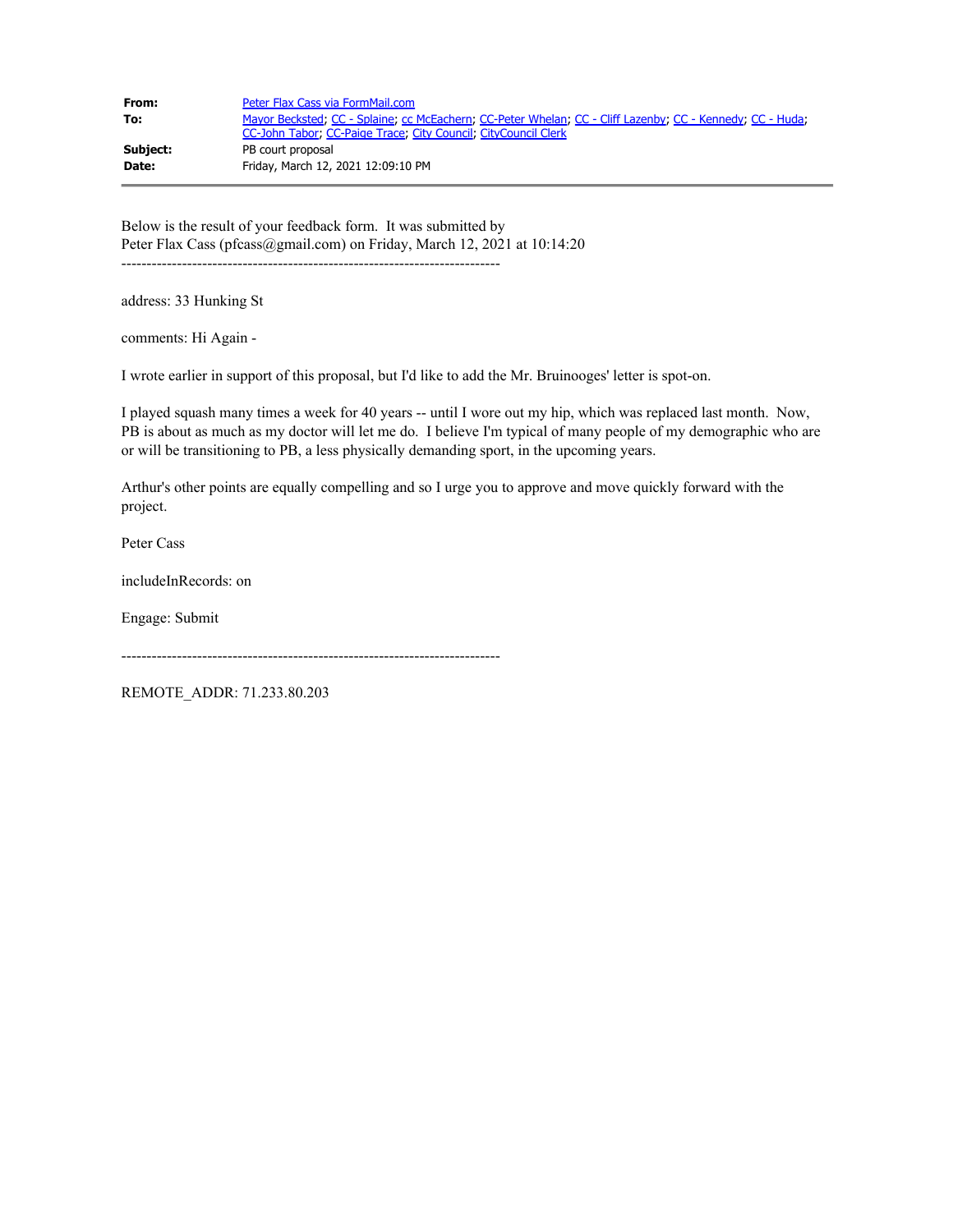| From:    | Joany Lincoln via FormMail.com                                                                            |
|----------|-----------------------------------------------------------------------------------------------------------|
| To:      | Mayor Becksted; CC - Splaine; cc McEachern; CC-Peter Whelan; CC - Cliff Lazenby; CC - Kennedy; CC - Huda; |
|          | CC-John Tabor, CC-Paige Trace, City Council, CityCouncil Clerk                                            |
| Subject: | Pickle Ball Courts                                                                                        |
| Date:    | Sunday, March 14, 2021 8:37:24 PM                                                                         |

Below is the result of your feedback form. It was submitted by Joany Lincoln (joanylincoln@yahoo.com) on Sunday, March 14, 2021 at 19:37:22 ---------------------------------------------------------------------------

address: 141 Mill Pond Way, Unit 1 Portsmouth

comments: Thank you for the careful consideration that is being given to the possibility of having pickle ball courts at the South Mill Pond Recreational Area. I wrote last week and am writing again to say that I feel this would be an excellent move in support of the retirement age community. At the moment there are quite a few of us lot of us baby boomers, and pickle ball is certainly one way I've found to try and stay healthy and positive. Many of us were formerly quite serious tennis players, and relieved to find a similar, but less physically demanding sport. Hopefully the upcoming generations of retired tennis players can already be comforted by the fact that there is a fine sport waiting for them in their next stage of life! Upwards and onwards all together as we continue to make the most of a wonderful Portsmouth.

includeInRecords: on

Engage: Submit

```
---------------------------------------------------------------------------
```
REMOTE\_ADDR: 24.61.216.200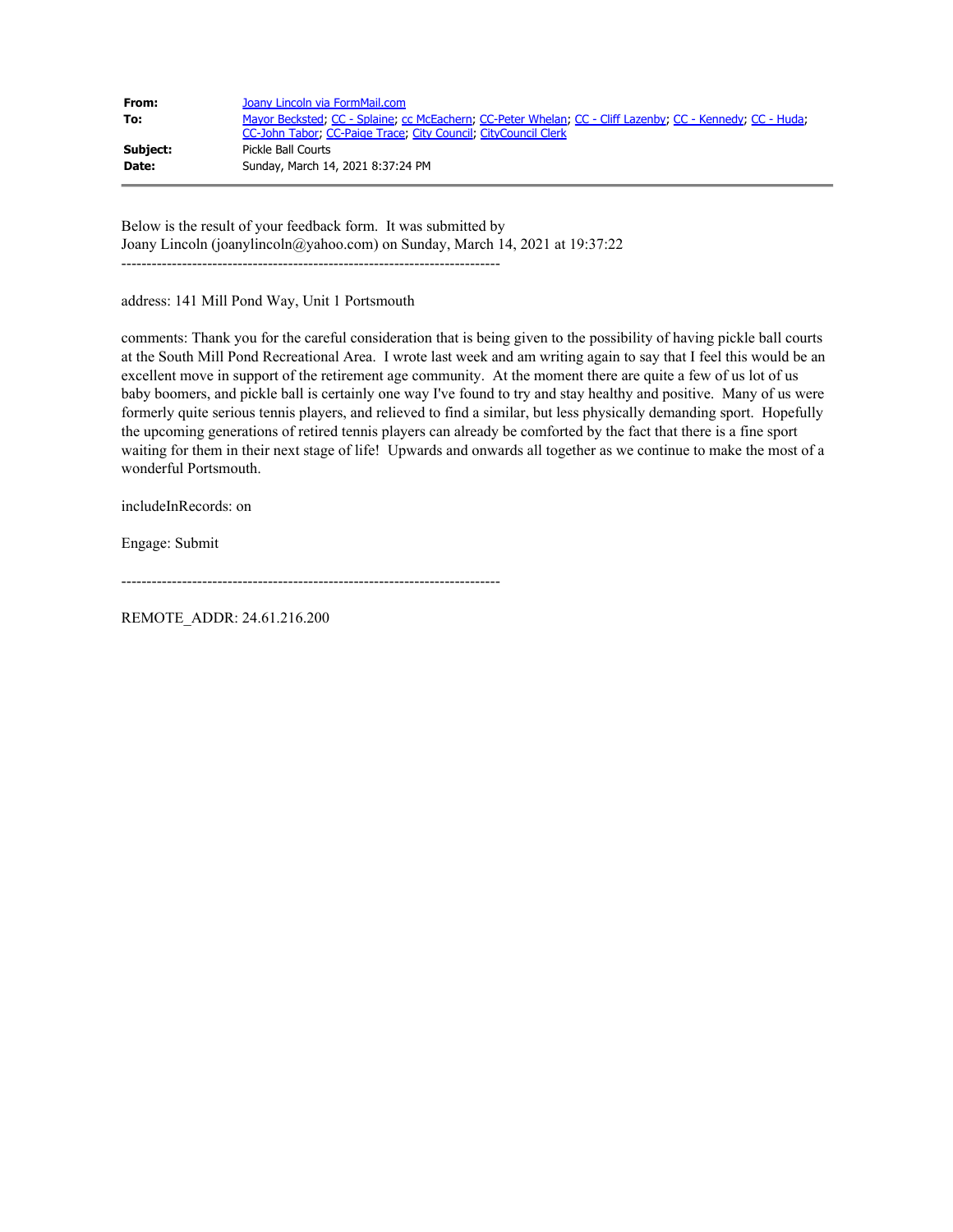| From:    | Neil Hiltunen via FormMail.com                                                                                                                                              |
|----------|-----------------------------------------------------------------------------------------------------------------------------------------------------------------------------|
| To:      | Mayor Becksted, CC - Splaine, cc McEachern, CC-Peter Whelan, CC - Cliff Lazenby, CC - Kennedy, CC - Huda,<br>CC-John Tabor: CC-Paige Trace: City Council: CityCouncil Clerk |
| Subject: | Pickle ball courts                                                                                                                                                          |
| Date:    | Thursday, March 11, 2021 8:41:02 PM                                                                                                                                         |

Below is the result of your feedback form. It was submitted by Neil Hiltunen (doc2th@comcast.net) on Thursday, March 11, 2021 at 19:41:00 ---------------------------------------------------------------------------

address: 1 Woodridge Lane, North Hampton

comments: To the City Council and Recreation Department

I reiterate the letter by Arthur Bruinooge:

Thank you for devoting so much time evaluating the proposal we submitted to convert 2 tennis courts into 8 PB courts. I would like to address some of the issues that were discussed last night.

It seems that the biggest concern is about securing input from tennis players. You heard from some of them last night and they were supportive of this project.

Many of the PB players were tennis players in their younger years and many current tennis players also play pickleball. Converting two tennis courts actually creates more available courts for tennis players since at peak times the large number of PB players take 4 or even all 6 tennis courts. Both PB and tennis players are waiting. Now 4 tennis courts can be used exclusively for tennis. In addition please note that there are over 70 public and private tennis court locations in the greater Portsmouth area and the City has 20 public courts. There are plenty of courts available for tennis but not one single regulation PB court in Portsmouth. There are significantly more PB players in Portsmouth than tennis players and that number will only grow in the future.

The infrequent situations raised by the HS tennis coach can be easily solved a number of different ways. As noted in the meeting, his concerns are a school athletic issue not a recreation department issue.

Multiple use of courts was raised but PB requires a lower and narrower net and a much smaller footprint than tennis. Multiple court lines create confusion. Badminton courts (doubles) however are the same size as PB, only with higher nets. My neighbor plays badminton, has a portable net and is excited about this project as it gives her a place to play this sport.

Some callers mentioned locating the courts elsewhere. The South Mill Pond location is perfect since this is a highly visible location that is close to downtown. The cost to locate elsewhere would be significantly greater. Constructing 8 new courts at another location can cost in excess of \$320,000. The courts we selected for conversion (opposite from the basketball courts) have just enough room to create 8 PB courts. The other courts at the park and at other tennis locations are in smaller areas and only support 6 converted courts.

Parking was also bought up. Many of the PB players walk or ride bikes to this park during warmer weather. I don't see a parking issue for recreational play. Tournament play instructions can direct players to public parking facilities so that problem is easily addressed.

Regulation courts are required to hold tournaments which will be a draw to Portsmouth and a financial benefit to downtown. Numerous people commented on the the financial benefits last night. Completing this project this spring will help our business community and help with your efforts to reopen Portsmouth in 2021.

If you're looking for a recreational project that is quick, inexpensive, benefits the largest number of Portsmouth residents, financially benefits the local business community and helps open up Portsmouth in 2021, this is it and the time is now. Please vote to approve this project at the next meeting scheduled for Monday.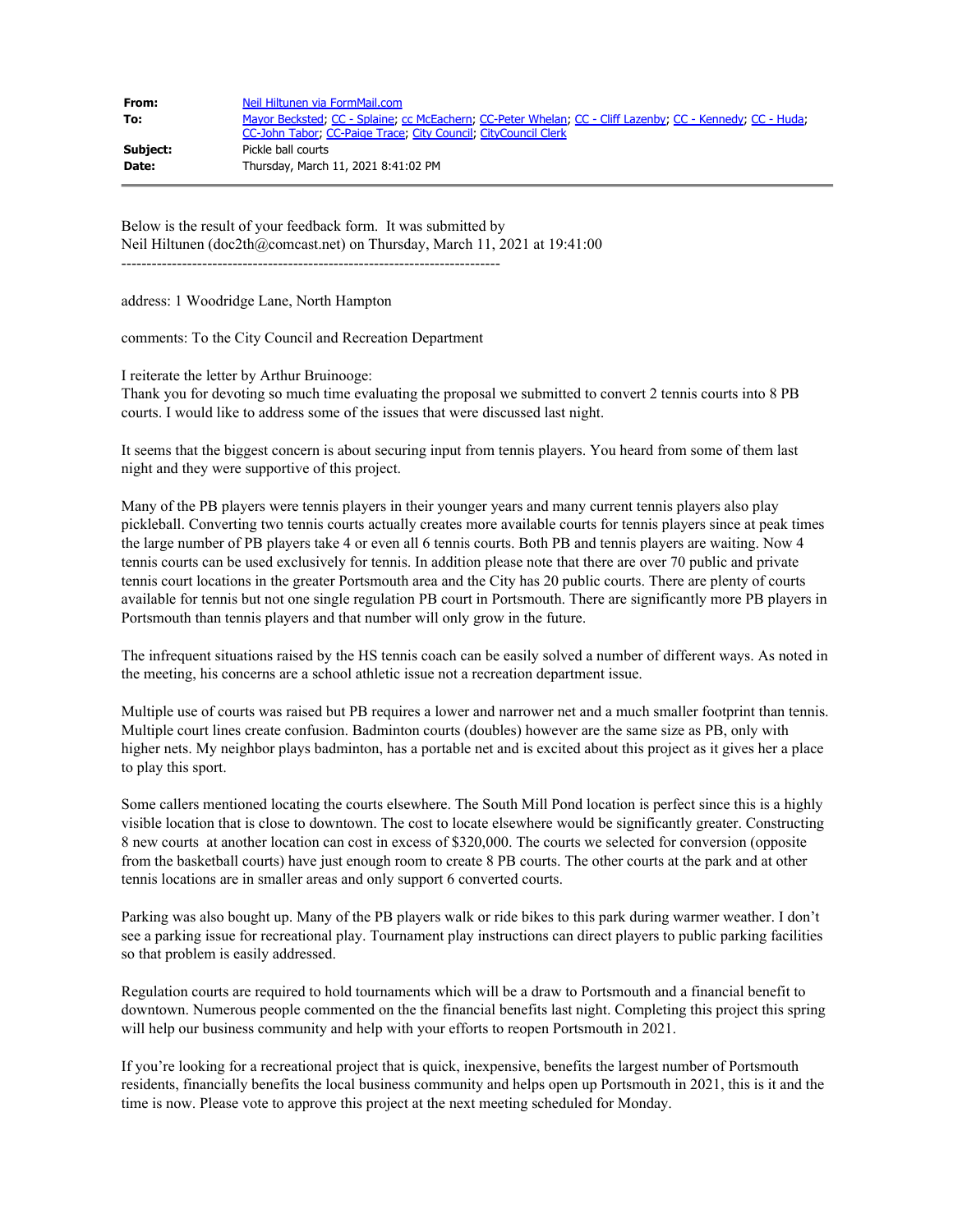Thank you Neil Hiltunen, D.M.D.

includeInRecords: on

Engage: Submit

---------------------------------------------------------------------------

REMOTE\_ADDR: 73.253.214.211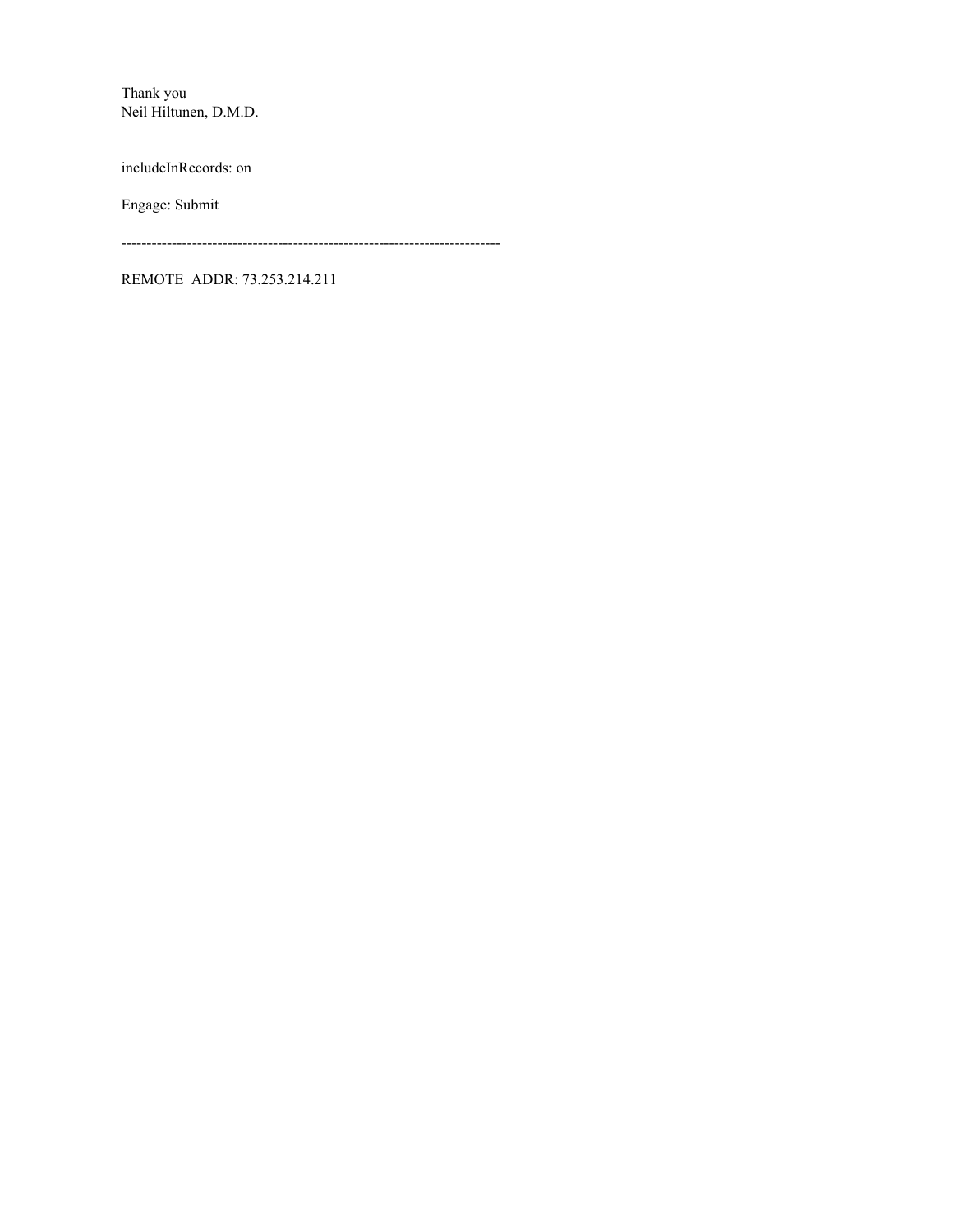| From:    | Michelle Chooljian via FormMail.com                                                                       |
|----------|-----------------------------------------------------------------------------------------------------------|
| To:      | Mayor Becksted; CC - Splaine; cc McEachern; CC-Peter Whelan; CC - Cliff Lazenby; CC - Kennedy; CC - Huda; |
|          | CC-John Tabor, CC-Paige Trace, City Council, CityCouncil Clerk                                            |
| Subject: | PickleBall Court Additions                                                                                |
| Date:    | Friday, March 12, 2021 9:44:07 AM                                                                         |

Below is the result of your feedback form. It was submitted by Michelle Chooljian (michelle.choo4@gmail.com) on Friday, March 12, 2021 at 08:44:05 ---------------------------------------------------------------------------

address: 4 Bourn Avenue, Hampton, NH 03842

comments: Good morning: I am so happy to contribute in support of this wonderful, healthy, multigenerational sport. Thank you. As a former Tennis Player and current Pickleball Player living in this area and Florida, I have seen an enormous need for Pickleball courts. Pickleball is one of the fastest growing sports available to not only the largest (Boomer) groups of our time but for the future generations that are enjoying the sport. Currently, there are National Tournaments being hosted all over the country and it won't be long, in my opinion, before it is a sanctioned NCAA sport that will need high schools to feed it. So, the courts will not only fill a current need but also the future need. I am not only in support of converting Tennis Courts, but also adding a designated Pickleball Complex that will be able to host Pickleball Tournaments. Which could develop into an additional revenue stream for Portsmouth & its Schools.

includeInRecords: on

Engage: Submit

---------------------------------------------------------------------------

REMOTE\_ADDR: 138.162.8.57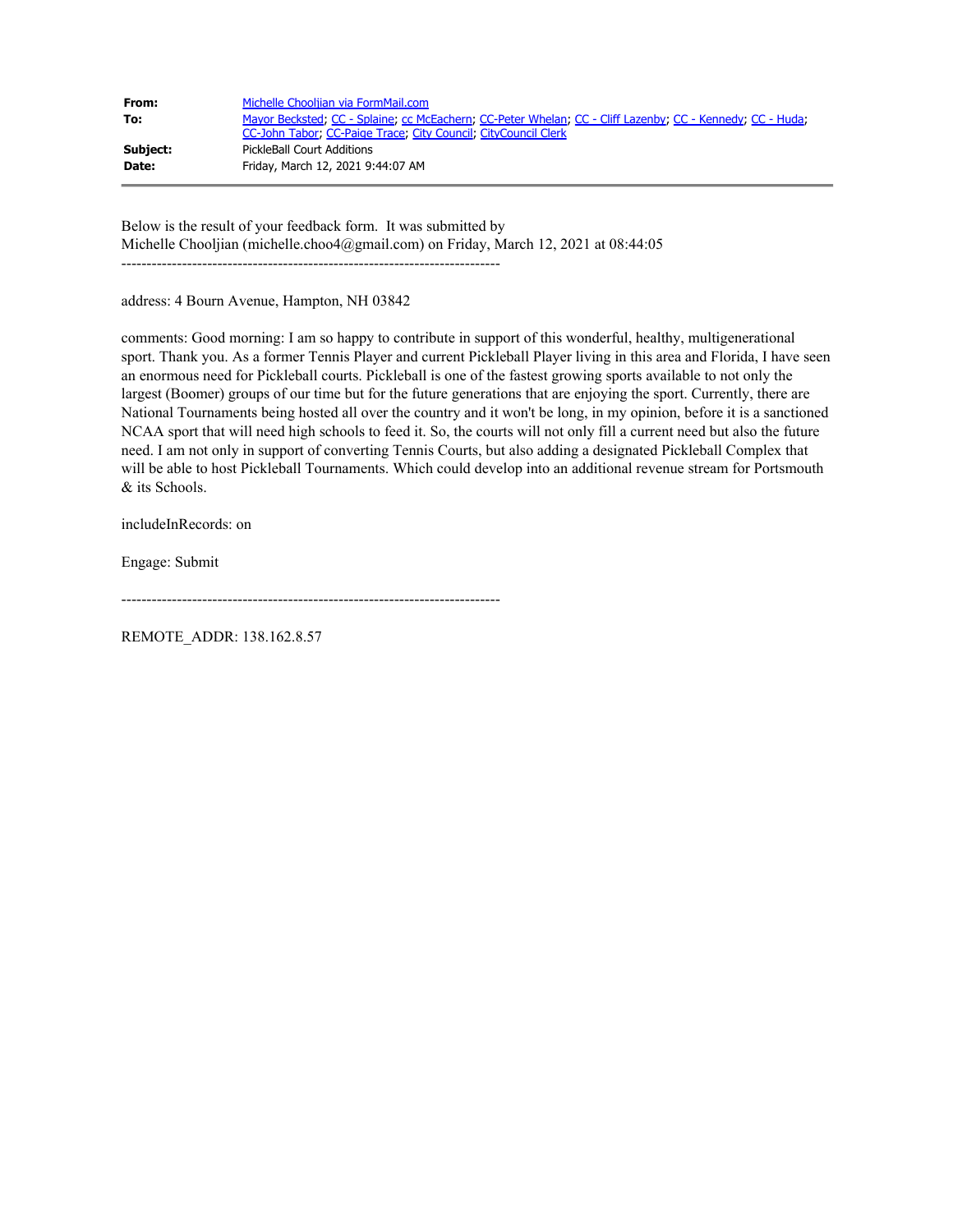| From:    | Kevin Semprini via FormMail.com                                                                           |
|----------|-----------------------------------------------------------------------------------------------------------|
| To:      | Mayor Becksted; CC - Splaine; cc McEachern; CC-Peter Whelan; CC - Cliff Lazenby; CC - Kennedy; CC - Huda; |
|          | CC-John Tabor: CC-Paige Trace: City Council: CityCouncil Clerk                                            |
| Subject: | Pickleball Courts at the South Playgrounds                                                                |
| Date:    | Monday, March 15, 2021 11:09:24 AM                                                                        |

Below is the result of your feedback form. It was submitted by Kevin Semprini (ksemprini@comcast.net) on Monday, March 15, 2021 at 10:09:22 ---------------------------------------------------------------------------

address: 300 New Castle Ave., Portsmouth

comments: Good morning distinguished members of the City Council. It's been a week and hopefully you've been able to digest the proposal made last Monday and have respectfully come to the conclusion that the addition of Pickleball Courts at the South Playgrounds represent a win, win for everyone who plans on visiting and recreating at this park. Knowing that Pickleball appeals to all ages and has become especially popular to those 50 years of age and older, your vote supporting these Courts would be a vote to encourage your constituents to get outside, exercise, stay active, and participate in a sport that's going to be around for long, long time.

I have to laugh, but there is a Pickleball invasion blanketing the New England area. On WBZ this past Friday morning, they did a piece on a Indoor Pickleball facility, appropriately named Pickles. This is one of four facilities scheduled to be built in MA.

You're now faced with a golden opportunity to not only keep revenue from leaving our City, but by creating these outdoor, tournament ready courts, we'll be attracting players and visitors to come, play and hopefully find the opportunity to visit and patronize our downtown businesses.

I appeal to you for your support because financially and economically speaking, it's the right time, place and opportunity to vote in favor of developing this park.

Thanks for your time and what you represent to the City of Portsmouth! Kevin Semprini

includeInRecords: on

Engage: Submit

---------------------------------------------------------------------------

REMOTE\_ADDR: 71.233.85.43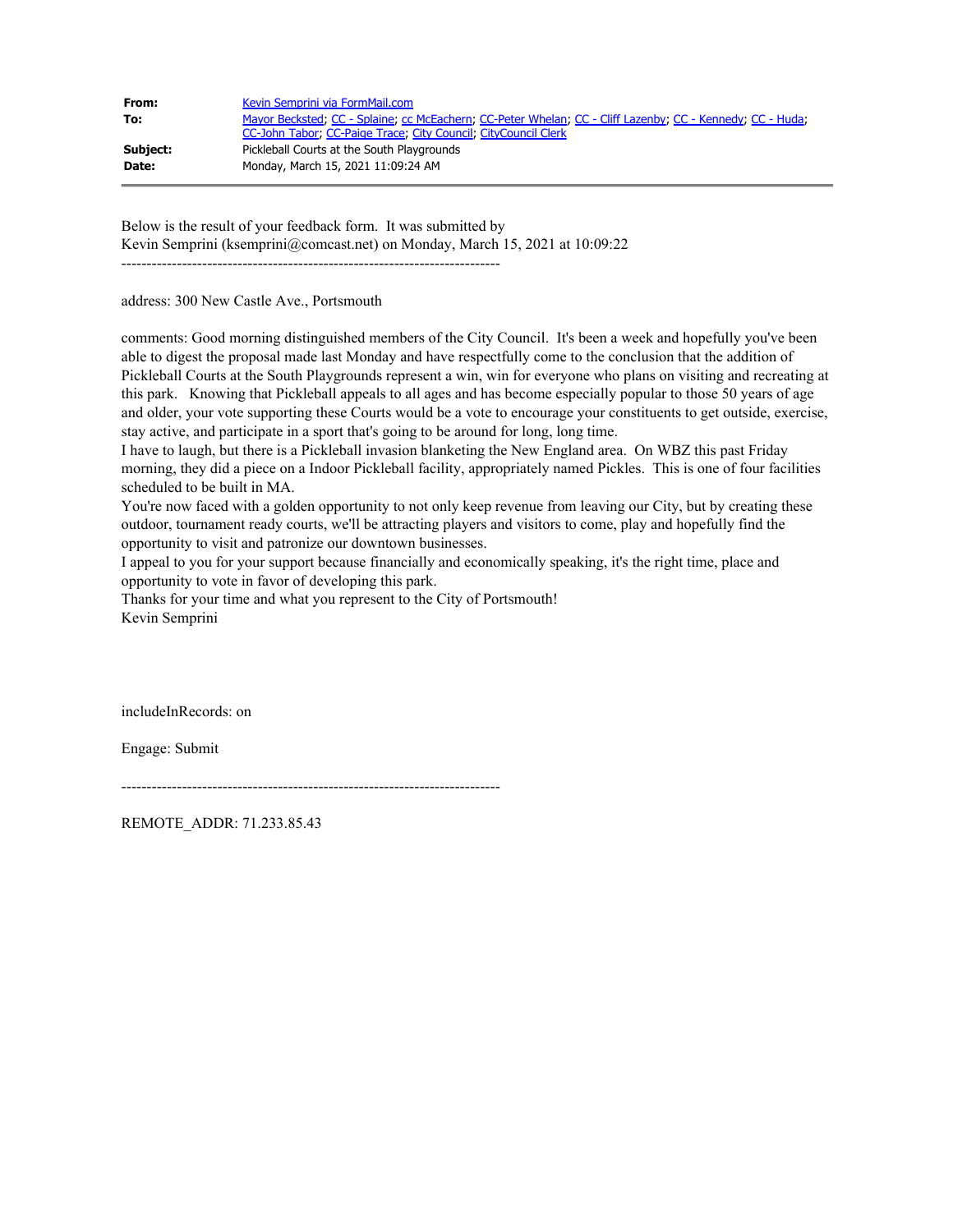| From:    | Carol Clark via FormMail.com                                                                              |
|----------|-----------------------------------------------------------------------------------------------------------|
| To:      | Mayor Becksted: CC - Splaine: cc McEachern: CC-Peter Whelan: CC - Cliff Lazenby: CC - Kennedy: CC - Huda: |
|          | CC-John Tabor: CC-Paige Trace: City Council: CityCouncil Clerk                                            |
| Subject: | Pickleball Courts                                                                                         |
| Date:    | Friday, March 12, 2021 12:09:14 PM                                                                        |

Below is the result of your feedback form. It was submitted by Carol Clark (Carol.clark1@comcast.net) on Friday, March 12, 2021 at 10:15:57

---------------------------------------------------------------------------

address: 28 Rockingham St

comments: To City Councilors I would like to address some of the concerns that were brought up by City Councilors in the last meeting

I know that one of the major concerns was the fact that councilors wanted more time to hear from the tennis players

Before we presented this idea to Tom Kozikowski in Sept, we had already reached out to the recreational tennis players that we knew (many have since converted to playing Pickleball) and their response was "Great - it will free up 4 courts for tennis".

Right now - all 6 courts are filled with pickleball players (24 players) - with as many as 12 or more players waiting to rotate in .

Converting 2 tennis courts to 8 pickleball courts would allow 32 players to play at the same time - with fewer players waiting to play

This would allow 4 courts to be available for tennis players

So it only makes sense that a recreational tennis player would support this conversion

Probably a good reason why there was no opposition from tennis players on the Zoom call - in fact there were 2 tennis players that spoke in favor of this idea !

The letter that was sent from the PHS tennis coach re: the need for 6 courts for the 6 singles matches (that are played 4 times in the season) , seems to be Athletic Dept problem -not a Recreation problem. Certainly not a reason to

deny 250 plus pickleball players an opportunity to have dedicated courts . There will be 8 tennis courts still available

for the tennis team  $(4 \omega)$  the High School and 4 at South Mill Pond)

The fact that the we are fortunate to already have, in place, the infrastructure (drainage etc...) for these new Pickleball courts is a bonus . We are asking to repaint - add regulation nets - for a cost of \$30,000.00 This seems a reasonable ask , considering how popular this sport has become

The benefits to the residents of Portsmouth- the the vibrancy and economic impact that this could bring to the reopening of downtown this summer - is short money and cannot be overlooked

Please vote to make this happen this spring - so we all can enjoy Recreation opportunities in our great city !

Thank you for your consideration Carol Clark

includeInRecords: on

Engage: Submit

---------------------------------------------------------------------------

REMOTE\_ADDR: 73.149.192.241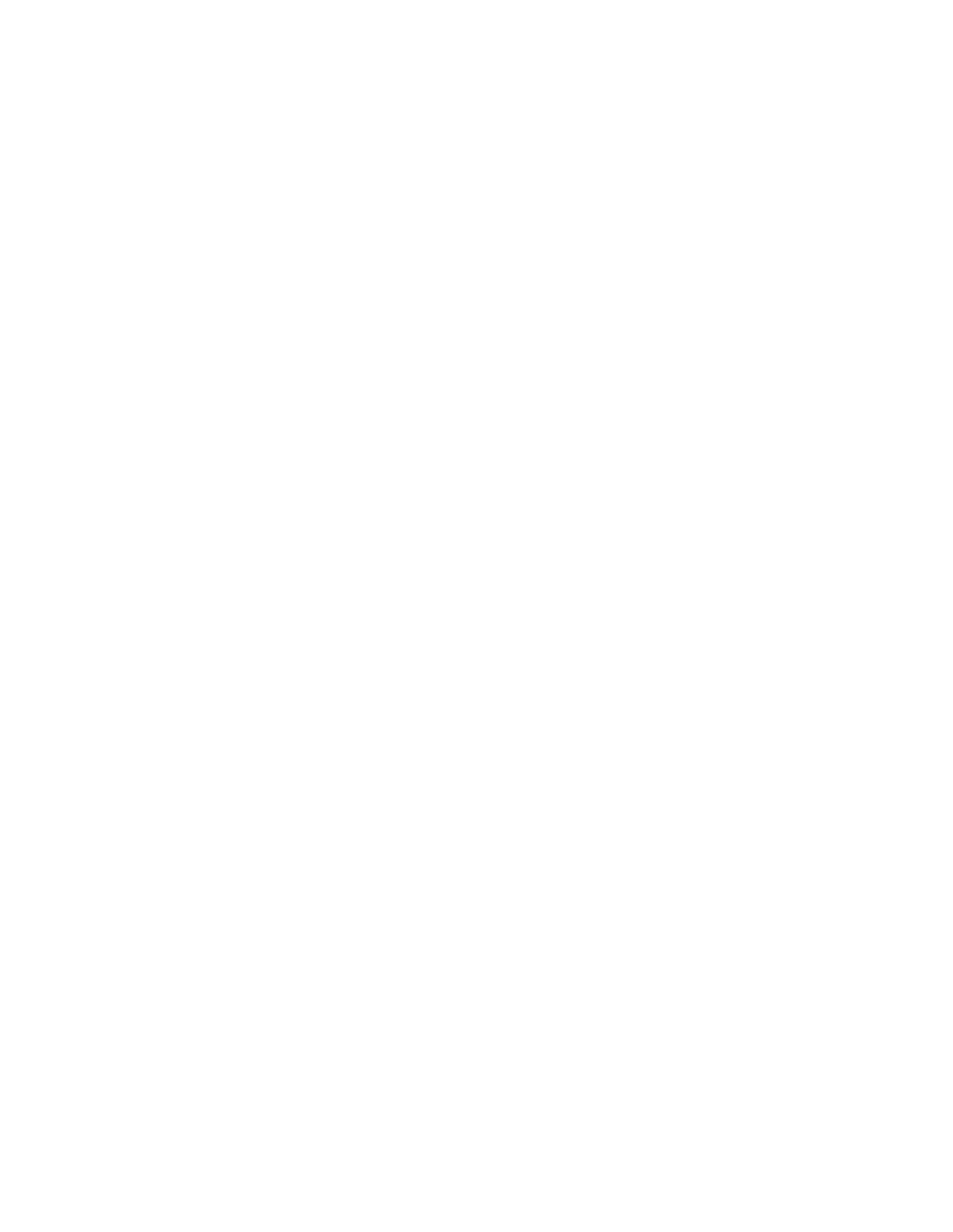| From:    | Bob Andelman via FormMail.com                                                                                                                                               |
|----------|-----------------------------------------------------------------------------------------------------------------------------------------------------------------------------|
| To:      | Mayor Becksted, CC - Splaine, cc McEachern, CC-Peter Whelan, CC - Cliff Lazenby, CC - Kennedy, CC - Huda,<br>CC-John Tabor, CC-Paige Trace, City Council, CityCouncil Clerk |
| Subject: | Pickleball courts                                                                                                                                                           |
| Date:    | Friday, March 12, 2021 1:45:23 PM                                                                                                                                           |

Below is the result of your feedback form. It was submitted by Bob Andelman (bbandelman@yahoo.com) on Friday, March 12, 2021 at 12:45:22 ---------------------------------------------------------------------------

address: 3 Boyan Place

comments: I support the project of converting two tennis courts to 8 pickleball courts for all the reasons mentioned in prior hearings and comments. Bob Andelman

includeInRecords: on

Engage: Submit

---------------------------------------------------------------------------

REMOTE\_ADDR: 24.61.222.71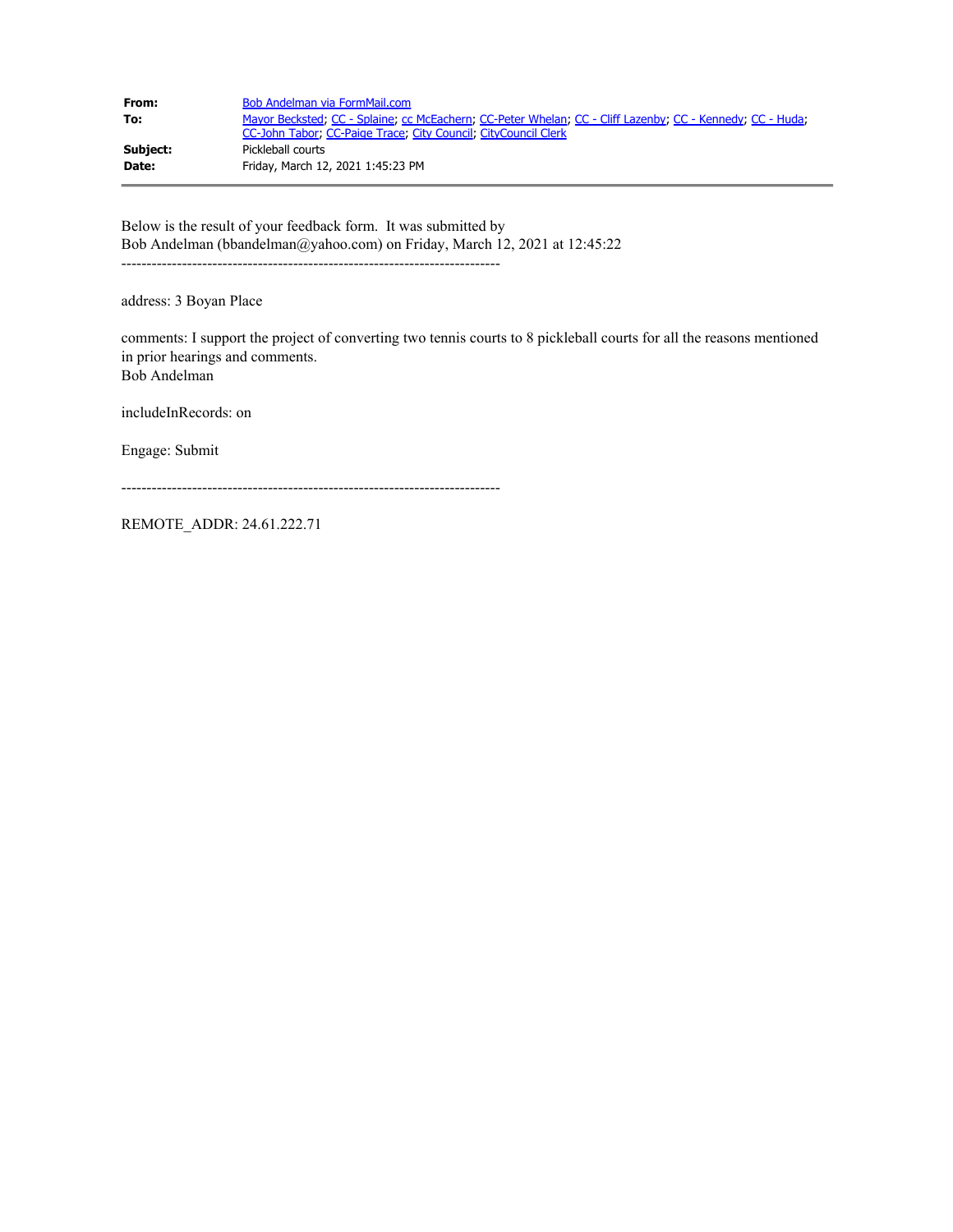| From:    | Arthur Bruinooge via FormMail.com                                                                                                                                           |
|----------|-----------------------------------------------------------------------------------------------------------------------------------------------------------------------------|
| To:      | Mayor Becksted, CC - Splaine, cc McEachern, CC-Peter Whelan, CC - Cliff Lazenby, CC - Kennedy, CC - Huda,<br>CC-John Tabor, CC-Paige Trace, City Council, CityCouncil Clerk |
| Subject: | Pickleball Courts                                                                                                                                                           |
| Date:    | Tuesdav, March 9, 2021 9:12:39 AM                                                                                                                                           |

Below is the result of your feedback form. It was submitted by Arthur Bruinooge (Abruinooge@me.com) on Tuesday, March 9, 2021 at 08:12:36 ---------------------------------------------------------------------------

address: 291 Islington St

comments: To the City Council and Recreation Department

Thank you for devoting so much time evaluating the proposal we submitted to convert 2 tennis courts into 8 PB courts. I would like to address some of the issues that were discussed last night.

It seems that the biggest concern is about securing input from tennis players. You heard from some of them last night and they were supportive of this project.

Many of the PB players were tennis players in their younger years and many current tennis players also play pickleball. Converting two tennis courts actually creates more available courts for tennis players since at peak times the large number of PB players take 4 or even all 6 tennis courts. Both PB and tennis players are waiting. Now 4 tennis courts can be used exclusively for tennis. In addition please note that there are over 70 public and private tennis court locations in the greater Portsmouth area and the City has 20 public courts. There are plenty of courts available for tennis but not one single regulation PB court in Portsmouth. There are significantly more PB players in Portsmouth than tennis players and that number will only grow in the future.

The infrequent situations raised by the HS tennis coach can be easily solved a number of different ways. As noted in the meeting, his concerns are a school athletic issue not a recreation department issue.

Multiple use of courts was raised but PB requires a lower and narrower net and a much smaller footprint than tennis. Multiple court lines create confusion. Badminton courts (doubles) however are the same size as PB, only with higher nets. My neighbor plays badminton, has a portable net and is excited about this project as it gives her a place to play this sport.

Some callers mentioned locating the courts elsewhere. The South Mill Pond location is perfect since this is a highly visible location that is close to downtown. The cost to locate elsewhere would be significantly greater. Constructing 8 new courts at another location can cost in excess of \$320,000. The courts we selected for conversion (opposite from the basketball courts) have just enough room to create 8 PB courts. The other courts at the park and at other tennis locations are in smaller areas and only support 6 converted courts.

Parking was also bought up. Many of the PB players walk or ride bikes to this park during warmer weather. I don $\hat{a} \in W$ t see a parking issue for recreational play. Tournament play instructions can direct players to public parking facilities so that problem is easily addressed.

Regulation courts are required to hold tournaments which will be a draw to Portsmouth and a financial benefit to downtown. Numerous people commented on the the financial benefits last night. Completing this project this spring will help our business community and help with your efforts to reopen Portsmouth in 2021.

If your looking for a recreational project that is quick, inexpensive, benefits the largest number of Portsmouth residents, financially benefits the local business community and helps open up Portsmouth in 2021, this is it and the time is now. Please vote to approve this project at the next Meeting scheduled for Monday.

Thank you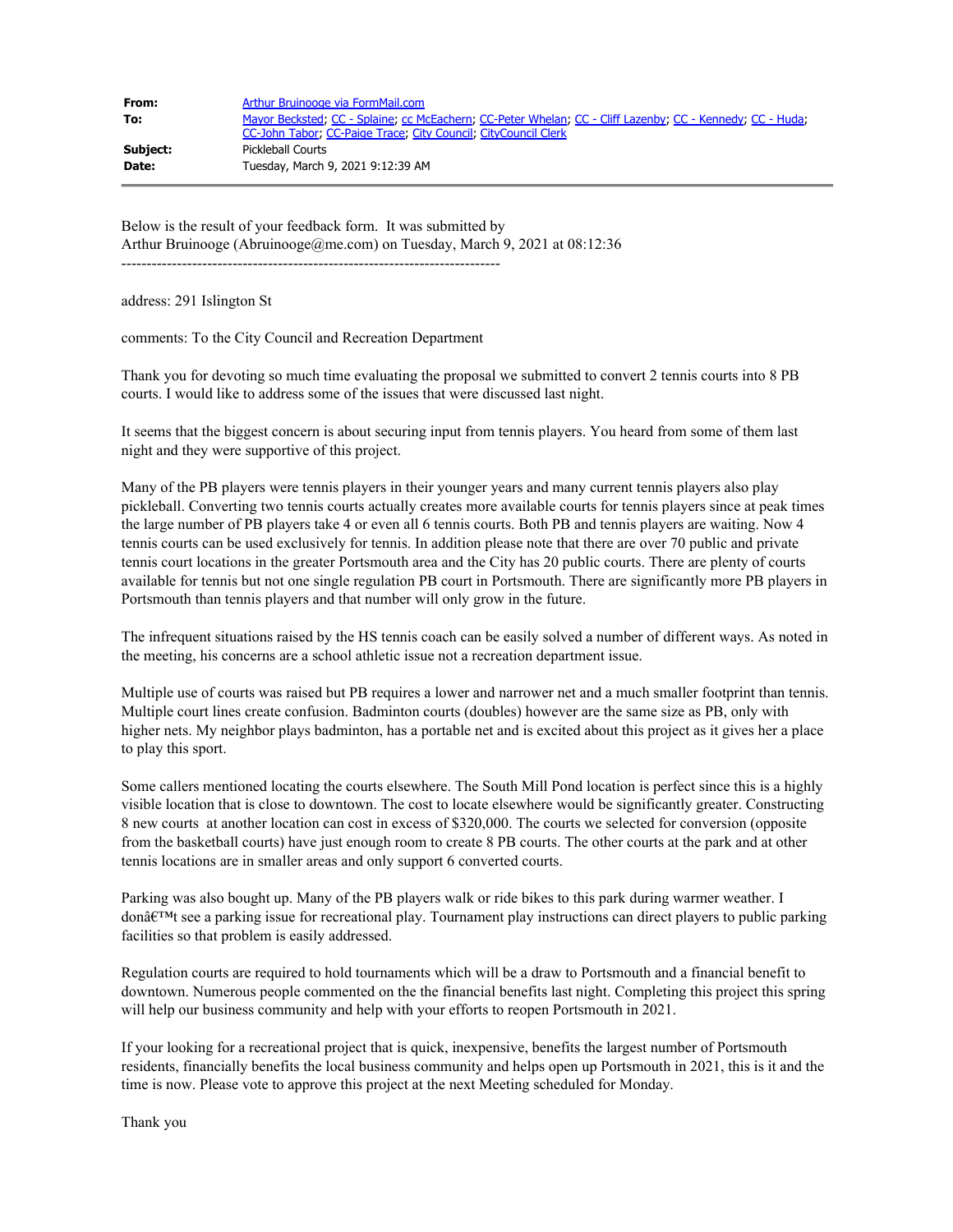Arthur Bruinooge

includeInRecords: on

Engage: Submit

---------------------------------------------------------------------------

REMOTE\_ADDR: 66.30.229.1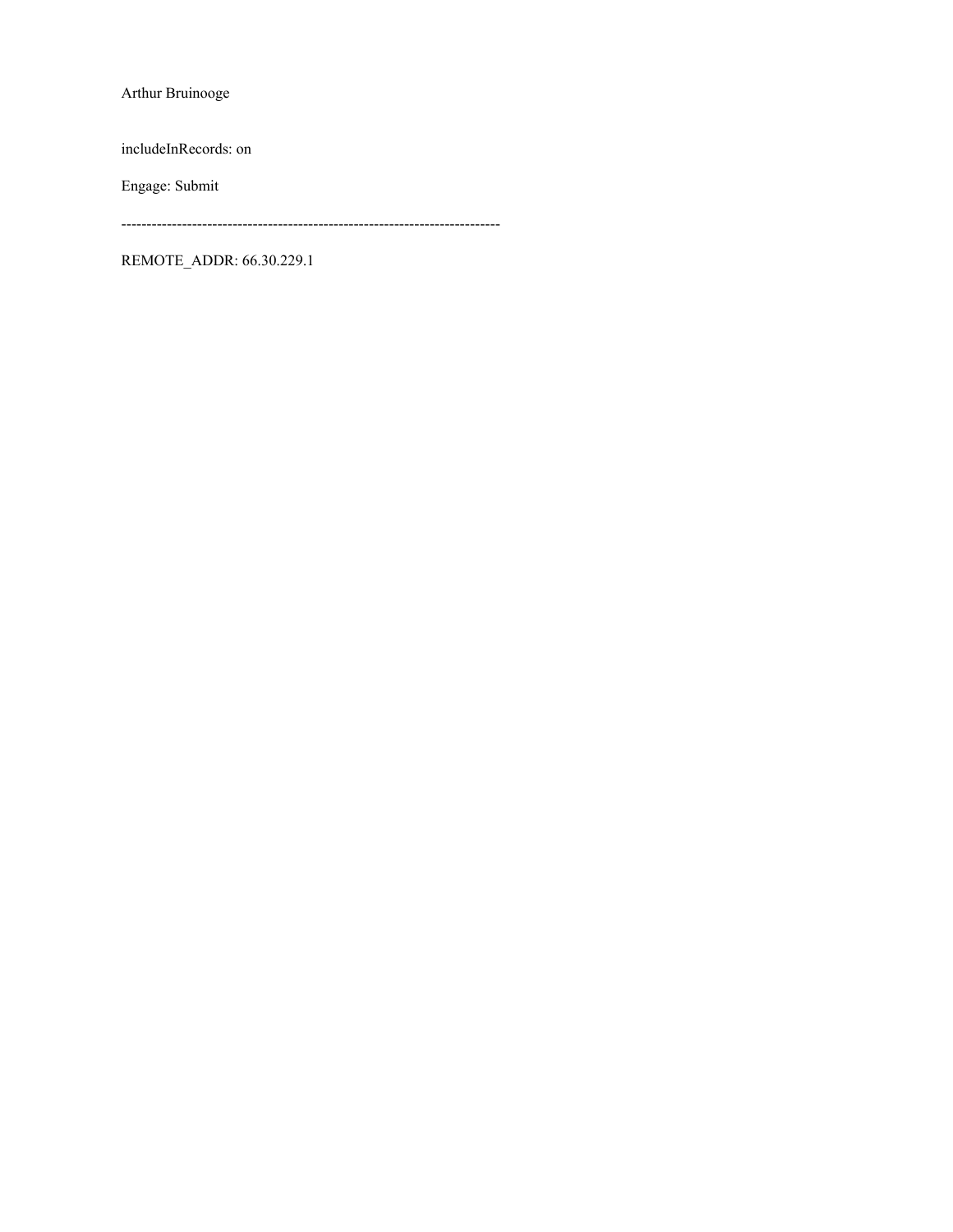| From:    | Robert R LeGros via FormMail.com                                                                                                                                            |
|----------|-----------------------------------------------------------------------------------------------------------------------------------------------------------------------------|
| To:      | Mayor Becksted, CC - Splaine, cc McEachern, CC-Peter Whelan, CC - Cliff Lazenby, CC - Kennedy, CC - Huda,<br>CC-John Tabor: CC-Paige Trace: City Council: CityCouncil Clerk |
| Subject: | Pickleball courts                                                                                                                                                           |
| Date:    | Friday, March 12, 2021 9:58:04 AM                                                                                                                                           |

Below is the result of your feedback form. It was submitted by Robert R LeGros (boblegros@aol.com) on Friday, March 12, 2021 at 08:58:01 ---------------------------------------------------------------------------

address: 579 Sagamore Avenue, Unit 49

comments: Dear Council Members: I am a regular and very frequent pickleball player at the South Mill Pond, I live in Portsmouth and I totally agree with everything Art Bruinooge has set forth in his letter to the Council this week in support of converting 2 tennis courts to 8 pickleball courts. Thanks for you careful consideration of this big improvement to Portsmouth recreation facilities - at a small fraction of the cost of alternatives.

Bob LeGros

includeInRecords: on

Engage: Submit

---------------------------------------------------------------------------

REMOTE\_ADDR: 74.218.140.98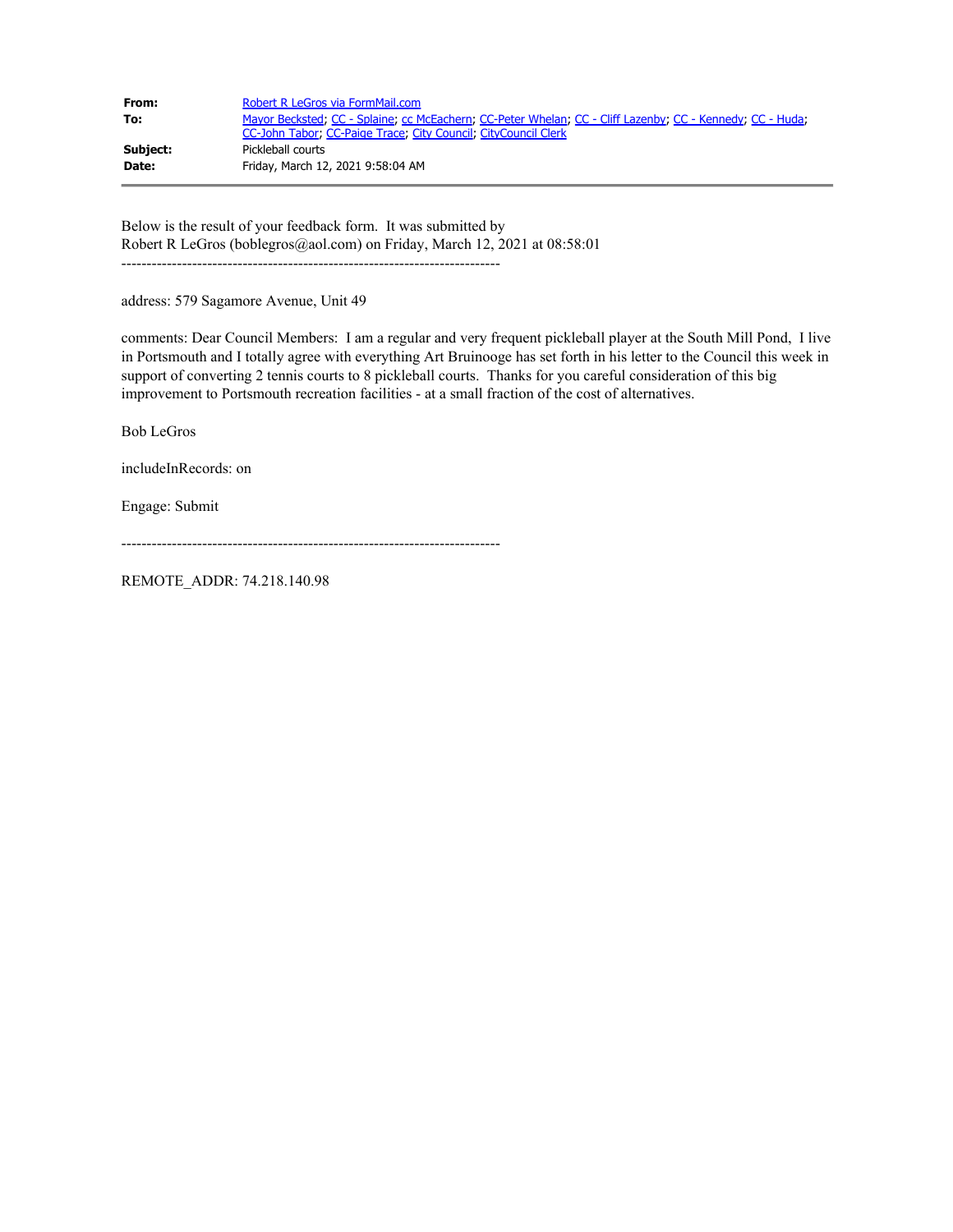| From:    | Anne Schwartzman via FormMail.com                                                                         |
|----------|-----------------------------------------------------------------------------------------------------------|
| To:      | Mayor Becksted; CC - Splaine; cc McEachern; CC-Peter Whelan; CC - Cliff Lazenby; CC - Kennedy; CC - Huda; |
|          | CC-John Tabor, CC-Paige Trace, City Council, CityCouncil Clerk                                            |
| Subject: | Pickleball courts                                                                                         |
| Date:    | Friday, March 12, 2021 8:15:32 AM                                                                         |

Below is the result of your feedback form. It was submitted by Anne Schwartzman (akey5@nycap.rr.com) on Friday, March 12, 2021 at 07:15:30

---------------------------------------------------------------------------

address: 118 Spinnaker Way

comments: I was an avid tennis player for over 30 years of my adult life. I really appreciate public facilities for sports and other recreation. Injuries had me sitting out for some parts of those years, but pickleball is ideally suited for me now. The South Mill Pond facility has 6 tennis courts and many times 3, 4, or more, courts are filled with pickleball players (4 on each court). I play for up to 2 hours in a round robin setting.

Dedicating 8 courts from 2, is a win for Portsmouth pickleball players, and also for the tennis players. Shining a light on this newer sport will increase the number of people able to enjoy it. It is easier for children to learn, and can be incorporated into the middle school curriculum.

I can ride my bike to the courts or even catch a Coast public bus into town if I feel parking might be an issue (though it never has been).

As a tennis player, I support converting 2 (out of 6) tennis courts into 8 pickleball courts. Thank you for considering your constituents' needs and wants.

includeInRecords: on

Engage: Submit

---------------------------------------------------------------------------

REMOTE\_ADDR: 174.58.101.77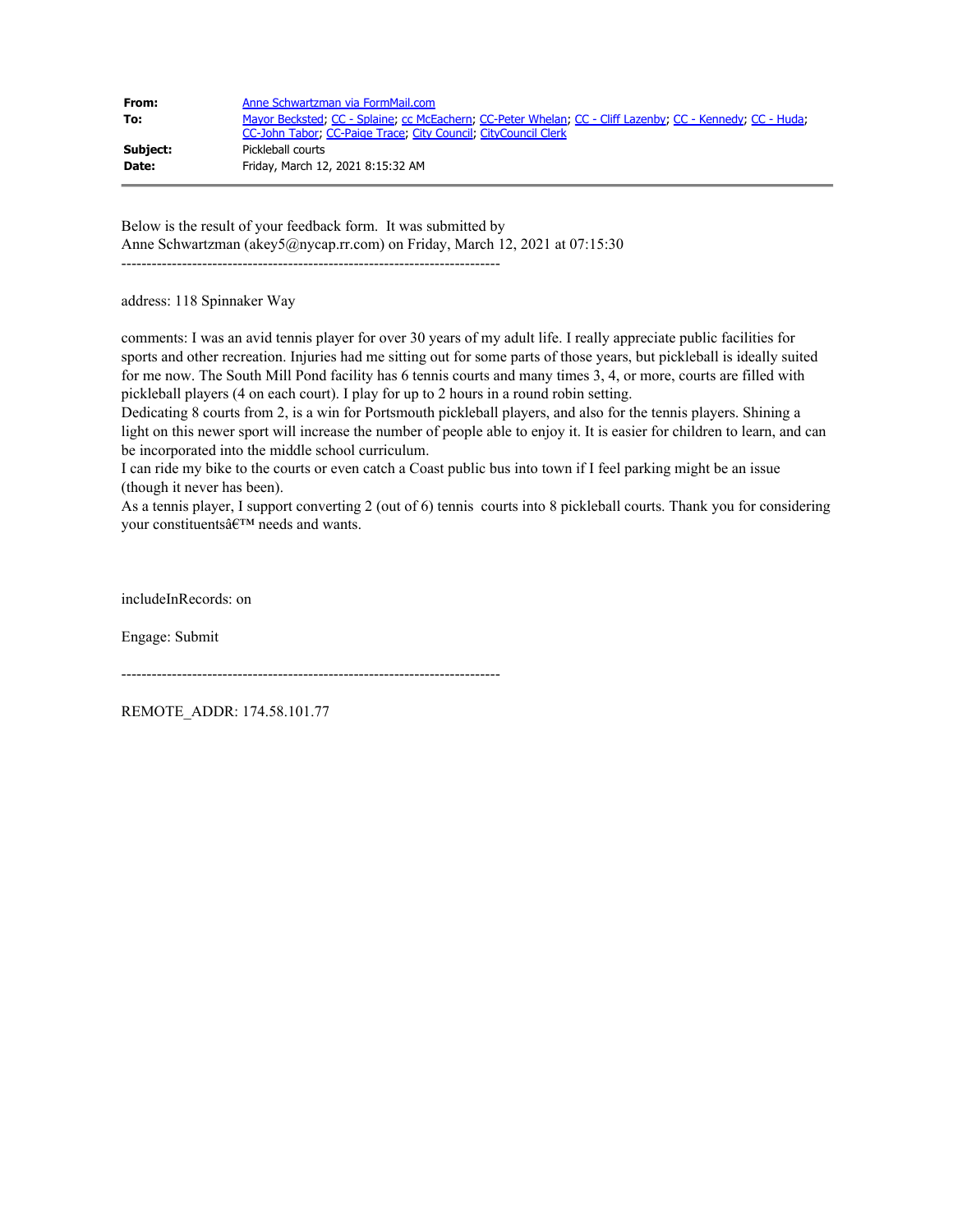| From:    | Judy Miller via FormMail.com                                                                              |
|----------|-----------------------------------------------------------------------------------------------------------|
| To:      | Mayor Becksted, CC - Splaine, cc McEachern, CC-Peter Whelan, CC - Cliff Lazenby, CC - Kennedy, CC - Huda, |
|          | CC-John Tabor, CC-Paige Trace, City Council, CityCouncil Clerk                                            |
| Subject: | Pickleball Courts                                                                                         |
| Date:    | Saturday, March 13, 2021 10:46:48 AM                                                                      |

Below is the result of your feedback form. It was submitted by Judy Miller (jamiller37@gmail.com) on Saturday, March 13, 2021 at 09:46:46 ---------------------------------------------------------------------------

address: 77 Hanover Street, Unit #7

comments: I have played Pickleball at the SouthMill Pond location ever since the courts were lined for pickleball. I have witnessed a growing number of players who enjoy this fastest growing sport. As a group, we have always shared the courts with tennis players. Having 8 pickleball courts will make available 4 tennis courts. I walk to the courts, and others ride bikes, parking has never been an issue. The City has 20 public tennis courts but not one single regulation Pickleball court. There are significantly more pickleball players in Portsmouth than tennis players. The South Mill Pond is the perfect location since it is highly visible and close to the downtown. Tournaments can be held as a financial benefit to downtown. Tournament play instructions can direct players to the public parking facilities.

Pickleball is an easy sport to learn and it benefits the largest number of Portsmouth residents, financially benefits the local business community, and offers social interaction for all ages.

Please vote to approve this project. Thank you, Judy Miller

includeInRecords: on

Engage: Submit

---------------------------------------------------------------------------

REMOTE\_ADDR: 24.147.240.9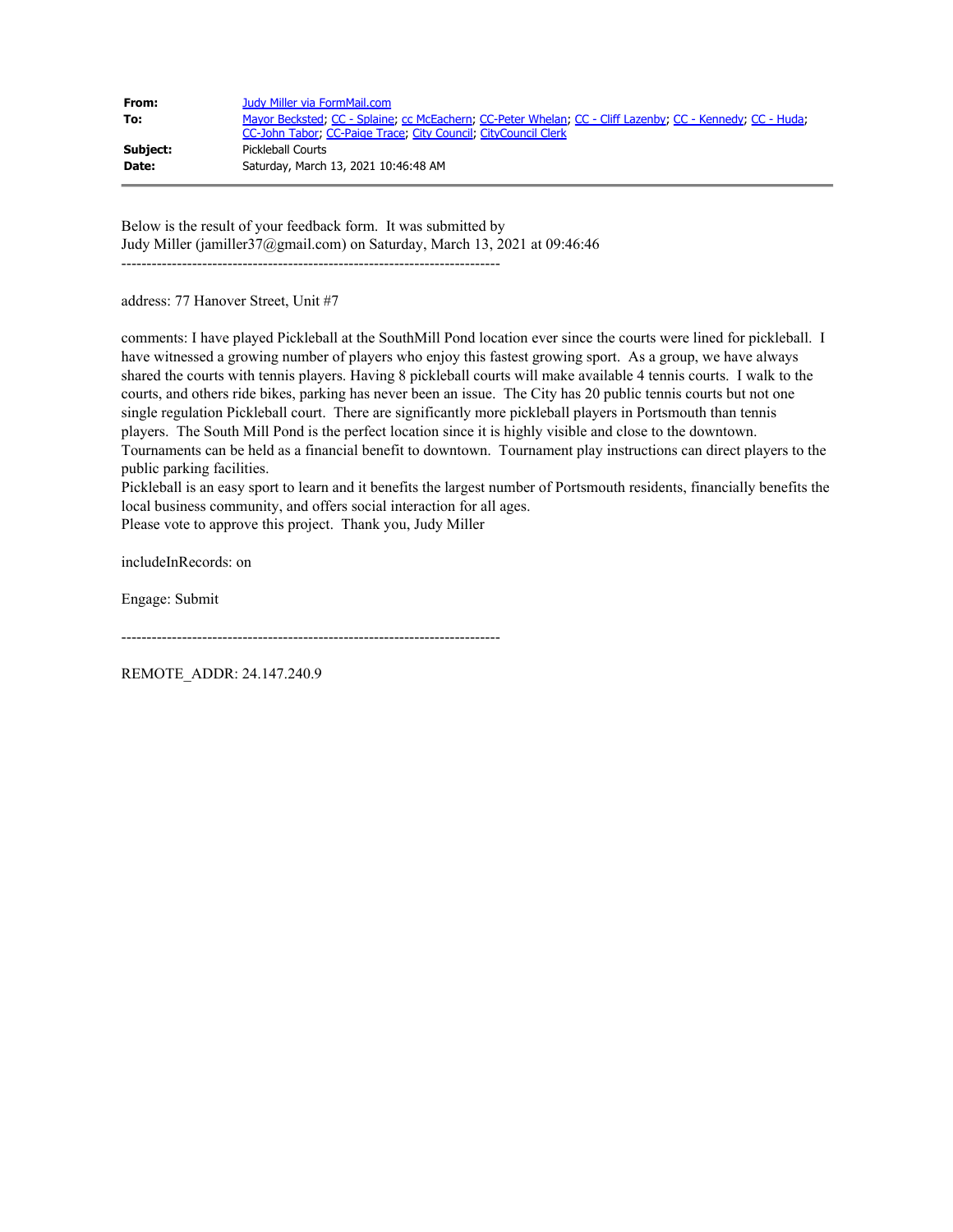| From:    | Kathryn Kaknes via FormMail.com                                                                           |
|----------|-----------------------------------------------------------------------------------------------------------|
| To:      | Mayor Becksted, CC - Splaine, cc McEachern, CC-Peter Whelan, CC - Cliff Lazenby, CC - Kennedy, CC - Huda; |
|          | CC-John Tabor, CC-Paige Trace, City Council, CityCouncil Clerk                                            |
| Subject: | Pickleball courts                                                                                         |
| Date:    | Monday, March 15, 2021 9:59:36 AM                                                                         |

Below is the result of your feedback form. It was submitted by Kathryn Kaknes (Kathy.kaknes@gmail.com) on Monday, March 15, 2021 at 08:59:34

---------------------------------------------------------------------------

address: 128 Porpoise Way

comments: Dear Council Members,

I'm writing to ask you to support the proposal to convert 2 tennis courts to 8 pickleball courts. As a former tennis player, I can attest that the additional lines for pickleball on tennis courts can cause some confusion. I now play pickleball exclusively and believe that designating 2 courts as pickleball only will alleviate the crowding and wait time being experienced by both pickleball and tennis players. Having 8 pickleball courts allows up to 32 people at a time to play while only taking up 2 courts. Currently, it required 4 courts to accommodate that number of players. I think other residents have covered the pros and cons more thoroughly than I'm doing here, but want to add my name and voice to those asking for this change. Thank you for the consideration of this proposal. Respectfully,

Kathryn Kaknes

includeInRecords: on

Engage: Submit

---------------------------------------------------------------------------

REMOTE\_ADDR: 73.159.246.166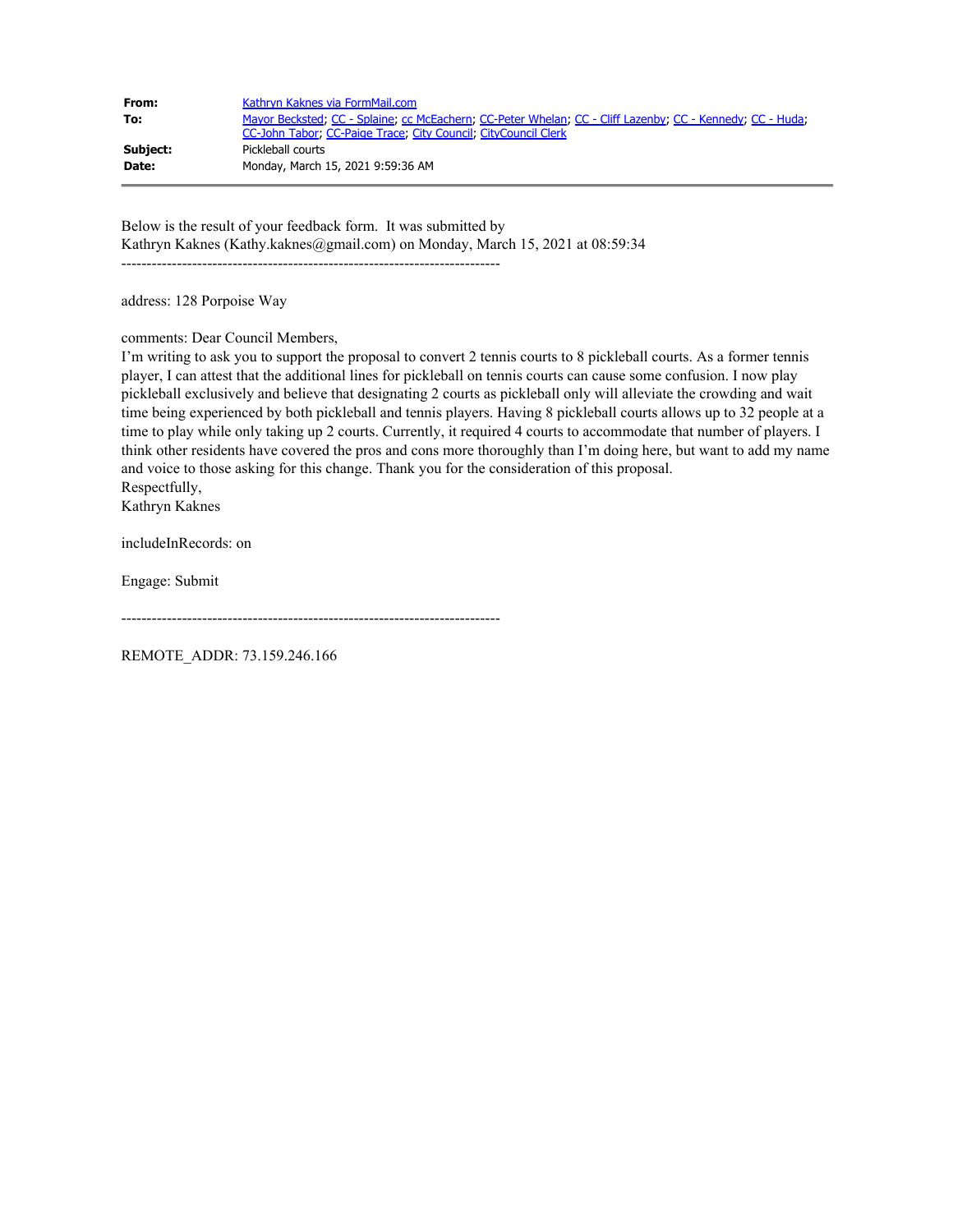| From:    | Bonnie Gates via FormMail.com                                                                                                                                               |
|----------|-----------------------------------------------------------------------------------------------------------------------------------------------------------------------------|
| To:      | Mayor Becksted, CC - Splaine, cc McEachern, CC-Peter Whelan, CC - Cliff Lazenby, CC - Kennedy, CC - Huda,<br>CC-John Tabor, CC-Paige Trace, City Council, CityCouncil Clerk |
| Subject: | pickleball courts                                                                                                                                                           |
| Date:    | Thursday, March 11, 2021 8:51:01 PM                                                                                                                                         |

Below is the result of your feedback form. It was submitted by Bonnie Gates (bonnieg1003@gmail.com) on Thursday, March 11, 2021 at 19:50:59 ---------------------------------------------------------------------------

address: 571 POST RD, Greenland NH

comments: Thank you for your consideration to modify the Portsmouth tennis courts to accommodate the growing Pickleball playing community. We are dedicated and committed and gravitate to the excellent facilities in Portsmouth.

includeInRecords: on

Engage: Submit

---------------------------------------------------------------------------

REMOTE\_ADDR: 71.235.9.19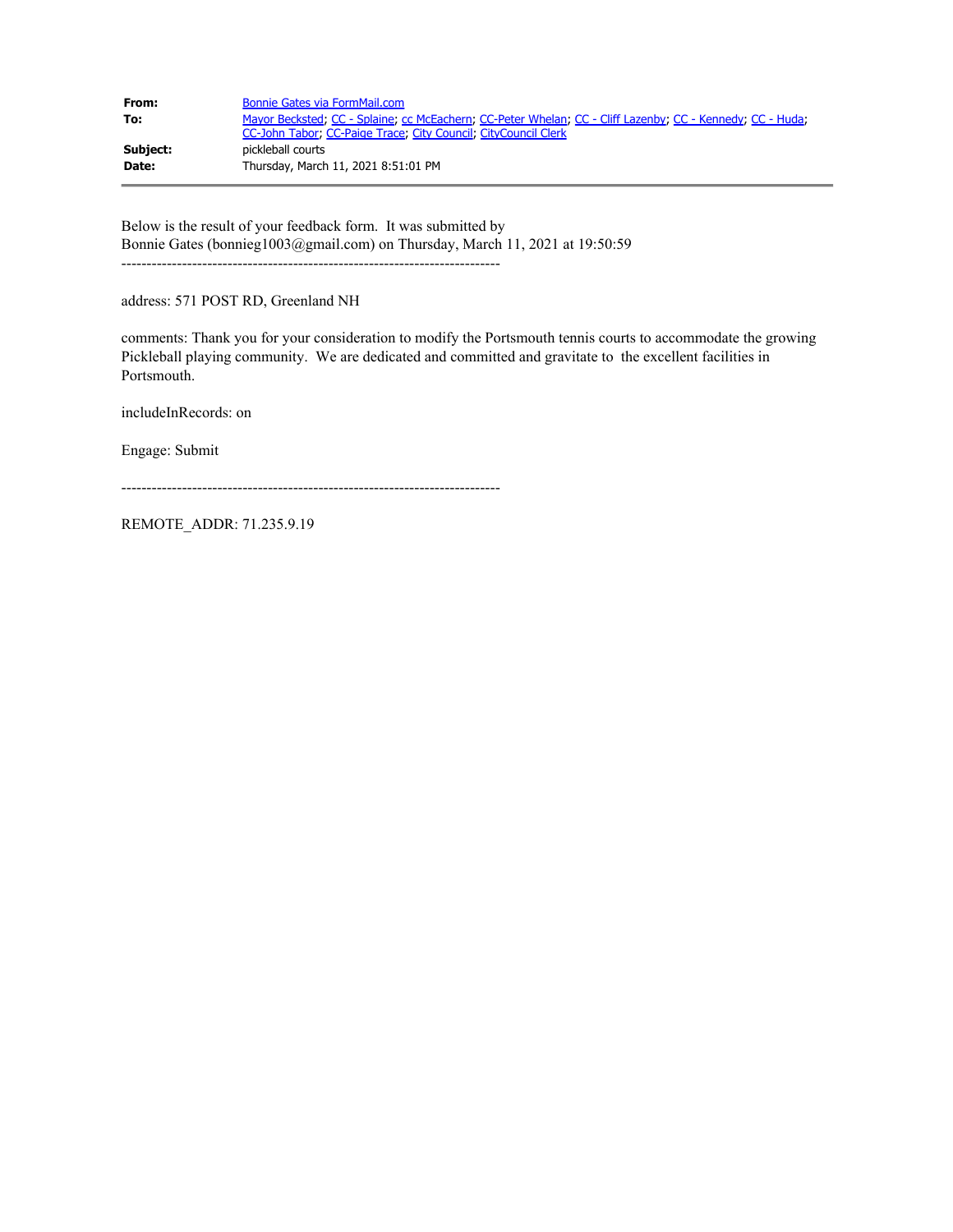| From:        | Sollee Alison via FormMail.com                                                                                                                                              |
|--------------|-----------------------------------------------------------------------------------------------------------------------------------------------------------------------------|
| To:          | Mayor Becksted; CC - Splaine; cc McEachern; CC-Peter Whelan; CC - Cliff Lazenby; CC - Kennedy; CC - Huda;<br>CC-John Tabor, CC-Paige Trace, City Council, CityCouncil Clerk |
| Subject:     | Pickleball proposal                                                                                                                                                         |
| <b>Date:</b> | Friday, March 12, 2021 11:43:21 AM                                                                                                                                          |

Below is the result of your feedback form. It was submitted by Sollee Alison (amsollee@comcast.net) on Friday, March 12, 2021 at 10:43:17 ---------------------------------------------------------------------------

address: 558 Union St

comments: I would support the detailed pickleball proposal and really feel the South Pond location to be ideal. As a sometimes tennis player I have never had trouble sharing the courts with pickleball players; Most of the time there are 1 or 2 or more courts free. Regarding parking there has never been an issue finding a space in the lot plus I often walk or bike down anyway since the courts are so close. A lot of people have put a lot of personal time into this well-designed proposal and, as Portsmouth residents my husband and I would love the idea of our tax money supporting the physical and mental wellbeing of the pickle ball players.

includeInRecords: on

Engage: Submit

---------------------------------------------------------------------------

REMOTE\_ADDR: 174.196.206.173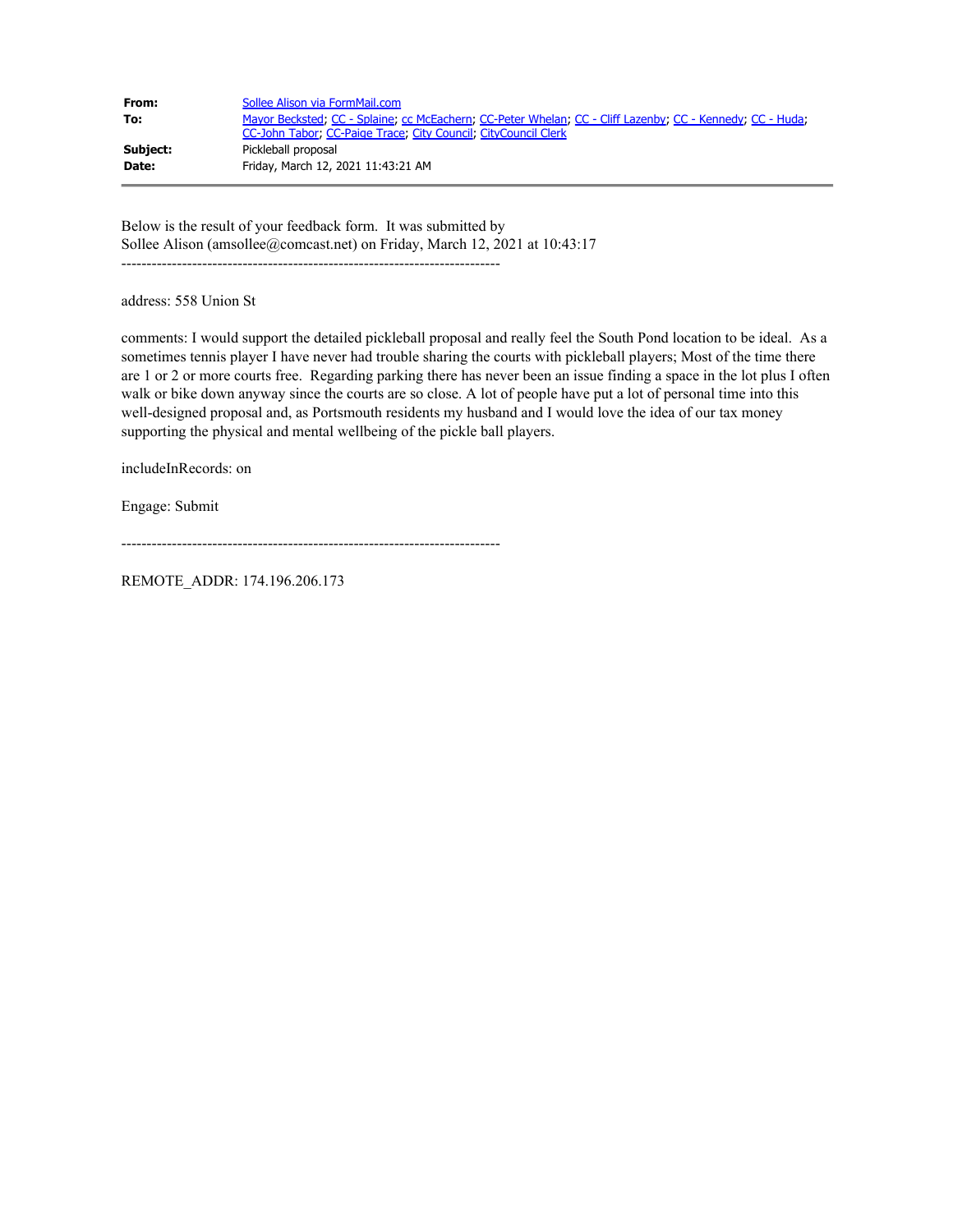| From:    | Barbara Franzoso via FormMail.com                                                                                                                                           |
|----------|-----------------------------------------------------------------------------------------------------------------------------------------------------------------------------|
| To:      | Mayor Becksted, CC - Splaine, cc McEachern, CC-Peter Whelan, CC - Cliff Lazenby, CC - Kennedy, CC - Huda,<br>CC-John Tabor, CC-Paige Trace, City Council, CityCouncil Clerk |
| Subject: | Pickleball                                                                                                                                                                  |
| Date:    | Tuesday, March 9, 2021 5:32:54 PM                                                                                                                                           |

Below is the result of your feedback form. It was submitted by Barbara Franzoso (dogpga@aol.com) on Tuesday, March 9, 2021 at 16:32:52 ---------------------------------------------------------------------------

address: 579 Sagamore Ave.

comments: I watched last night's meeting on Zoom, and while I tried to speak, I did was not visible on the Mayors screen.

I wanted to assure Councilor Kennedy that we did indeed involve the tennis community in preparing our presentation and 90% of them thought that having 4 dedicated tennis courts was great news.

As a Portsmouth taxpayer for the last 50 years, I can think of no better use of recreation funds than spending \$31,000 on an existing structure that will allow 32 people to utilize this on an hourly basis. There were those that suggested that we build a complex elsewhere, including 2 proposed courts at the new Senior Center. Rest assured that for any of these options you would be expending far more than the \$31,000 we are proposing.

I urge you to pass this at your next meeting.

includeInRecords: on

Engage: Submit

---------------------------------------------------------------------------

REMOTE\_ADDR: 73.46.222.206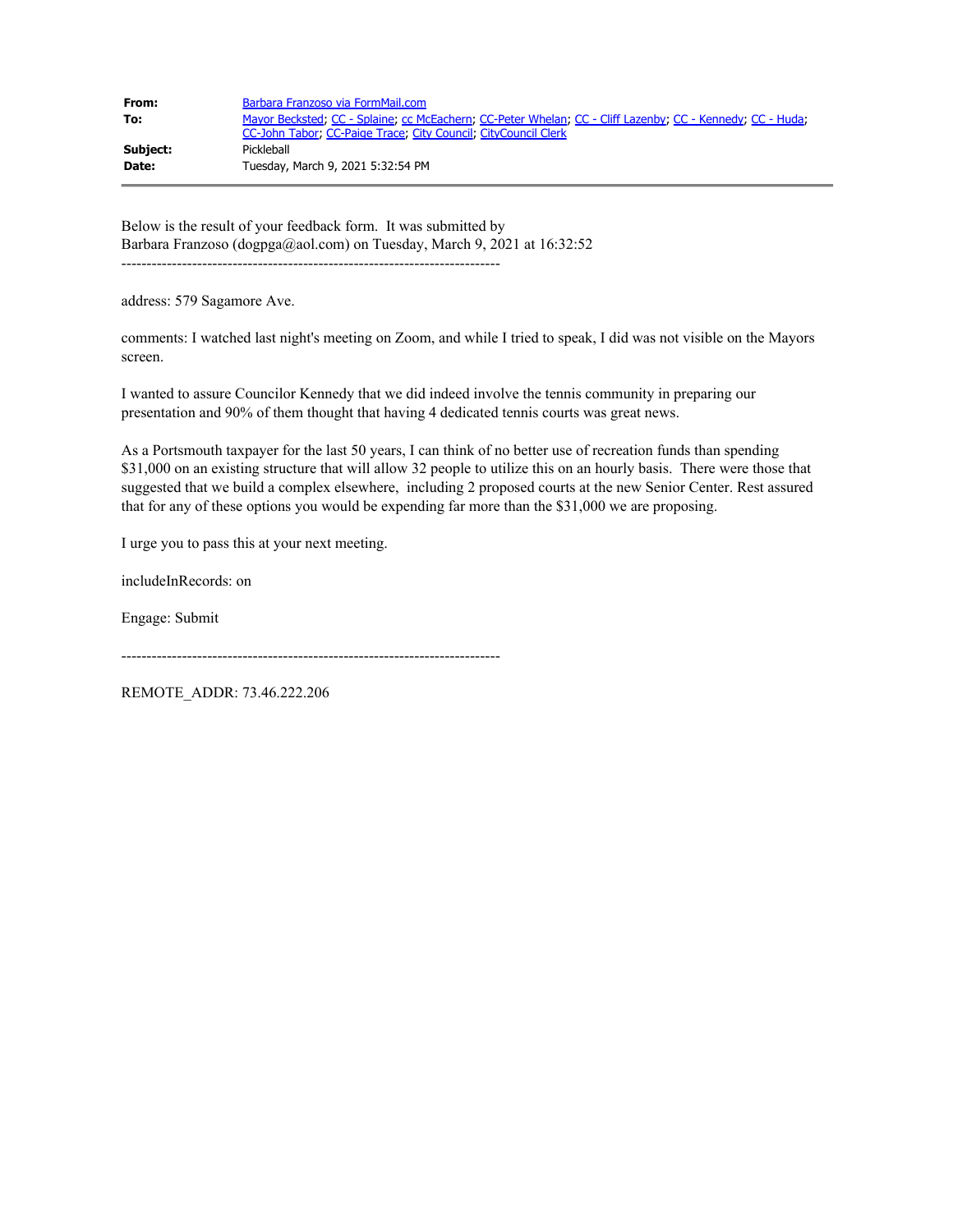| From:    | robin valeri via FormMail.com                                                                                                                                               |
|----------|-----------------------------------------------------------------------------------------------------------------------------------------------------------------------------|
| To:      | Mayor Becksted, CC - Splaine, cc McEachern, CC-Peter Whelan, CC - Cliff Lazenby, CC - Kennedy, CC - Huda,<br>CC-John Tabor, CC-Paige Trace, City Council, CityCouncil Clerk |
| Subject: | pickleball                                                                                                                                                                  |
| Date:    | Thursday, March 11, 2021 7:11:42 PM                                                                                                                                         |

Below is the result of your feedback form. It was submitted by robin valeri (rvaleri@kw.com) on Thursday, March 11, 2021 at 18:11:39 ---------------------------------------------------------------------------

address: 871 Islington Street, Suite 3A

comments: Hello, I am definitely in favor of converting the 2 tennis courts into 8 pickleball courts. We love to play the game and feel it would add value to Portsmouth. Thank you for your consideration in this matter. Robin Valeri

includeInRecords: on

Engage: Submit

---------------------------------------------------------------------------

REMOTE\_ADDR: 24.61.217.126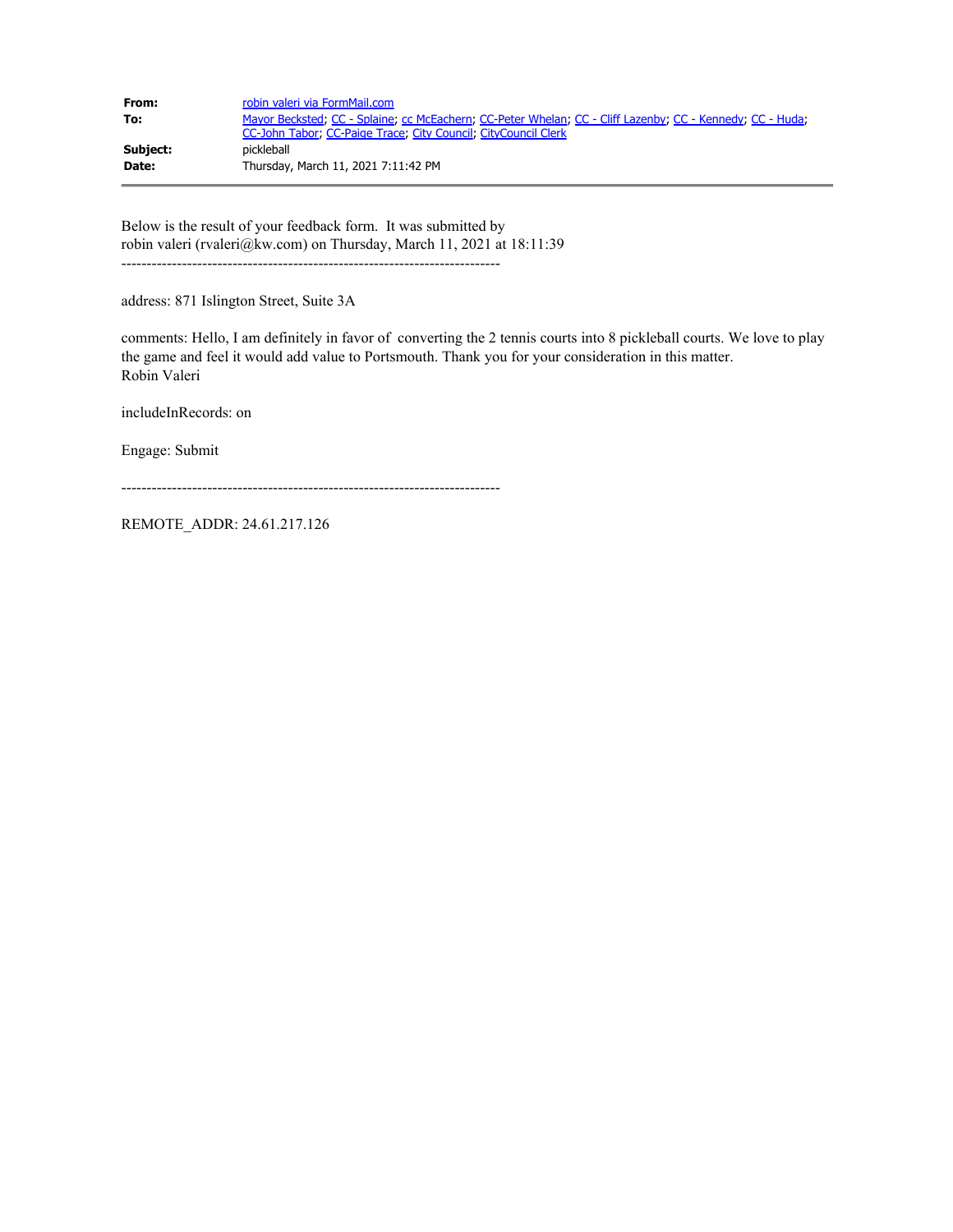| From:        | stephen schulten via FormMail.com                                                                                                                                           |
|--------------|-----------------------------------------------------------------------------------------------------------------------------------------------------------------------------|
| To:          | Mayor Becksted, CC - Splaine, cc McEachern, CC-Peter Whelan, CC - Cliff Lazenby, CC - Kennedy, CC - Huda,<br>CC-John Tabor: CC-Paige Trace: City Council: CityCouncil Clerk |
| Subject:     | Proposed pickleball courts                                                                                                                                                  |
| <b>Date:</b> | Friday, March 12, 2021 7:55:56 AM                                                                                                                                           |

Below is the result of your feedback form. It was submitted by stephen schulten (Sbschulten@gmail.com) on Friday, March 12, 2021 at 06:55:49 ---------------------------------------------------------------------------

address: 18 Cote Dr

comments: I had the pleasure of teaching physical education at Portsmouth's Little Harbor School from 1990-2012. In that capacity I promoted activities that could be pursued for an individual's life time. Pickleball is played by anyone from age five to ninety five and is rapidly gaining in popularity..I fully endorse the proposed conversion of two tennis courts into eight pickleball courts.

includeInRecords: on

Engage: Submit

---------------------------------------------------------------------------

REMOTE\_ADDR: 73.61.72.21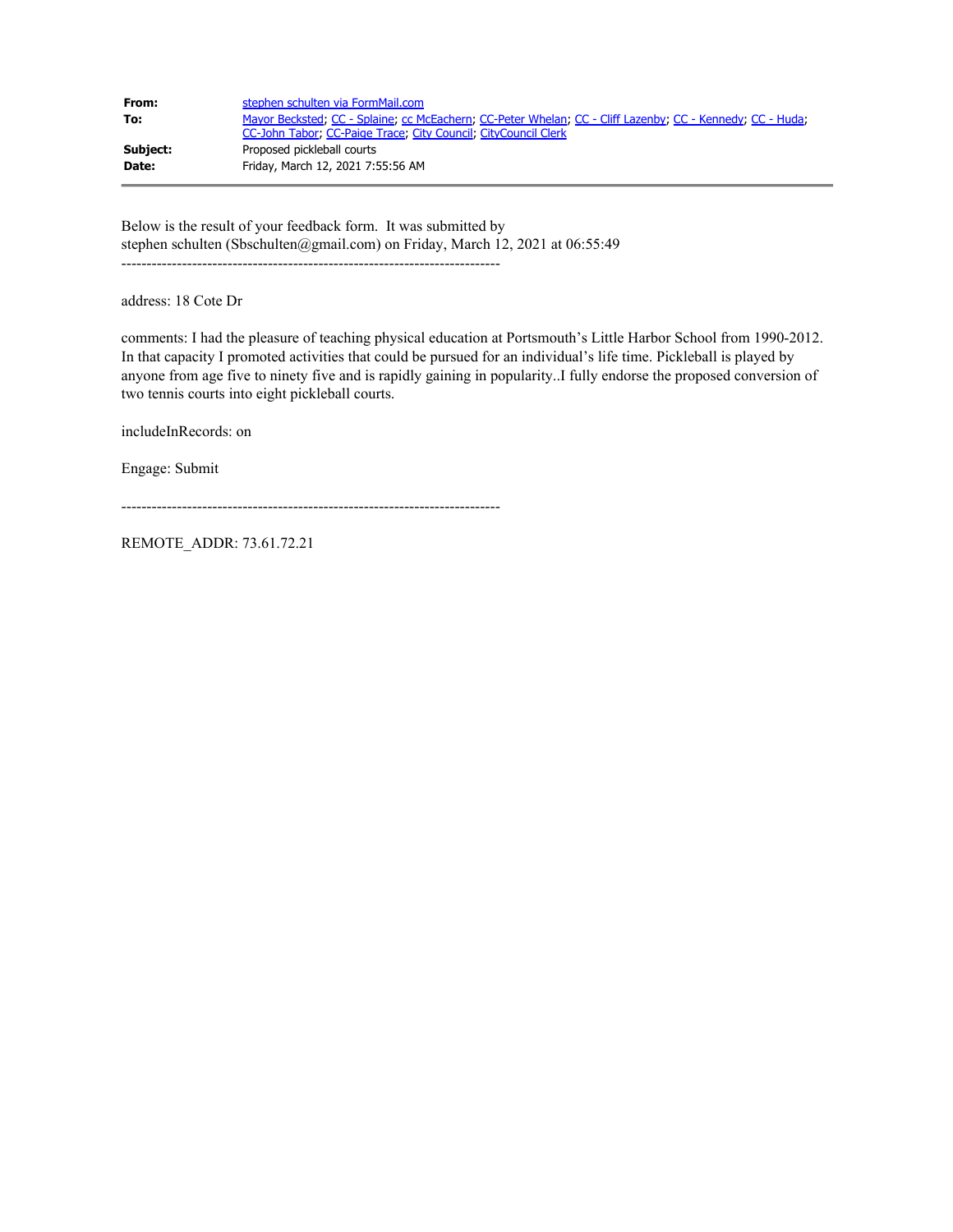| From:    | Jackie Cali-Pitts via FormMail.com                                                                                                                                          |
|----------|-----------------------------------------------------------------------------------------------------------------------------------------------------------------------------|
| To:      | Mayor Becksted, CC - Splaine, cc McEachern, CC-Peter Whelan, CC - Cliff Lazenby, CC - Kennedy, CC - Huda,<br>CC-John Tabor, CC-Paige Trace, City Council, CityCouncil Clerk |
| Subject: | recreation                                                                                                                                                                  |
| Date:    | Monday, March 8, 2021 5:33:14 PM                                                                                                                                            |

Below is the result of your feedback form. It was submitted by Jackie Cali-Pitts (cali0917@aol.com) on Monday, March 8, 2021 at 16:33:06 ---------------------------------------------------------------------------

address: 40 Bedford Way

comments: Iam going to suggest that a public hearing on tonights recreation department suggestion be made. I would also say sit has been years since an election for chair has been held.

includeInRecords: on

Engage: Submit

---------------------------------------------------------------------------

REMOTE\_ADDR: 75.68.180.157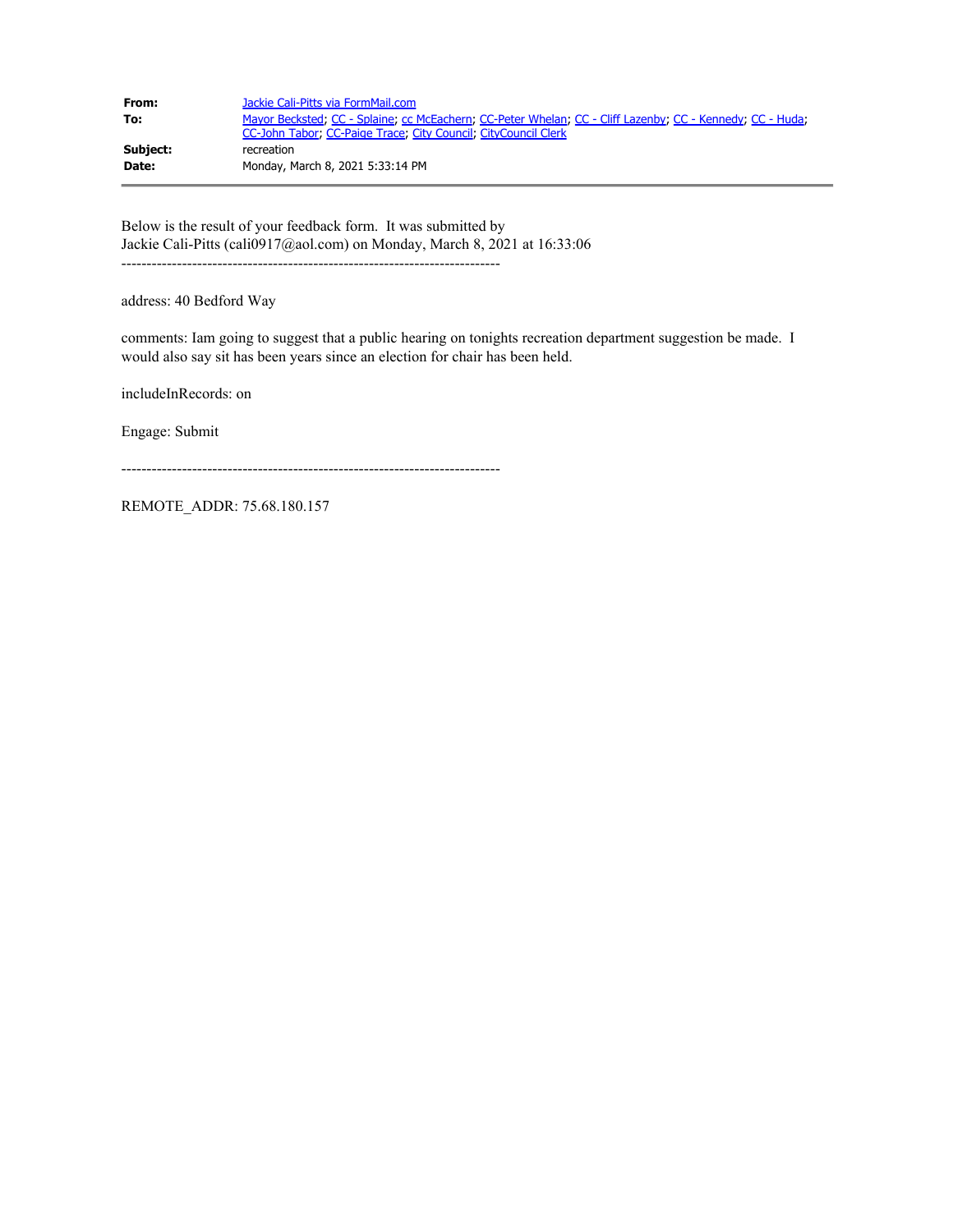| From:    | Laura Kennedy via FormMail.com                                                                            |
|----------|-----------------------------------------------------------------------------------------------------------|
| To:      | Mayor Becksted, CC - Splaine, cc McEachern, CC-Peter Whelan, CC - Cliff Lazenby, CC - Kennedy, CC - Huda, |
|          | CC-John Tabor, CC-Paige Trace, City Council, CityCouncil Clerk                                            |
| Subject: | Reopening services and schools                                                                            |
| Date:    | Monday, March 8, 2021 6:08:47 PM                                                                          |

Below is the result of your feedback form. It was submitted by Laura Kennedy (lauraskennedy@gmail.com) on Monday, March 8, 2021 at 17:08:45

---------------------------------------------------------------------------

address: 66 Aldrich Rd

comments: Dear City Council,

I am writing you tonight to urge you to table all other discussions at meetings (bike lanes etc) until the more immediate needs of the city's residents have been met - including reopening the library, organizing and publishing rec programs and most importantly fully funding and reopening the schools.

It is hard not to look at surrounding towns (in NH and MA) and see their kids going back full time (some for months now!) and their robust rec offerings and their fully functioning libraries and not be jealous and partly ashamed of Portsmouth. Newburyport has their kids back in school for 4 full days/week. Kittery's library has been fully open since September (with masks, distancing and counting how many people are inside) with success. Exeter and Oyster River Rec sites are full with programming for their kids. How has Portsmouth fallen so far behind? Cases are dropping, vaccination rates are rising - it is time to base these decisions on fact not fear and reopen services for the physical and mental well being of our residents.

Thank you, Laura Kennedy

includeInRecords: on

Engage: Submit

---------------------------------------------------------------------------

REMOTE\_ADDR: 24.61.219.200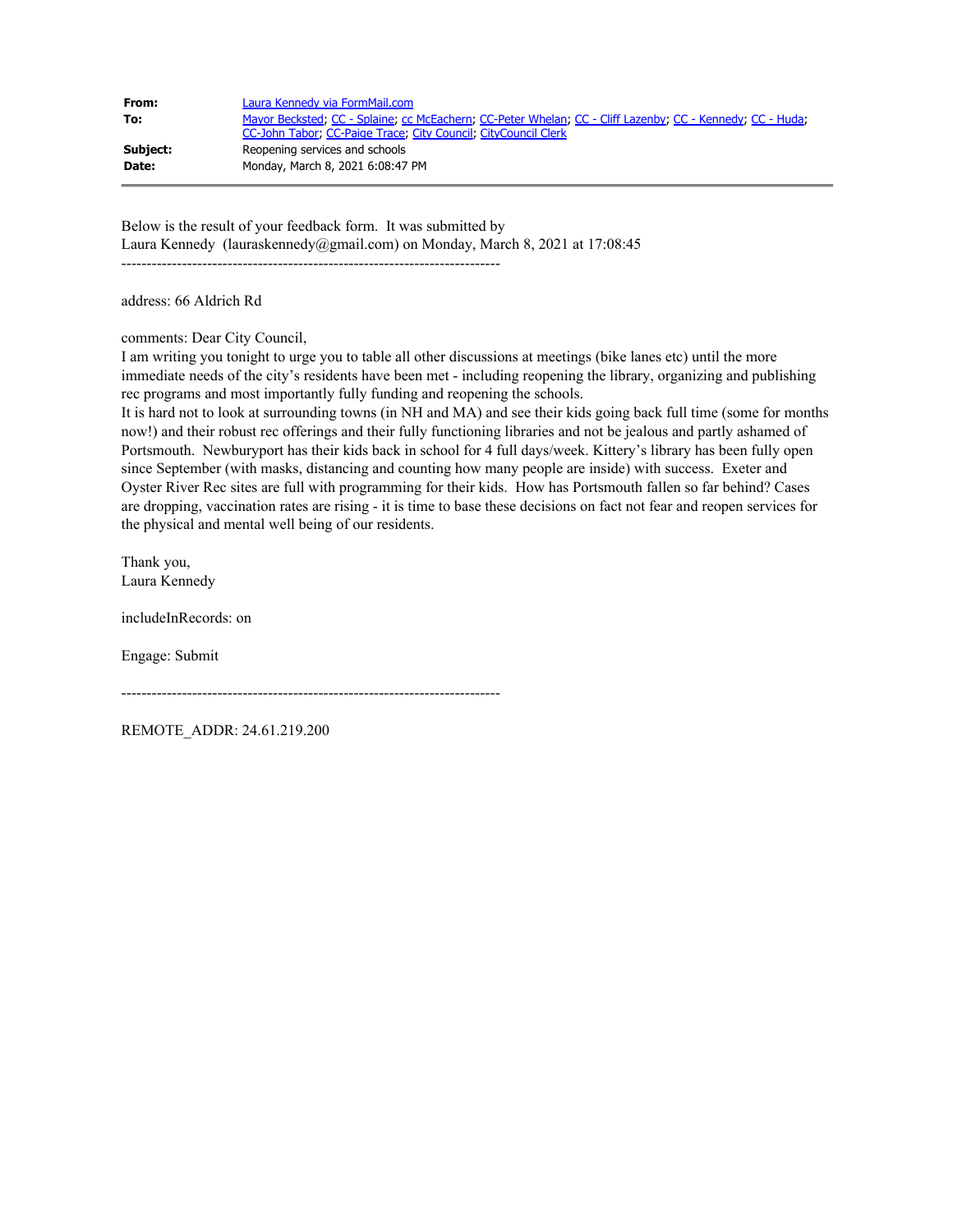| From:        | Drew DiPasquale via FormMail.com                                                                                                                                            |
|--------------|-----------------------------------------------------------------------------------------------------------------------------------------------------------------------------|
| To:          | Mayor Becksted, CC - Splaine, cc McEachern, CC-Peter Whelan, CC - Cliff Lazenby, CC - Kennedy, CC - Huda,<br>CC-John Tabor: CC-Paige Trace: City Council: CityCouncil Clerk |
| Subject:     | Save the bike lanes                                                                                                                                                         |
| <b>Date:</b> | Monday, March 8, 2021 5:46:24 PM                                                                                                                                            |

Below is the result of your feedback form. It was submitted by Drew DiPasquale (drew.dipasquale@gmail.com) on Monday, March 8, 2021 at 16:46:22

---------------------------------------------------------------------------

address: 80 Fields Rd

comments: Hi,

I am a resident of this fine city and I am also an avid cyclist. I enjoy riding my bike all around this city. Cycling in Portsmouth connects me to my city. It's how I get around in our city and it's how many others do too. The city does not have enough bike lanes as is. Its frankly dangerous to ride in certain areas of the city. I risk my life when I ride down Islington - its chaos. I depend on Middle St bike lanes for my safety and for a nice low anxiety ride. To remove or alter these bike paths would be a reckless and political move. Your job is to think of safety - that's at least why we elected some of you. I used to live in Boston and while its also not a great bike friendly place - some parts of the city are tremendously enjoyable and SAFE to ride on. Those parts of the city had the bike lane configuration similar to that of Middle St. They didnt take the bike lanes like that away b/c a few residents "didn't like them" or b/c a few councilors "believed it was inconveni!

ent" ...no - they listened to science and experts and put in the necessary precautions to protect their citizens. Bicycle friendly cities are the cities people want to live in and visit. We need to make this priority and not listen to our "feelings" about the science of traffic and bicycle safety. Please do what's right and listen to the people that spend their entire careers on this type of thing. I pay a lot of taxes for my little plot of Portsmouth town - I will be watching too on how this council respects or abuses my tax dollars. Wasting a grant and repaying it to satisfy a small amount of complaints would be an abuse on my tax dollars. Please keep this lanes as is, continue toward making the improvements recommended by Toole and use this time to think about where else you can add bike lanes in this city. Bikes help people tour and make connections in a new town. Make this city a bicycle safe zone and more riders will enjoy it and make this city thrive. Thanks for read! ing this

includeInRecords: on

Engage: Submit

---------------------------------------------------------------------------

REMOTE\_ADDR: 24.61.219.244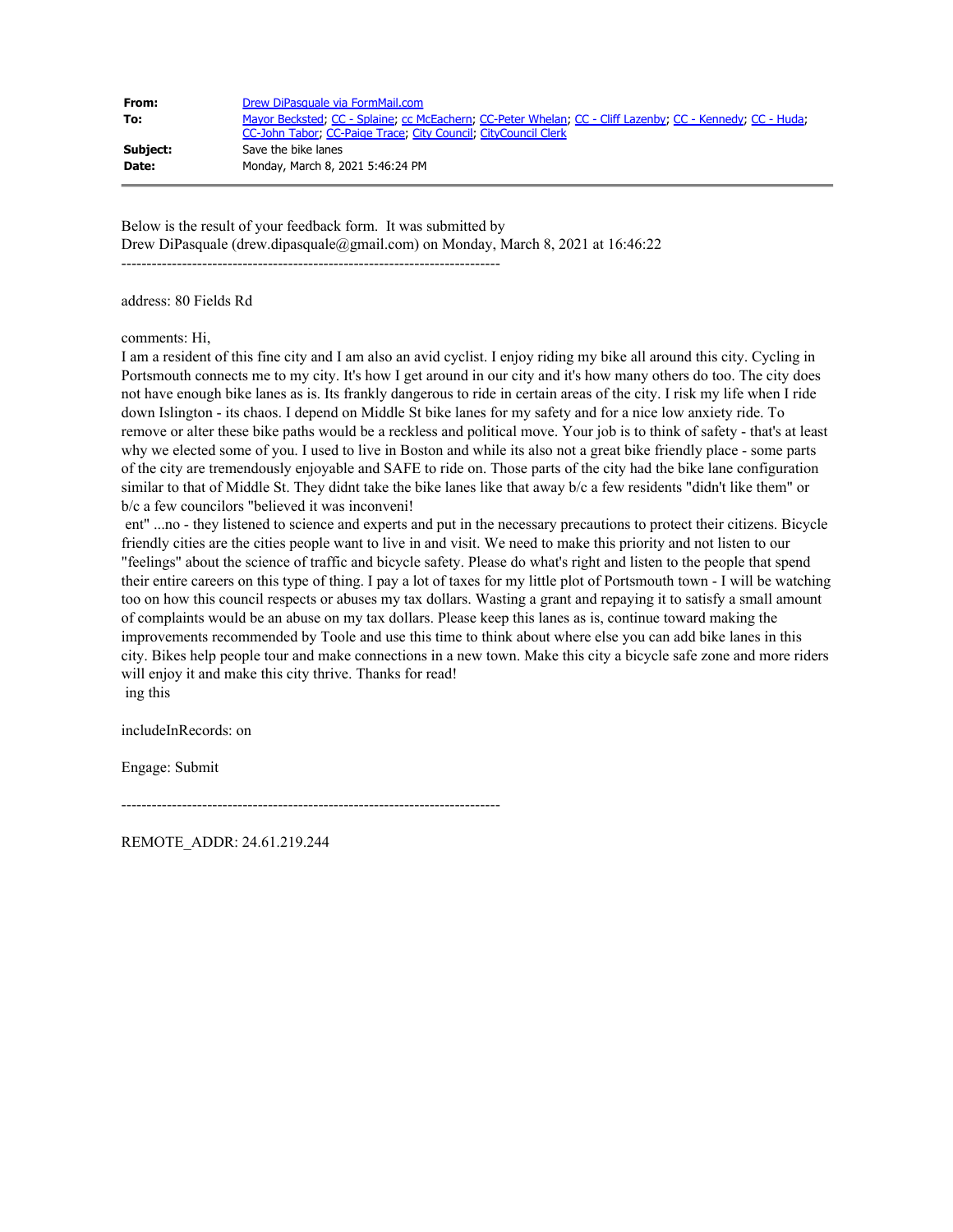| From:    | Shan Zuidema via FormMail.com                                                                             |
|----------|-----------------------------------------------------------------------------------------------------------|
| To:      | Mayor Becksted; CC - Splaine; cc McEachern; CC-Peter Whelan; CC - Cliff Lazenby; CC - Kennedy; CC - Huda; |
|          | CC-John Tabor, CC-Paige Trace, City Council, CityCouncil Clerk                                            |
| Subject: | School Budget vs. Amenities such as a new sports complex                                                  |
| Date:    | Wednesday, March 10, 2021 7:59:23 AM                                                                      |

Below is the result of your feedback form. It was submitted by Shan Zuidema (soggyheron-ols@yahoo.com) on Wednesday, March 10, 2021 at 06:59:20 ---------------------------------------------------------------------------

address: 126 Burkitt St

comments: My understanding is that there are discussions about cutting the budgets to the schools - which would potentially lead to job loss including elementary teachers and reduced hours for paraprofessionals.

It is also my understanding that there is currently a consideration to invest more in a sports complex. This seems like another example in a long ling of examples of the city prioritizing luxury amenities (such as the extent to which the Cutts Cove park and Market Street gateway were [over]-appointed).

It is mind-boggling that the city cannot find the resources to fund our schools who have done everything they can to pull families through this pandemic, but the city can then continue investing in such amenities. We have good schools, and fantastic people in them. Our schools have to be above resource prioritization - they should be our core value - and resourced accordingly. Maybe sometimes that should require funding for amenities and luxuries not be provided.

includeInRecords: on

Engage: Submit

---------------------------------------------------------------------------

REMOTE\_ADDR: 75.68.181.251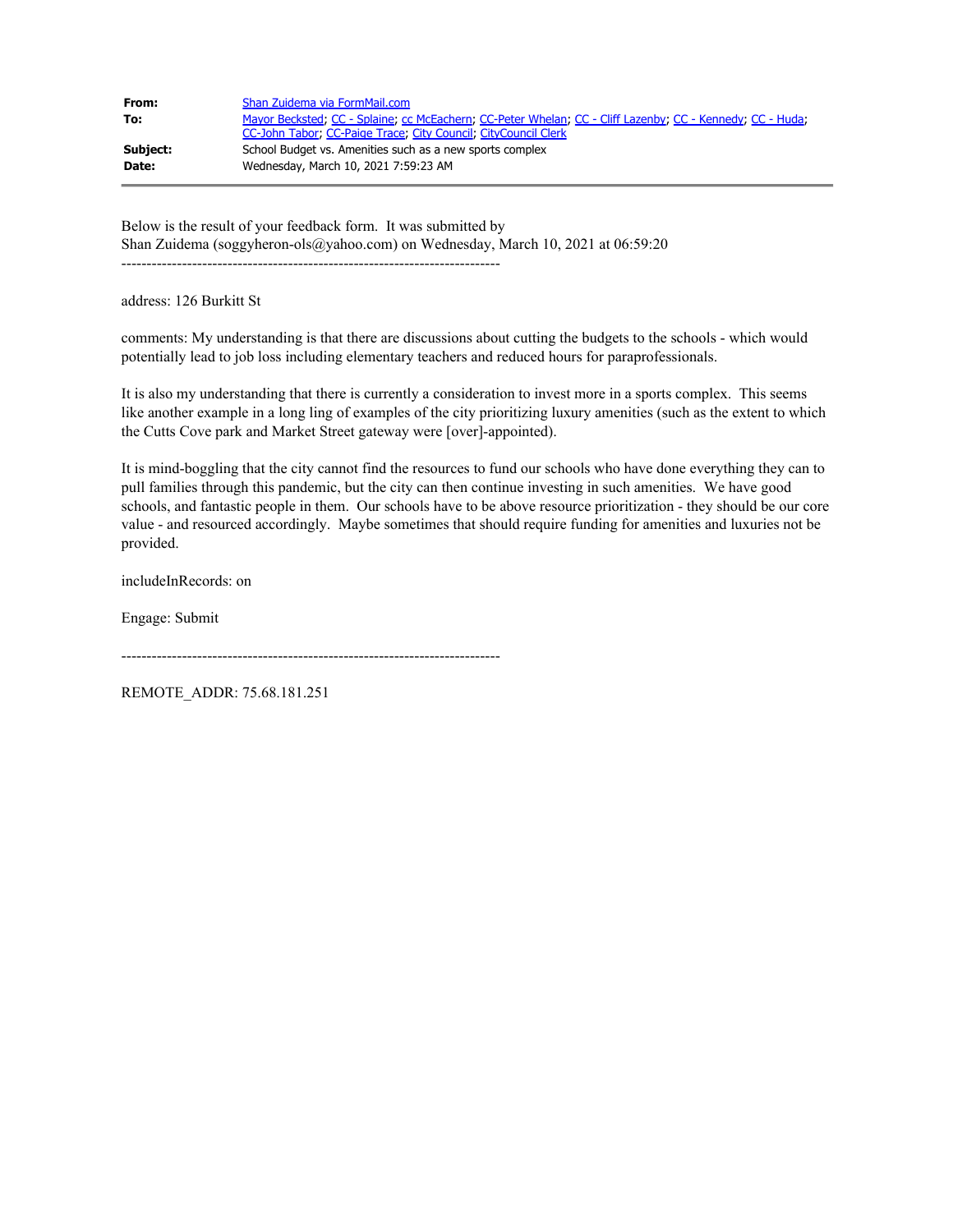| From:    | Kim Hasty via FormMail.com                                                                                                                                                  |
|----------|-----------------------------------------------------------------------------------------------------------------------------------------------------------------------------|
| To:      | Mayor Becksted, CC - Splaine, cc McEachern, CC-Peter Whelan, CC - Cliff Lazenby, CC - Kennedy, CC - Huda,<br>CC-John Tabor, CC-Paige Trace, City Council, CityCouncil Clerk |
| Subject: | School Budget                                                                                                                                                               |
| Date:    | Tuesday, March 9, 2021 3:29:15 PM                                                                                                                                           |

Below is the result of your feedback form. It was submitted by Kim Hasty (kimberlyhasty@gmail.com) on Tuesday, March 9, 2021 at 14:29:13

---------------------------------------------------------------------------

address: 634 State St Portsmouth

comments: As an LHS parent I'm thrilled to hear per Mr. Zadravec's email last evening that Cullan Spiller's position will not be completely eliminated. She is a valuable asset to the district but selfishly I do hope something works out to keep her at LHS. Our school office operates at a level that simply cannot be managed efficiently with only one person. I know numbers have fluctuated this school year but from talking to some families who transferred to private schools I believe they'd like to return to LHS next year. I completely understand that the school budget is only a small part of the overall city budget and that many factors must be taken into consideration. However, in light of all our students have endured due to COVID, it seems highly unwise and a missed investment opportunity to decide to take away vital support staff coming off of such a disconnected year. Thank you for all your consideration.  $\sim$ Kim Hasty - mom to Landon & Noah @ PMS and Eli & Quinn @ LHS

includeInRecords: on

Engage: Submit

---------------------------------------------------------------------------

REMOTE\_ADDR: 24.147.241.45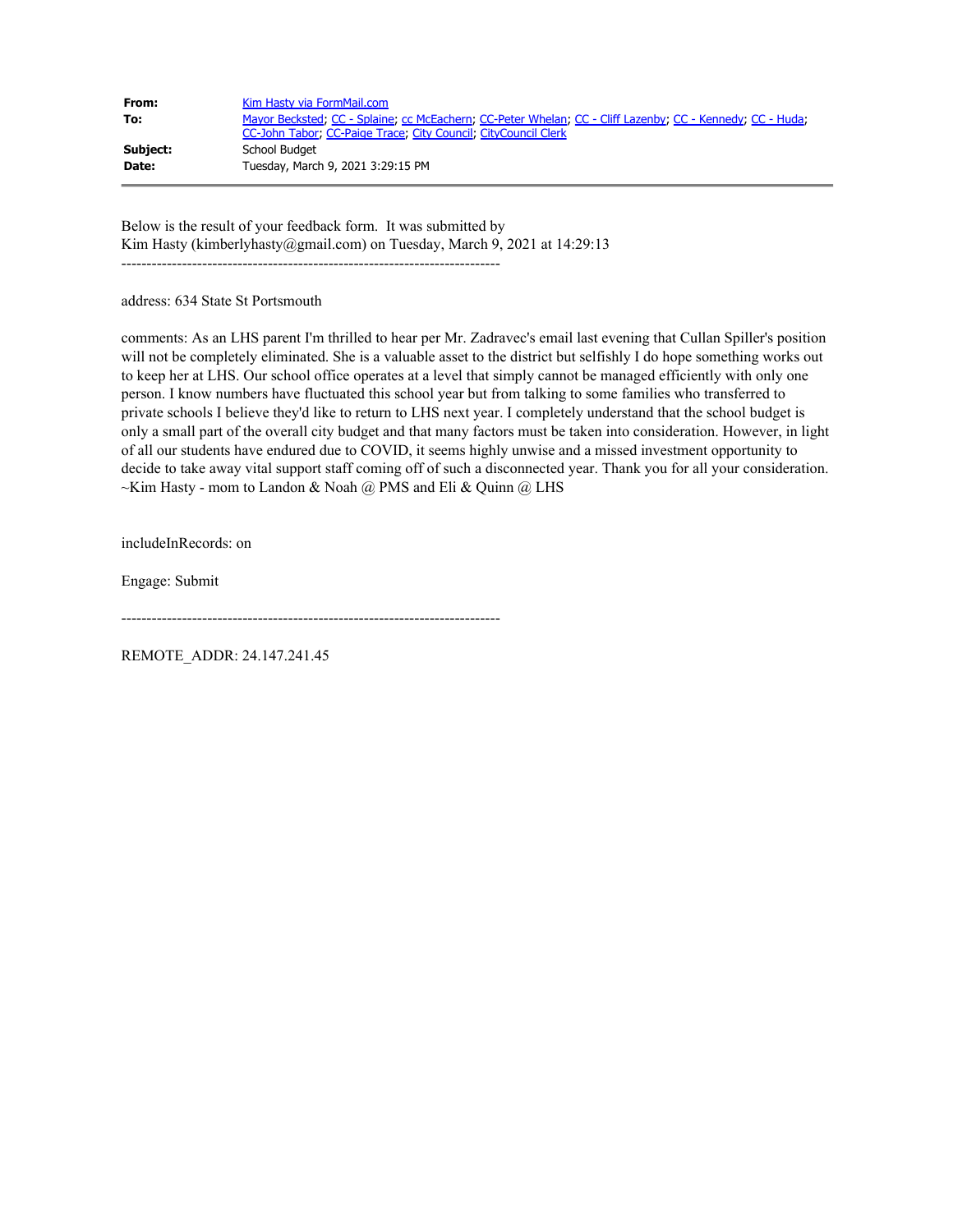| From:    | Breegan Johnson via FormMail.com                                                                                                                                            |
|----------|-----------------------------------------------------------------------------------------------------------------------------------------------------------------------------|
| To:      | Mayor Becksted; CC - Splaine; cc McEachern; CC-Peter Whelan; CC - Cliff Lazenby; CC - Kennedy; CC - Huda;<br>CC-John Tabor, CC-Paige Trace, City Council, CityCouncil Clerk |
| Subject: | School Budget                                                                                                                                                               |
| Date:    | Tuesday, March 9, 2021 9:13:54 AM                                                                                                                                           |

Below is the result of your feedback form. It was submitted by Breegan Johnson (Bjohnson0705@outlook.com) on Tuesday, March 9, 2021 at 08:13:52 ---------------------------------------------------------------------------

address: 92 Coakley Rd, Portsmouth

comments: To Whom it May Concern,

As we rapidly approach the budgeting season, I implore you to consider not cutting the school budget. Our kids are struggling more than ever since this pandemic forced them into unconventional learning models and our teachers are stretched beyond comprehension. The schools cannot afford to lose any staff when student needs already exceed staff availability. Our kids have suffered enough.

What they need now, more than ever, is a full return to school, masked, if that's what it takes, but with the full support of all teachers, paraprofessionals and other support staff. Our administrators have done an amazing job reaching out to kids who don't receive much support at home and trying to keep them engaged, but there is only so much they can do, without entering those homes and sitting with those students during the remote part of their school day. Upon a full return to school, those kids will need as much help as we can possibly give them, to catch them up to where they need to be.

Thank you for your time and consideration. Breegan Johnson 92 Coakley Rd.

includeInRecords: on

Engage: Submit

---------------------------------------------------------------------------

REMOTE\_ADDR: 72.65.102.39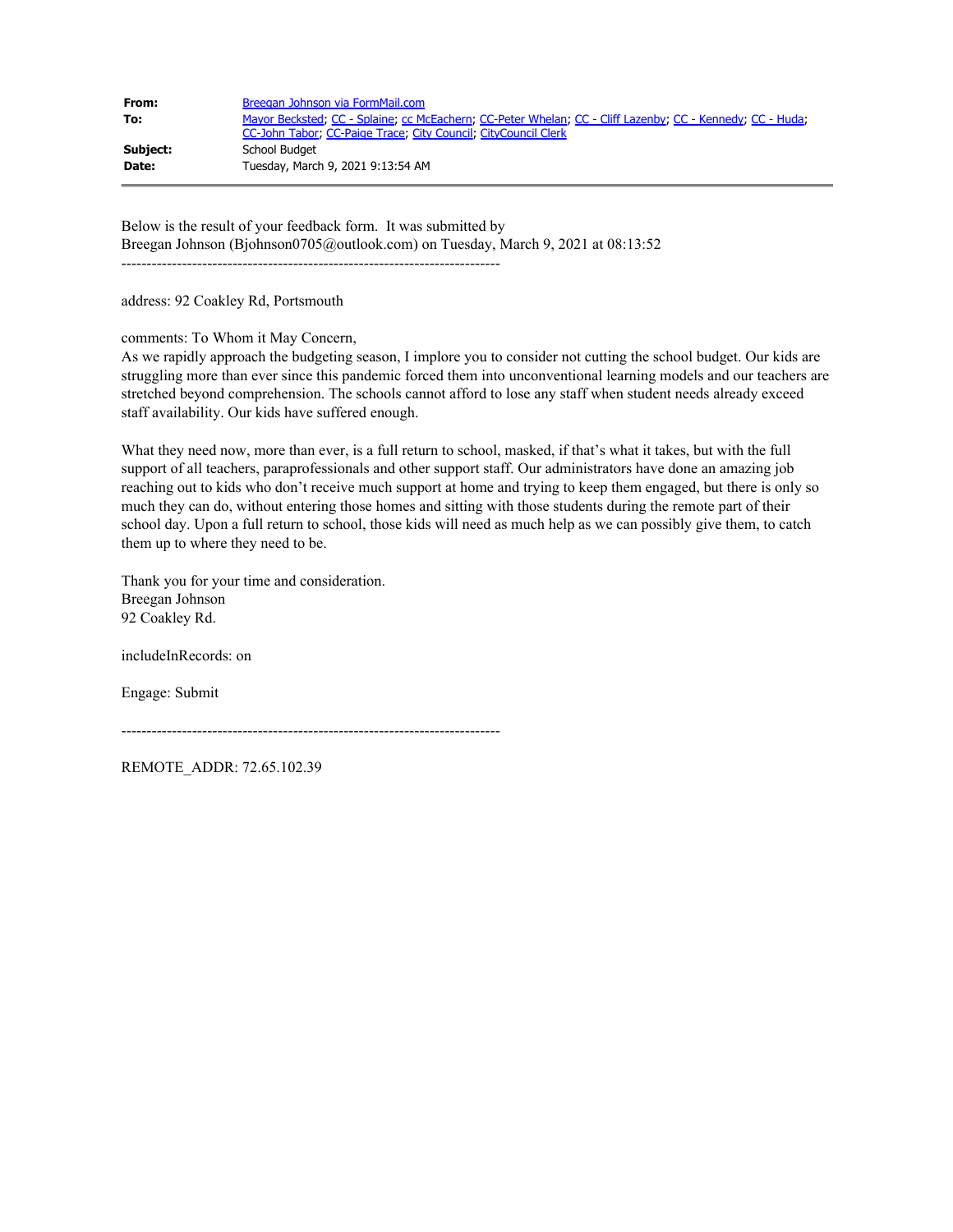| From:    | andrew bagley via FormMail.com                                                                                                                                              |
|----------|-----------------------------------------------------------------------------------------------------------------------------------------------------------------------------|
| To:      | Mayor Becksted, CC - Splaine, cc McEachern, CC-Peter Whelan, CC - Cliff Lazenby, CC - Kennedy, CC - Huda,<br>CC-John Tabor, CC-Paige Trace, City Council, CityCouncil Clerk |
| Subject: | School Budget                                                                                                                                                               |
| Date:    | Thursday, March 11, 2021 10:26:54 AM                                                                                                                                        |

Below is the result of your feedback form. It was submitted by andrew bagley (abagley21@gmail.com) on Thursday, March 11, 2021 at 09:26:52 ---------------------------------------------------------------------------

address: 40 Chauncey Street

comments: Dear Honorable Mayor, Assistant Mayor, and City Councilor's,

I understand that the City Council requested a zero budget increase from all departments including the schools. I also understand that the State downshifted considerable costs to the School District this year. The school system has proposed a budget increase of just under 3%, will you be supporting this budget increase?

It has my full support both as a parent and resident.

Best regards, Andrew Bagley

includeInRecords: on

Engage: Submit

---------------------------------------------------------------------------

REMOTE\_ADDR: 72.65.103.253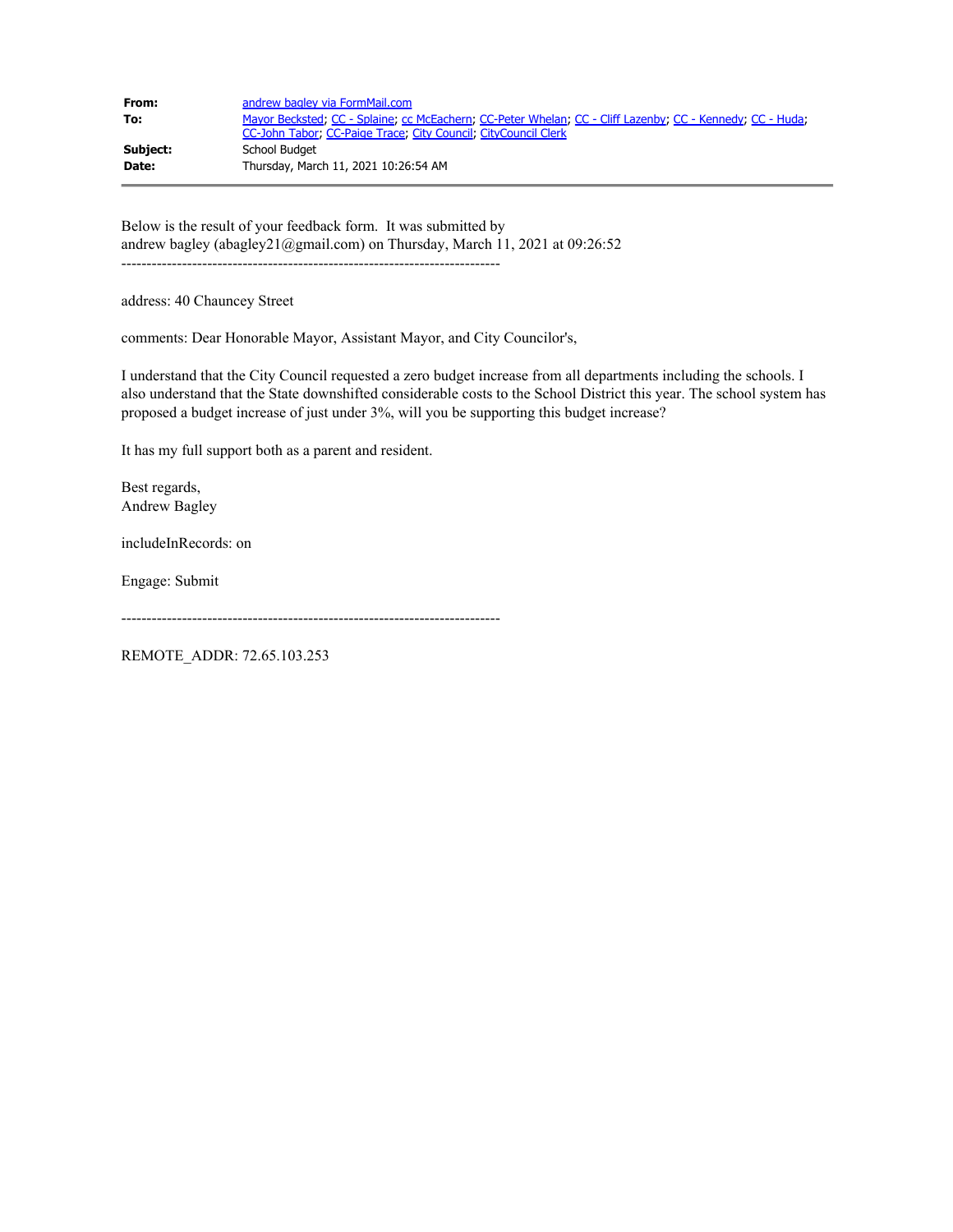| From:    | andrew bagley via FormMail.com                                                                            |
|----------|-----------------------------------------------------------------------------------------------------------|
| To:      | Mayor Becksted, CC - Splaine, cc McEachern, CC-Peter Whelan, CC - Cliff Lazenby, CC - Kennedy, CC - Huda, |
| Subject: | CC-John Tabor, CC-Paige Trace, City Council, CityCouncil Clerk<br>Skate Park                              |
| Date:    | Monday, March 8, 2021 10:24:29 PM                                                                         |

Below is the result of your feedback form. It was submitted by andrew bagley (abagley21@gmail.com) on Monday, March 8, 2021 at 21:24:27 ---------------------------------------------------------------------------

address: 40 Chauncey Street

comments: Dear Honorable Mayor, Assistant Mayor, and City Councilors,

A number of high school kids called in to speak in favor of improving the skate park. When kids take the time to participate in local government we should listen, it does not happen often enough. I was unaware until tonight of the condition of the skatepark and I fully support improving it. I hope that there is something you can do to further encourage our youth to participate and what better way than to show them results of their wishes.

Please look into improving the skate park, the Mayor has been extremely successful with his Task Force and BRC maybe appoint one of those to look into it? Best regards, Andrew Bagley

includeInRecords: on

Engage: Submit

---------------------------------------------------------------------------

REMOTE\_ADDR: 72.65.103.253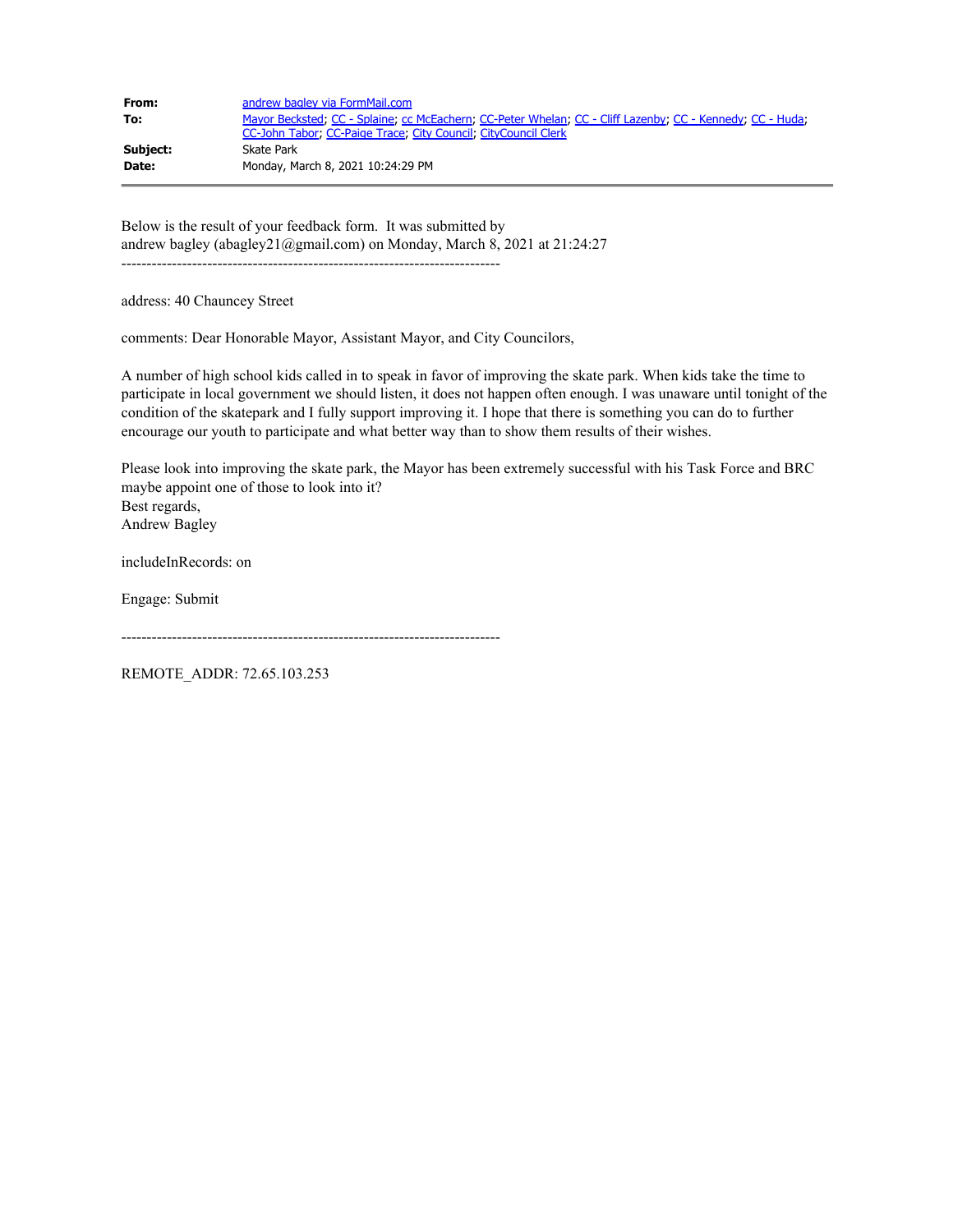| From:    | Marcus Santy via FormMail.com                                                                                                                                               |
|----------|-----------------------------------------------------------------------------------------------------------------------------------------------------------------------------|
| To:      | Mayor Becksted, CC - Splaine, cc McEachern, CC-Peter Whelan, CC - Cliff Lazenby, CC - Kennedy, CC - Huda,<br>CC-John Tabor, CC-Paige Trace, City Council, CityCouncil Clerk |
| Subject: | Skate Park                                                                                                                                                                  |
| Date:    | Monday, March 15, 2021 9:45:02 AM                                                                                                                                           |

Below is the result of your feedback form. It was submitted by Marcus Santy (Marcus.santy99@gmail.com) on Monday, March 15, 2021 at 08:45:00 ---------------------------------------------------------------------------

address: 46 Elwyn Rd

comments: I would like to wholeheartedly support a/the skate park in Portsmouth. Whether it is a total renovation of the Greenleaf Park or a new one in a different location, it is desperately needed. Not all athletic kids are on athletic fields and courts. Some need concrete and steel and a grinding wheel. If the kids can't skate anywhere near downtown, then we need to create a place that's not out of bounds. Thanks!

includeInRecords: on

Engage: Submit

---------------------------------------------------------------------------

REMOTE\_ADDR: 172.56.23.176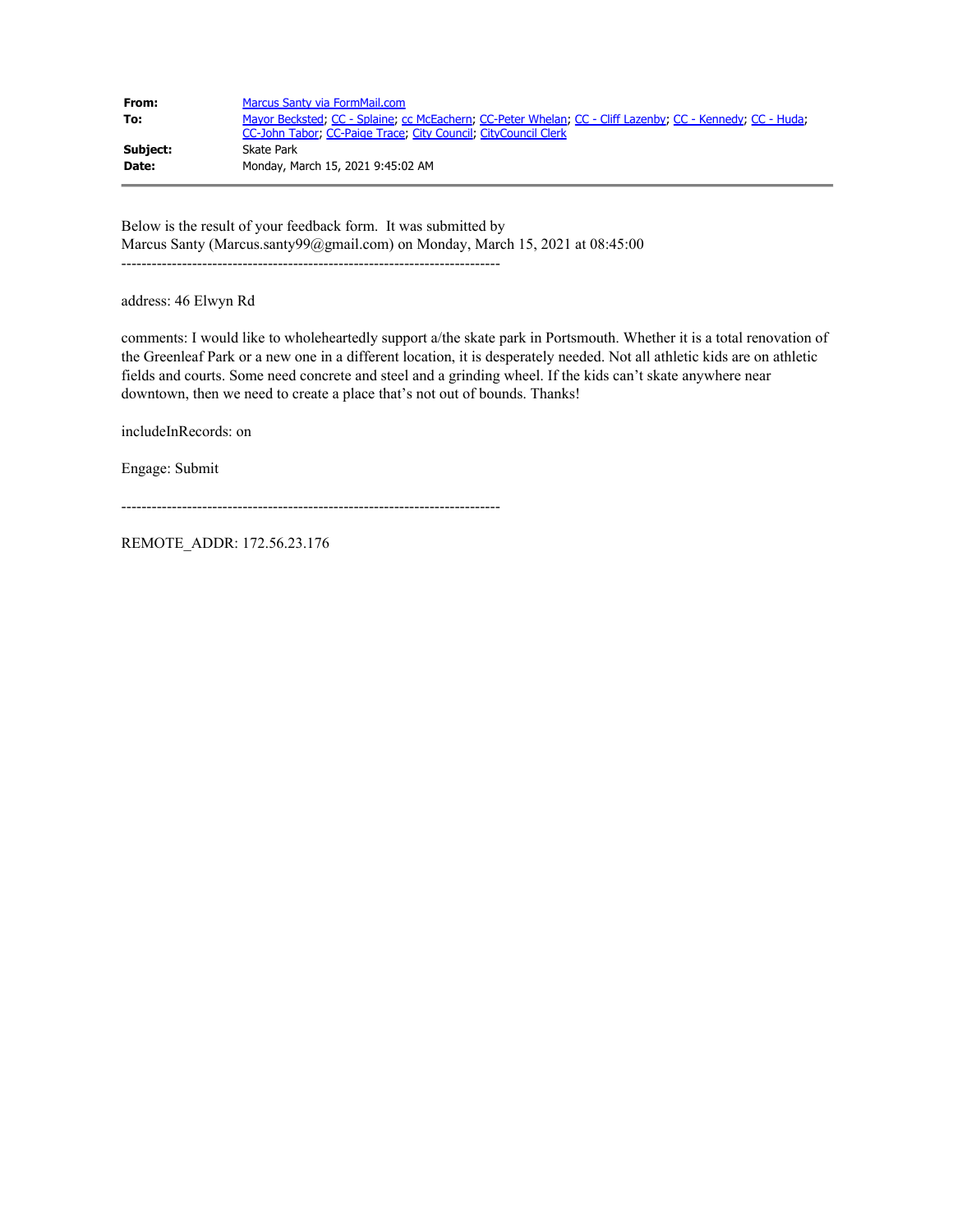| From:    | Jannice Hodges via FormMail.com                                                                                                                                             |
|----------|-----------------------------------------------------------------------------------------------------------------------------------------------------------------------------|
| To:      | Mayor Becksted, CC - Splaine, cc McEachern, CC-Peter Whelan, CC - Cliff Lazenby, CC - Kennedy, CC - Huda,<br>CC-John Tabor, CC-Paige Trace, City Council, CityCouncil Clerk |
| Subject: | Skateboard park                                                                                                                                                             |
| Date:    | Monday, March 15, 2021 11:58:49 AM                                                                                                                                          |

Below is the result of your feedback form. It was submitted by Jannice Hodges (Jannicehodges@gmail.com) on Monday, March 15, 2021 at 10:58:47 ---------------------------------------------------------------------------

address: 35 Harrison Ave

comments: I would love to see Portsmouth have a skateboard park for kids to use! I understand then not being allowed to skate downtown as it can get crowded, but they really should have a space to skateboard. Itâ $\epsilon^{TM}$ s good exercise and a dedicated spot would be awesome for our kiddos.

includeInRecords: on

Engage: Submit

---------------------------------------------------------------------------

REMOTE\_ADDR: 72.65.101.72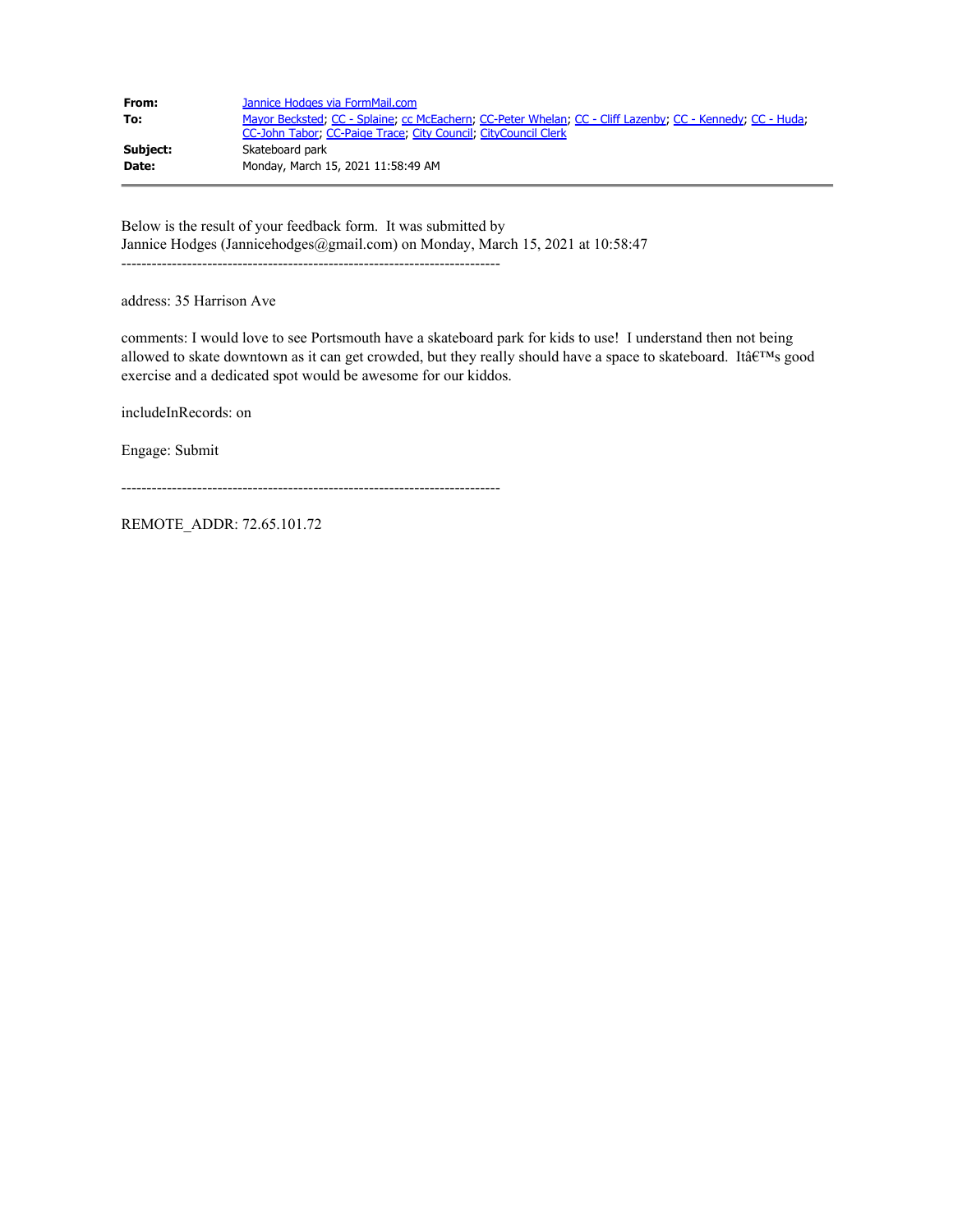| From:        | Nancy Hamilton via FormMail.com                                                                           |
|--------------|-----------------------------------------------------------------------------------------------------------|
| To:          | Mayor Becksted, CC - Splaine, cc McEachern, CC-Peter Whelan, CC - Cliff Lazenby, CC - Kennedy, CC - Huda, |
|              | CC-John Tabor: CC-Paige Trace: City Council: CityCouncil Clerk                                            |
| Subject:     | Skatepark                                                                                                 |
| <b>Date:</b> | Monday, March 15, 2021 12:20:40 PM                                                                        |

Below is the result of your feedback form. It was submitted by Nancy Hamilton (nancyhamilton28@gmail.com) on Monday, March 15, 2021 at 11:20:38 ---------------------------------------------------------------------------

address: 7 Taft Road

comments: I am writing regarding the proposed renovation or new location for a skatepark in Portsmouth. My grandson, a Rye resident, is an avid skateboarder competing on the national level. He picked up a board at the age of 8 and quickly found both his love of the sport and more importantly love of this community. As a parent and grandparent, I have been witness to the positive impact that being part of something or a team can have in a child's life and can say unequivocally the skate community is unique in the support that all athletes provide to one another. Young or old, novice or seasoned, everyone is there to cheer one another on or lend a useful tip. This is no longer a "fringe" sport. It has been validated for the rigorous sport that it is as evidenced by it's inclusion in the Olympic games.

We have ample support for fields and courts for all other young athletes and it's time we support all children who want to be outside, with friends, and exercising with a place to safely do this.

includeInRecords: on

Engage: Submit

---------------------------------------------------------------------------

REMOTE\_ADDR: 73.149.192.171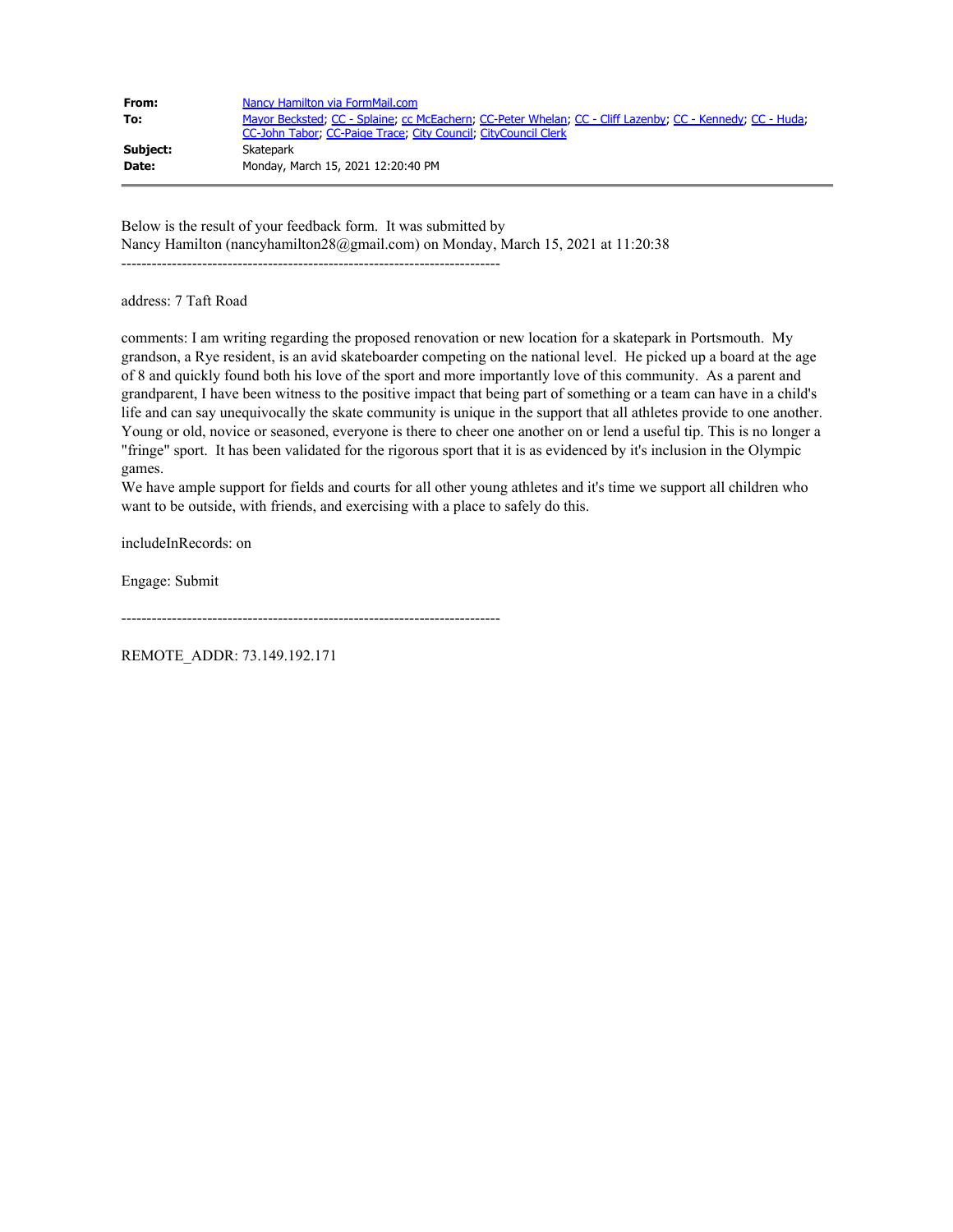| From:    | Amy-Mae Court via FormMail.com                                                                                                                                              |
|----------|-----------------------------------------------------------------------------------------------------------------------------------------------------------------------------|
| To:      | Mayor Becksted; CC - Splaine; cc McEachern; CC-Peter Whelan; CC - Cliff Lazenby; CC - Kennedy; CC - Huda;<br>CC-John Tabor: CC-Paige Trace: City Council: CityCouncil Clerk |
| Subject: | Skatepark: Renovating Greenleaf or building one at a new location                                                                                                           |
| Date:    | Monday, March 15, 2021 11:51:36 AM                                                                                                                                          |

Below is the result of your feedback form. It was submitted by Amy-Mae Court (amymaemassage@gmail.com) on Monday, March 15, 2021 at 10:51:34 ---------------------------------------------------------------------------

address: 47 Taft Road

comments: I am writing to show my support for the initiative to build a skatepark.

The closing of the Rye Airfield has left kids who love skateboarding with no venue in town to participate in their sport. And there's a saying about this sport: if your town doesn't have a skatepark, your town is the skatepark.

And it follows that when your town is the skatepark kids will get in trouble for finding skate spots throughout town where they can hone their skills on stairs, on rails, on curbs.

Kids who love skateboarding deserve a place to skate without getting in trouble for it. After all, skateboarding has become so mainstream that it is now an Olympic sport. And research has shown that as a youth sport skateboarding gives kids a sense of accomplishment, it builds self-confidence, it builds friendships, it creates community—in the very same way as other youth sports such as baseball, soccer, tennis, and basketball.

Here in Portsmouth we have terrific venues for those other youth sports, but not for skateboarding. We rightly invest in youth sport venues because we know the positive impact youth sports has on children. It is time we invested in a skateboard park for that very reason.

I understand there are two options on the table: (a) renovate the dilapidated park at Greenleaf, or (b) develop a new venue at a different location. The latter is by far the better choice, especially if a new venue were to be more centrally located, more easily accessible—a place kids in the area can safely get to on their own. A skatepark tucked in an out-of-the-way location is not only more difficult to get to, but more likely to become dilapidated. Hence, the condition of Greenleaf.

While I do believe a new location is preferable, I would be happy with either initiative, and I can only hope the Council will agree that the investment deserves to be made. Either way, both my son and I would be more than willing to help any way we can.

includeInRecords: on

Engage: Submit

---------------------------------------------------------------------------

REMOTE\_ADDR: 24.147.243.34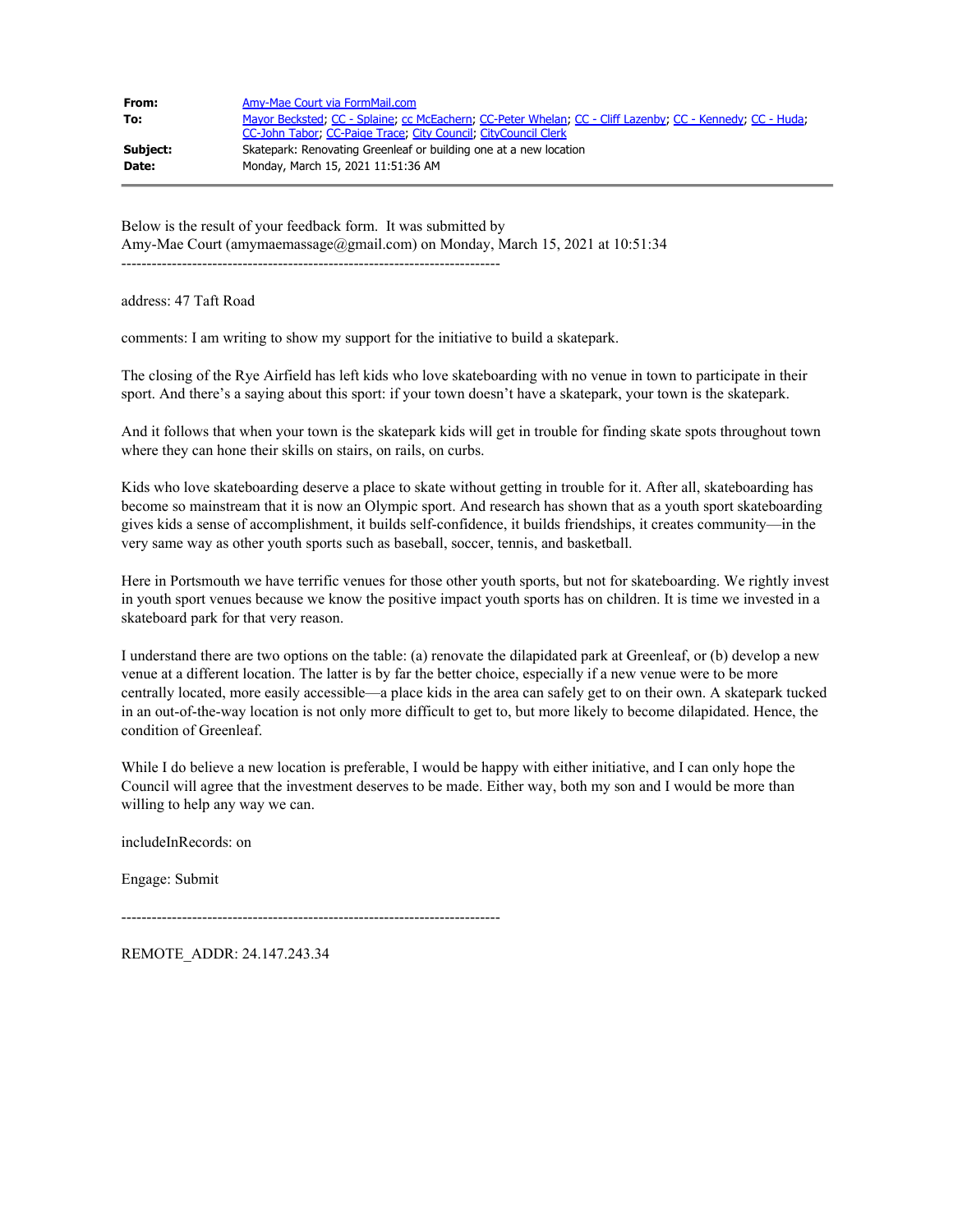| From:    | Peter Dinnerman via FormMail.com                                                                                                                                            |
|----------|-----------------------------------------------------------------------------------------------------------------------------------------------------------------------------|
| To:      | Mayor Becksted; CC - Splaine; cc McEachern; CC-Peter Whelan; CC - Cliff Lazenby; CC - Kennedy; CC - Huda;<br>CC-John Tabor, CC-Paige Trace, City Council, CityCouncil Clerk |
| Subject: | South Playground tennis to pickelball courts                                                                                                                                |
| Date:    | Saturday, March 13, 2021 11:43:18 AM                                                                                                                                        |

Below is the result of your feedback form. It was submitted by Peter Dinnerman (Jdinn18@aol.com) on Saturday, March 13, 2021 at 10:43:16 ---------------------------------------------------------------------------

address: 61 Taft Rd., Portsmouth, Bh 03801

comments: Pickelball is the fastest growing sport. But there are no dedicated courts in Portsmouth. We are asking for only 2 tennis courts to be converted which would allow 32 players to play at a time compared to only 8 playing tennis. It would be cost effective because the foundation is already there. Please vote YES for the conversion.

includeInRecords: on

Engage: Submit

---------------------------------------------------------------------------

REMOTE\_ADDR: 107.77.223.170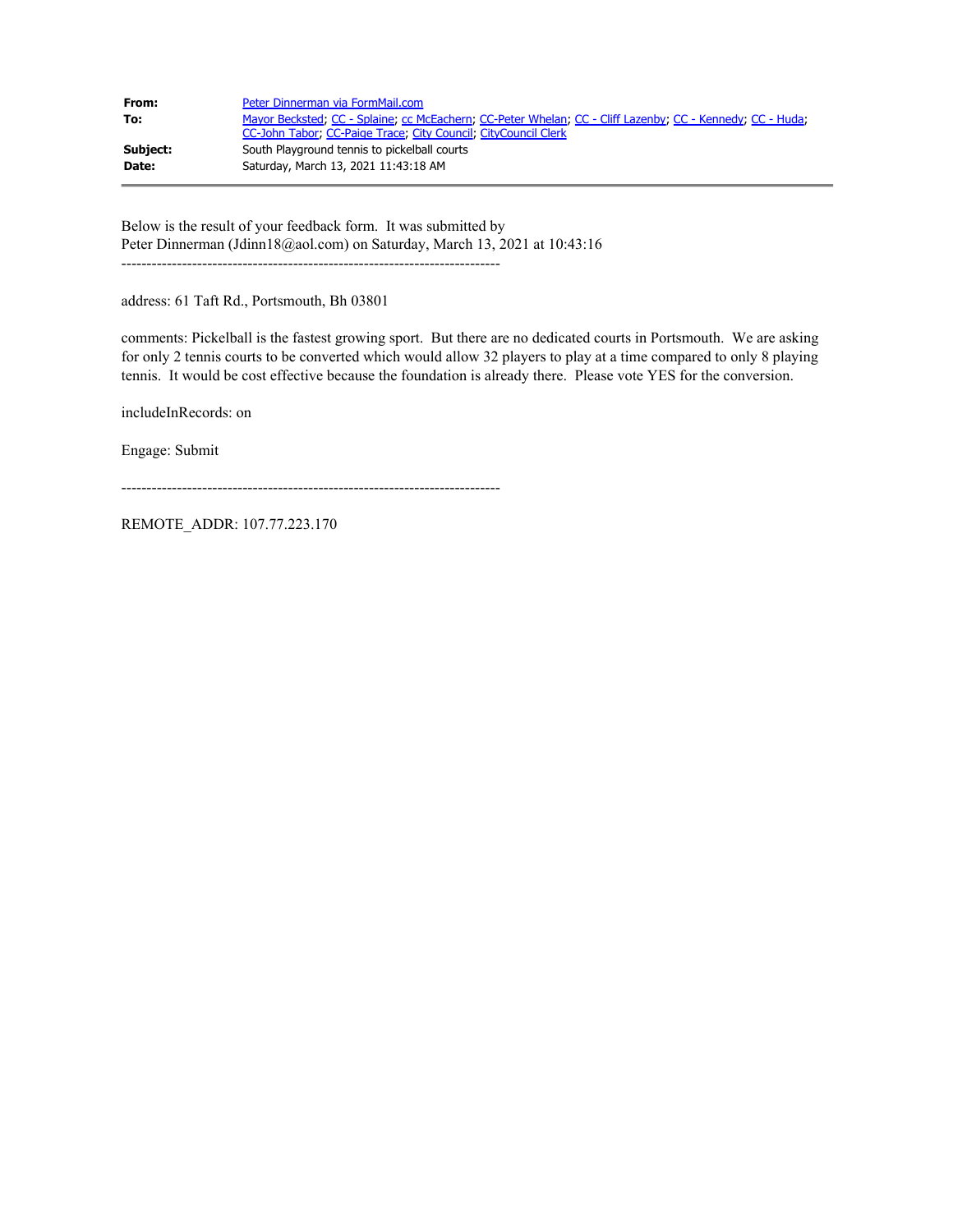| From:    | Allison Bussiere via FormMail.com                                                                         |
|----------|-----------------------------------------------------------------------------------------------------------|
| To:      | Mayor Becksted, CC - Splaine, cc McEachern, CC-Peter Whelan, CC - Cliff Lazenby, CC - Kennedy, CC - Huda; |
|          | CC-John Tabor, CC-Paige Trace, City Council, CityCouncil Clerk                                            |
| Subject: | support of multi sports complex                                                                           |
| Date:    | Monday, March 8, 2021 6:58:43 PM                                                                          |

Below is the result of your feedback form. It was submitted by Allison Bussiere (jobou@comcast.net) on Monday, March 8, 2021 at 17:58:41

---------------------------------------------------------------------------

address: 678 Middle Street

comments: Please consider the the opportunity for a public/private partnership in bringing a multi sports complex including an ice rink to Portsmouth. As someone who grew up with both indoor and outdoor rinks in town, and the parent of 3 hockey players, I believe there are many in Portsmouth who would enjoy a facility like this. We have seen the ongoing success and and popularity of Puddledock Pond for people of all ages, and a rink with a year round season and the capacity for a wider range of skating and ice hockey along with other sports would be a nice addition and certainly worth exploring.

includeInRecords: on

Engage: Submit

---------------------------------------------------------------------------

REMOTE\_ADDR: 73.159.247.178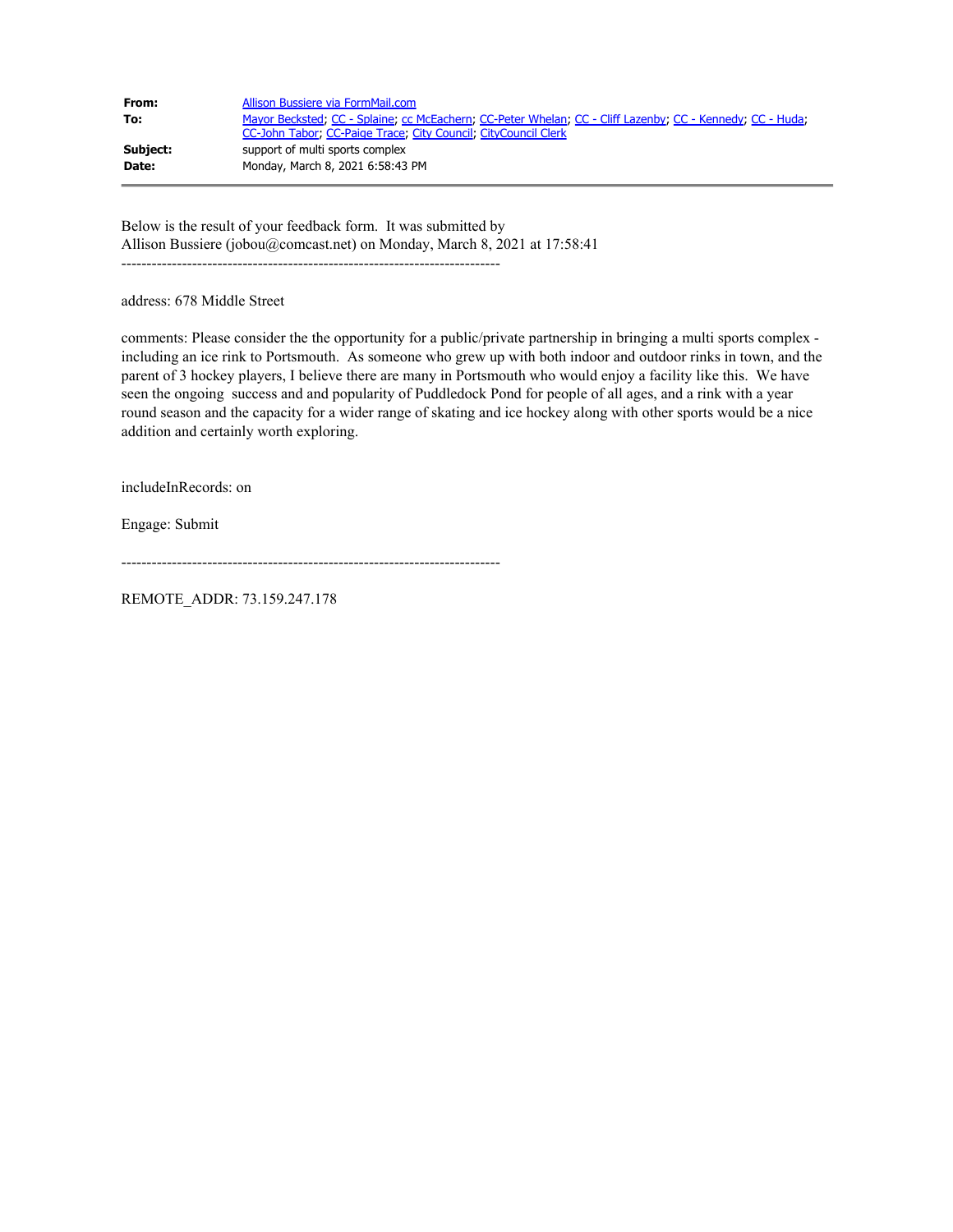| From:    | connor durkin via FormMail.com                                                                            |
|----------|-----------------------------------------------------------------------------------------------------------|
| To:      | Mayor Becksted, CC - Splaine, cc McEachern, CC-Peter Whelan, CC - Cliff Lazenby, CC - Kennedy, CC - Huda; |
|          | CC-John Tabor, CC-Paige Trace, City Council, CityCouncil Clerk                                            |
| Subject: | Support of the Skatepark                                                                                  |
| Date:    | Monday, March 15, 2021 8:04:09 AM                                                                         |

Below is the result of your feedback form. It was submitted by connor durkin (connor.durkin01@gmail.com) on Monday, March 15, 2021 at 07:04:07

---------------------------------------------------------------------------

address: 564 Middle Street

comments: I just wanted to write about my support for the city councils pending decision on the refurbishing of the Greenleaf Recreation Center skatepark. I think this pandemic, as tough as it has been on people, has created a beautiful rediscovery of the outdoors and has fostered a new appreciation. Skateboarding has allowed many youth the opportunity to get outside and see their friends in a Covid safe way. Skateboarding in Portsmouth and the seacoast region has skyrocketed in the past year and we are seeing that in the police reports of youth getting into trouble in the downtown district where skateboarding is not allowed. In order to counteract youth from skateboarding in prohibited areas, the city needs to create a space where it is welcome. Not only does this skatepark create a space for young people to socialize in a covid safe manner, exercise, and master skateboarding tricks, it also fosters a relationship between the city and its youth in making sure their voices a! re heard. I support the refurbishment of the skatepark and I would be disappointed if the city councillors were to oppose it.

includeInRecords: on

Engage: Submit

---------------------------------------------------------------------------

REMOTE\_ADDR: 147.135.77.241